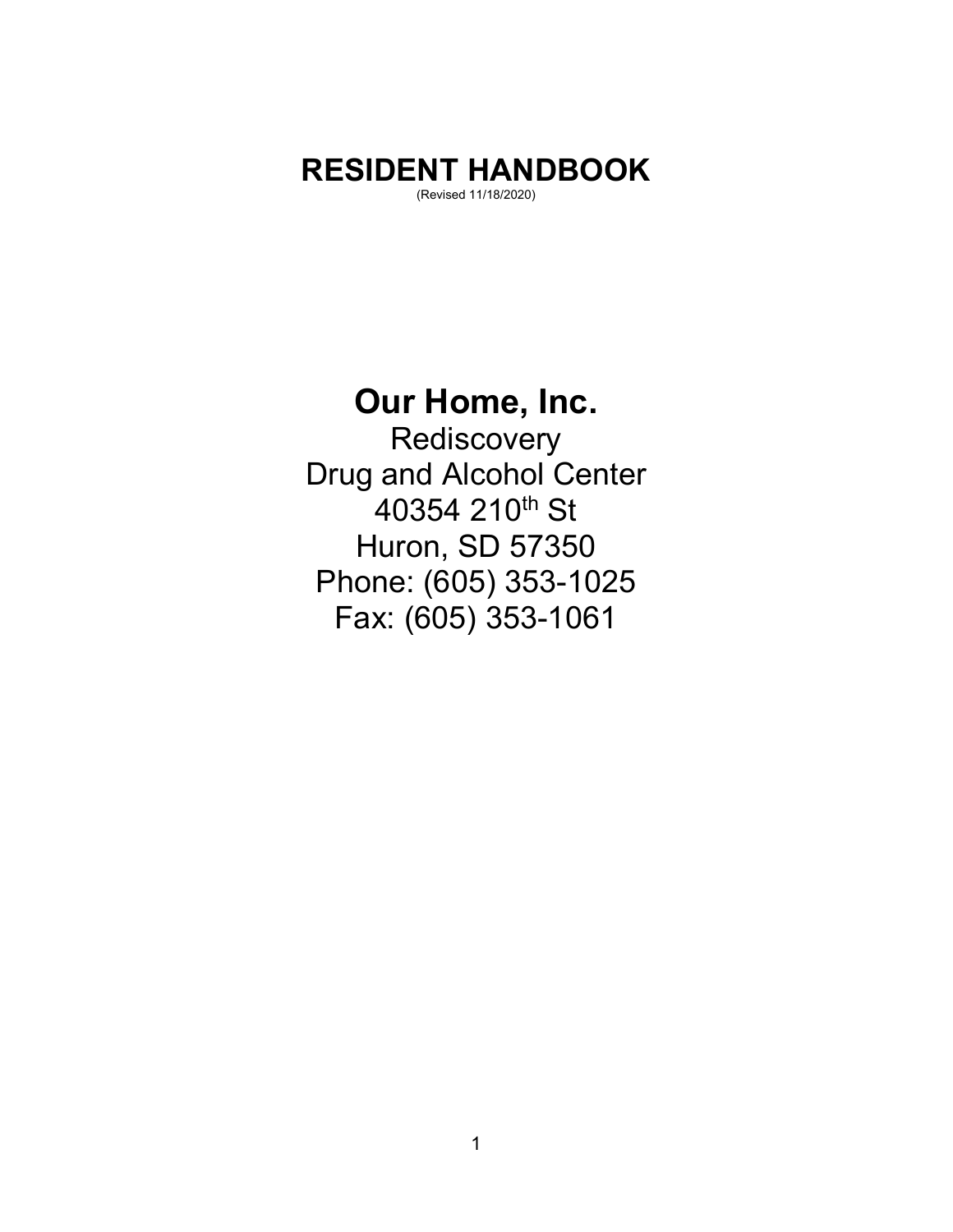# **Table of Contents**

|                                                                                                                                                                                                                                      | 3            |
|--------------------------------------------------------------------------------------------------------------------------------------------------------------------------------------------------------------------------------------|--------------|
|                                                                                                                                                                                                                                      | $\mathbf{3}$ |
| Discharge Criteria <b>contract and the Criteria</b> contract and the Criterian Contract and the Criteria contract of the                                                                                                             | $\mathbf{3}$ |
| Short Term Adolescent Relapse Treatment                                                                                                                                                                                              | 4            |
|                                                                                                                                                                                                                                      | 5            |
| Standards of Professional Conduct Related to Services                                                                                                                                                                                | 5            |
| Assessment & Treatment Plan                                                                                                                                                                                                          | 6            |
| Treatment Plan Development & Continued Stay Ctriteria Continued Contact Control of Contract Control of Continued Stay Ctriteria                                                                                                      |              |
|                                                                                                                                                                                                                                      | 7            |
| Notice of Privacy Practices <b>Constitution</b> Constitution and Constitution Constitution Constitution Constitution Constitution Constitution Constitution Constitution Constitution Constitution Constitution Constitution Consti  | 10           |
|                                                                                                                                                                                                                                      | 12           |
| Disability or Special Needs <b>contract to the Contract of Security Contract of Special Action</b>                                                                                                                                   | 13           |
| <b>Contact List</b>                                                                                                                                                                                                                  | 14           |
|                                                                                                                                                                                                                                      | 14           |
| Suggestions & Input                                                                                                                                                                                                                  | 14           |
|                                                                                                                                                                                                                                      | 14           |
|                                                                                                                                                                                                                                      | 15           |
|                                                                                                                                                                                                                                      | 15           |
|                                                                                                                                                                                                                                      | 16           |
|                                                                                                                                                                                                                                      |              |
|                                                                                                                                                                                                                                      | 16           |
|                                                                                                                                                                                                                                      | 19           |
| <b>Physical Health</b>                                                                                                                                                                                                               | 19           |
|                                                                                                                                                                                                                                      | 19           |
|                                                                                                                                                                                                                                      | 20           |
| <b>Cultural Committee</b>                                                                                                                                                                                                            | 20           |
|                                                                                                                                                                                                                                      | 20           |
|                                                                                                                                                                                                                                      | 21           |
|                                                                                                                                                                                                                                      | 22           |
| School__________                                                                                                                                                                                                                     | 22           |
|                                                                                                                                                                                                                                      | 24           |
|                                                                                                                                                                                                                                      | 24           |
| Visitation                                                                                                                                                                                                                           | 25           |
| Requesting a Visit 2000 Contract and the Requesting a Visit                                                                                                                                                                          | 25           |
|                                                                                                                                                                                                                                      | 26           |
|                                                                                                                                                                                                                                      | 26           |
|                                                                                                                                                                                                                                      | 27           |
| Mail                                                                                                                                                                                                                                 | 28           |
| Shopping Privileges_                                                                                                                                                                                                                 | 28           |
| <b>Client Guidelines for Decorating</b>                                                                                                                                                                                              | 29           |
| Phase Privileges for Bedtime                                                                                                                                                                                                         | 30           |
|                                                                                                                                                                                                                                      | 30           |
| Runaway                                                                                                                                                                                                                              | $=$ 30       |
|                                                                                                                                                                                                                                      | 30           |
| Juvenile Discipline                                                                                                                                                                                                                  | 31           |
|                                                                                                                                                                                                                                      | 31           |
| Grievance Procedure <b>Constitution of the Constitution of the Constitution of the Constitution of the Constitution</b>                                                                                                              | 32           |
|                                                                                                                                                                                                                                      | 34           |
|                                                                                                                                                                                                                                      | 34           |
| Smoking                                                                                                                                                                                                                              | 34           |
|                                                                                                                                                                                                                                      | 35           |
|                                                                                                                                                                                                                                      | 35           |
| Additional Support Services <b>Constantine Constantine Constantine Constantine Constantine Constantine Constantine Constantine Constantine Constantine Constantine Constantine Constantine Constantine Constantine Constantine C</b> |              |
|                                                                                                                                                                                                                                      | 35           |
|                                                                                                                                                                                                                                      | $-36$        |
|                                                                                                                                                                                                                                      | 37           |
| Daily Schedule (During Summer) Manual Communication of the Communication of the Communication of the Communication of the Communication of the Communication of the Communication of the Communication of the Communication of       | 38           |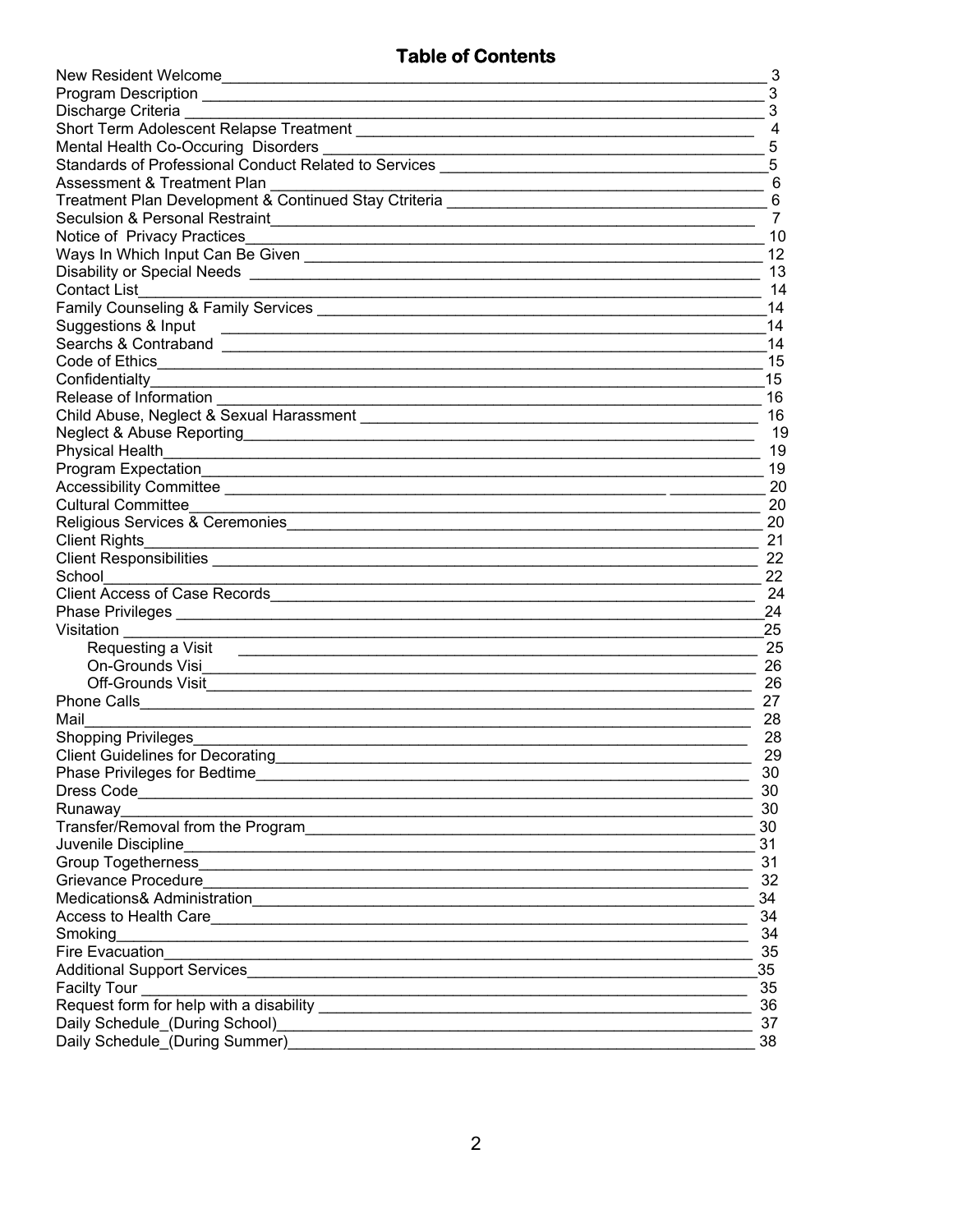# **Welcome**

 The staff of Our Home, Inc. Rediscovery Program would like to take this opportunity to welcome you into the program. We will do our best to understand that now is a particularly difficult time in your life. We are here to help you with the problems and needs that you bring with you to this treatment experience. We can, however, only help you to the extent that you are:

- Willing to be honest with the staff and other program participants,
- Willing to work at growth during your treatment experience,
- Try to help others during your treatment experience, and
- Do things recommended by your peer group and the treatment team.

It is our hope that you will utilize your treatment experience to gain a healthier life and rediscover your full potential as a young person.

# **PROGRAM DESCRIPTION**

 The Our Home, Inc. Rediscovery Program is a program especially designed to help young people, such as yourself, who are experiencing substance abuse and dependence. The program is based on the belief that chemical dependency is a progressive illness and it is best treated as such. We also believe that this illness has a harmful affect on you as you are going through the natural process of growing into a young adult. The program that you will be participating in has been specifically designed to help you begin a chemical dependency recovery program, to help you understand that the transition from child to adult, as well as how this transition is affected by substance abuse/dependence. The program will also provide you with specialized skills to help you in your recovery program and in your transition into a young adult.

 The program believes that group methods are the best way to help you in your recovery and personal growth. You will be participating in a lot of group activities during your stay. You will be expected to use these groups to your own advantage and to help others in their recovery and growth. Above all, it is very important that you understand that your treatment experience can only be a beginning in helping you live a healthier and more satisfying life. Ultimately, you are responsible for applying the things that you have learned in treatment to your daily life.

 The Our Home, Inc. Rediscovery Program is 45 days to 60 days in length (Short Term Relapse Program is 18 days in length), depending upon your individual needs. During your stay, some of the activities that you will participate in will include the following:

- Peer Group
- Step Group
- Education Group
- Spirituality Group (optional)
- Task Group
- AA & NA Meetings
- Other groups and activities as assigned

You will also be participating in individual counseling, recreational activities, school and family counseling/services. \*\*\*Refer to the "Daily Schedule" tab to view the program's schedule.\*\*\*

# **DISCHARGE CRITERIA**

#### **General Discharge Criteria**

- The person's presenting substance abuse no longer appears to present danger to others or self.
- The person served has accomplished the treatment plan objectives.
- There is concurrence among the person served, the treatment team, referring parties, parents/guardians and the utilization review team as to discharge readiness.
- An aftercare plan appropriate to the strengths, needs and abilities of the person has been established.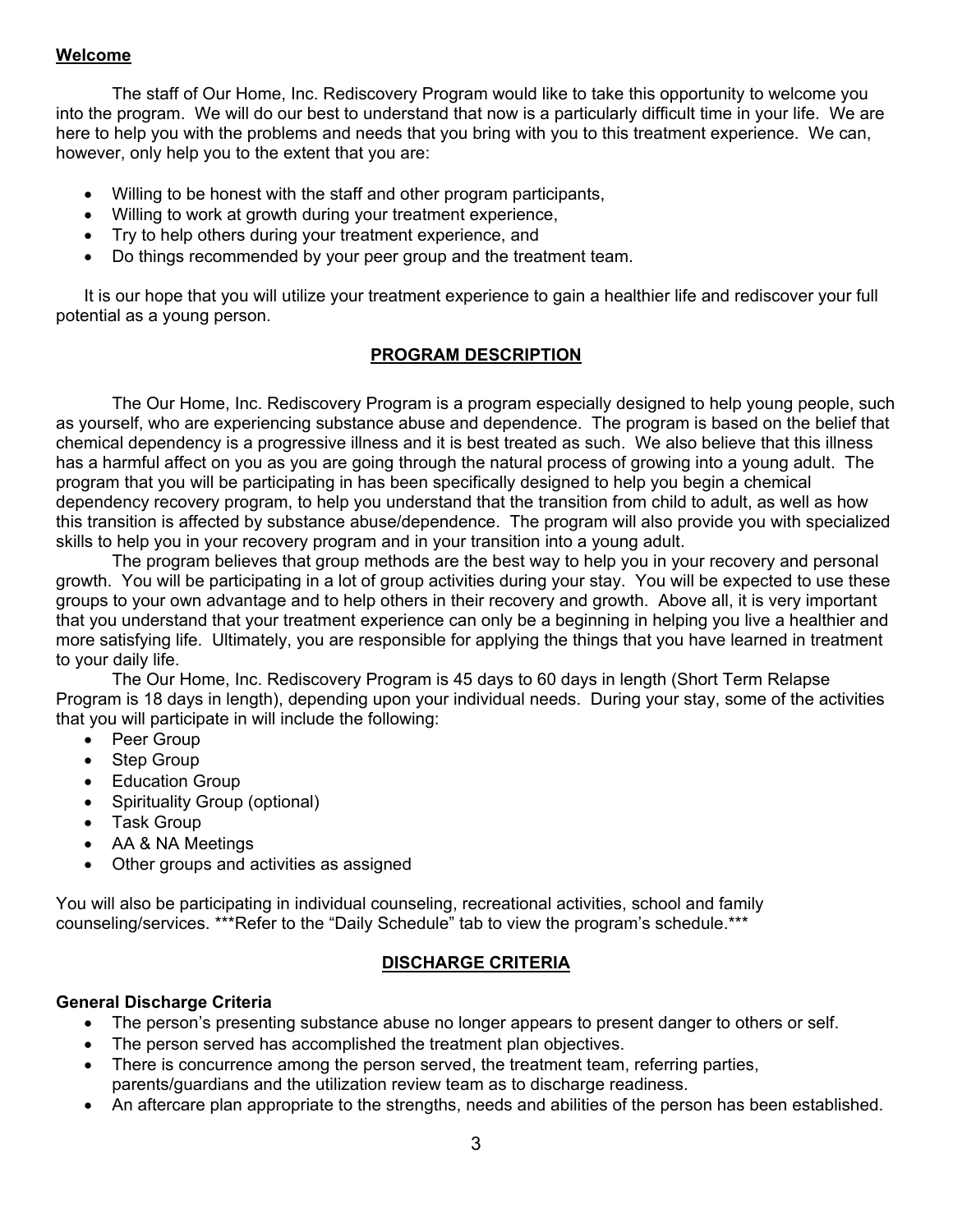# **Alternate Discharge Criteria**

- If further treatment as assessed by the person served, the treatment team, the referring party, the parents and guardians or the utilization review team (PRO) is deemed unlikely to be of further benefit, this assessment may stand as a discharge criterion.
- If the person's continued stay is assessed by the treatment team, the referring party, the parents and guardians or the utilization review team (PRO) as posing a risk of serious harm to self or others, this assessment may stand as a discharge criterion.

\*\*\*\*\*\*\*\*\*\*\*\*\*\*\*\*\*\*\*\*\*\*\*\*\*\*\*\*\*\*\*\*\*\*Read only if in the Short Term Relapse Program Track \*\*\*\*\*\*\*\*\*\*\*\*\*\*\*\*\*\*\*\*\*\*\*\*\*\*\* Otherwise skip down to Mental Health on page 5

# Short-Term Adolescent Relapse Treatment

The Our Home Short Term Relapse Treatment Program is an intensive 18 day program. This program is designed for adolescents with a diagnosis of alcohol and other drug dependence, and who have successfully completed drug and alcohol treatment at least once. The individual must have relapsed while living in the community. The purpose of the program is to assist adolescents in re-establishing their recovery program and in making vital community connections to support recovery. Therefore, the treatment process places a focus on identifying primary relapse "triggers", relapse prevention and developing a continued care plan. An emphasis is placed on family involvement as well as involvement from the primary referral and other community support providers.

# **Treatment Philosophy**

The Our Home Rediscovery Program Philosophy is based on the belief that chemical dependency is a chronic and progressive illness and that the illness affects the individual in a holistic sense. The primary goal of treatment is for the individual to achieve sustained abstinence. However, programmatic experience is that relapse during recovery is not an uncommon event, especially among adolescents. Therefore, it is the philosophy of this program that early and intense intervention in relapse episodes can help arrest the relapsing condition and re-direct the individual toward recovery. Finally, it is also a critical belief that a philosophical sound support system increases the likelihood of recovery outside of a residential treatment setting.

# **Admission Criteria**

The Our Home Rediscovery Program will accept individuals based upon the following admission criteria.

- 1. Applicants must be between the ages of 12 through 18 years of age.
- 2. Applicants must meet the current DSM diagnostic criteria for substance dependence disorders and have successfully completed treatment at least once.
- 3. Applicants shall not require detoxification services.
- 4. Payment arrangements must be established prior to admission.

# **Discharge Criteria**

The Adolescent Relapse Treatment Program will base discharges on the specific criteria summarized below.

- 1. Satisfactory completion of the treatment plan;
	- Completion of Standard Tasks.
	- Completion of individualized tasks.
- 2. Develop a Continued Care Plan suitable to the client's needs and situation.
- 3. Assessed readiness for transfer to lesser level of care according to ASAM.
- 4. Completion of community contact with pre planned aftercare providers.

# **Discharge planning**

Discharge planning is a vital component to assure that the youth with assistance is connected to the resources in their community. The process of connecting the youth and the community resources is summarized below: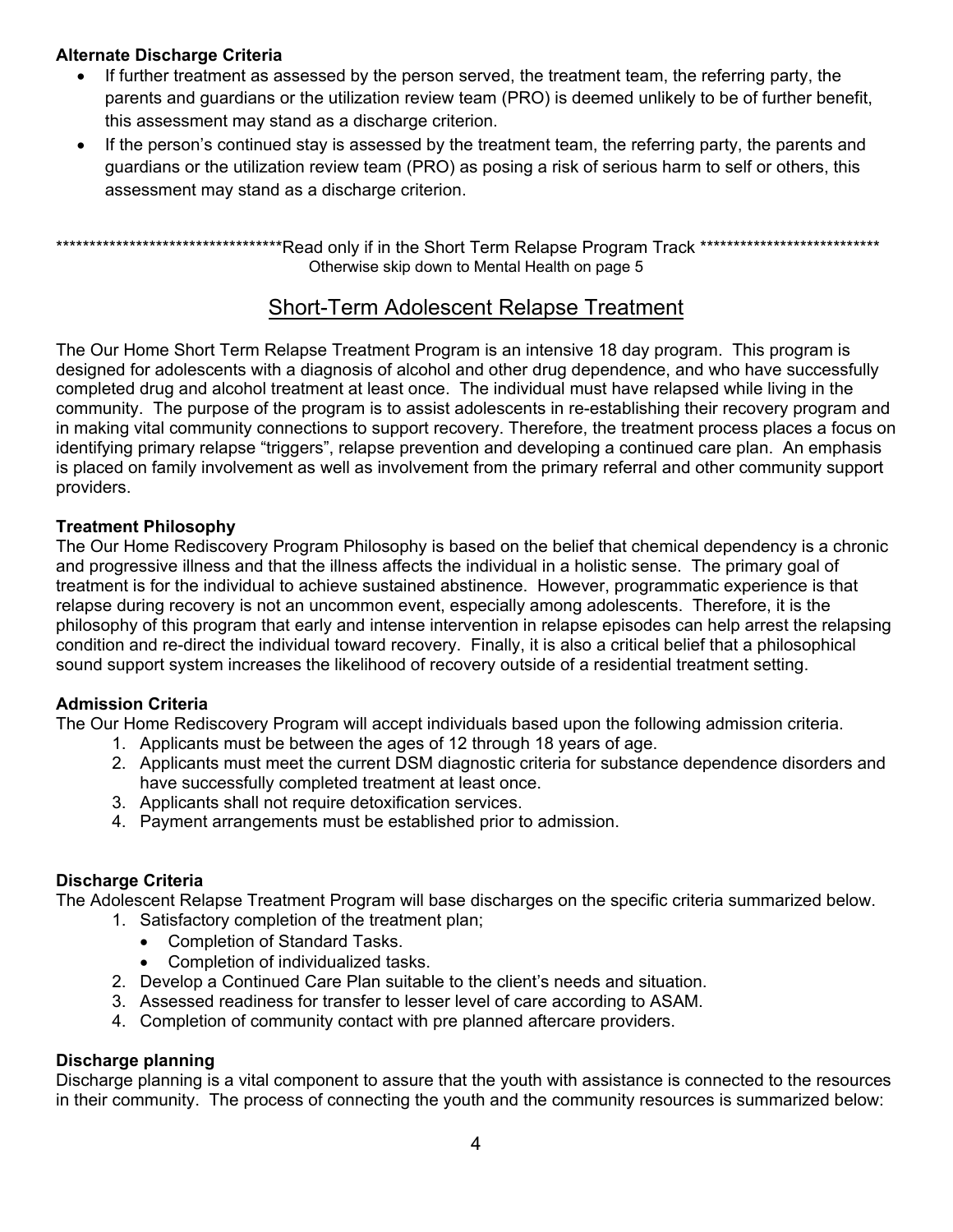- 1. The primary counselor will assure that the youth contacts community resources prior to youth's discharge from treatment. Resources may include but are not limited to the following:
	- Aftercare counselor
	- School contact (Guidance Counselor, Principal)
	- Mentor
	- AA/NA Sponsor
- 2. A Continued Care Plan will be established prior to discharge. This plan may include but is not limited to the following:
	- Relapse triggers with basic intervention plans.
	- Identify appointments and aftercare dates.
	- Times and frequency of AA/NA meetings.
	- Support systems and phone numbers.
	- List of supportive peers.
	- List of supportive activities.
- 3. The client will review the Continued Care Plan and Aftercare instructions with the parent/guardian and referring party prior to discharge. \*\*\*\*\*\*\*\*\*\*\*\*\*\*\*\*\*\*\*\*\*\*\*\*\*\*\*\*\*\*\*\*\*\*\*\*\*\*\*\*\*\*\*\*\*\*\*\*\*\*\*\*\*\*\*\*\*\*\*\*\*\*\*\*\*\*\*\*\*\*\*\*\*\*\*\*\*\*\*\*\*\*\*\*\*\*\*\*\*\*\*\*\*\*\*\*\*\*\*\*\*\*\*\*\*\*\*\*\*\*\*\*\*\*\*\*\*\*\*\*\*\*\*\*

**Mental Health** 

# Co-Occurring Disorders

The Rediscovery Drug & Alcohol Treatment Program recognizes and acknowledges the needs of clients with co-occurring addictive and mental health disorders. Within the next couple of days, you will be meeting with our Clinical Psychologist. In this meeting, they will be getting to know you by discussing your strengths and weaknesses to assist in your treatment. Clients with co-occurring disorder will have a structured treatment process addressing both their chemical dependency and their psychiatric needs. Our Home provides both individual and group therapy with these clients to assist them in learning to live with their illnesses. The treatment includes individualized cognitive therapy with medical management for those requiring psychotropic medication. This is done under the direction of our Medical Director & Our Home Psychological Services. The Rediscovery program also has mental health literature available to clients. You will find these in the display rack in northeast corning of the main living area.

# **Standards of Professional Conduct Related to Services**

Maintaining the highest reputation for ethical integrity of the Agency and its employees allows Our Home, Inc. to continue its strong history of excellence and commitment to quality care. To meet this principle, Our Home, Inc. has established standards and procedures to promote an ethical culture and deter inappropriate conduct by its employees. These standards and procedures are included in the Agency's Employee Standards of Conduct and Organizational Corporate Compliance Plan. As a resident, we want you to know about several of these standards as they relate to receiving of your treatment services:

- To interact with you in a manner respectful and courteous of you, your culture and your spiritual values.
- To treat you fairly, without hostility and not in an offensive manner. This includes being free from discriminating practices.
- To be under staff supervision to help protect your safety.
- To interact with you in a way that preserves and enhances your personal dignity.
- To be safe from physical and sexual abuse.
- To be treated without favoritism or giving of special treatment.
- To work toward removal of barriers, that inhibits access, growth and development.
- To communicate with you without using profane, obscene, or otherwise abusive language.
- To be free from brutality, physical violence, intimidation or unauthorized or inappropriate form.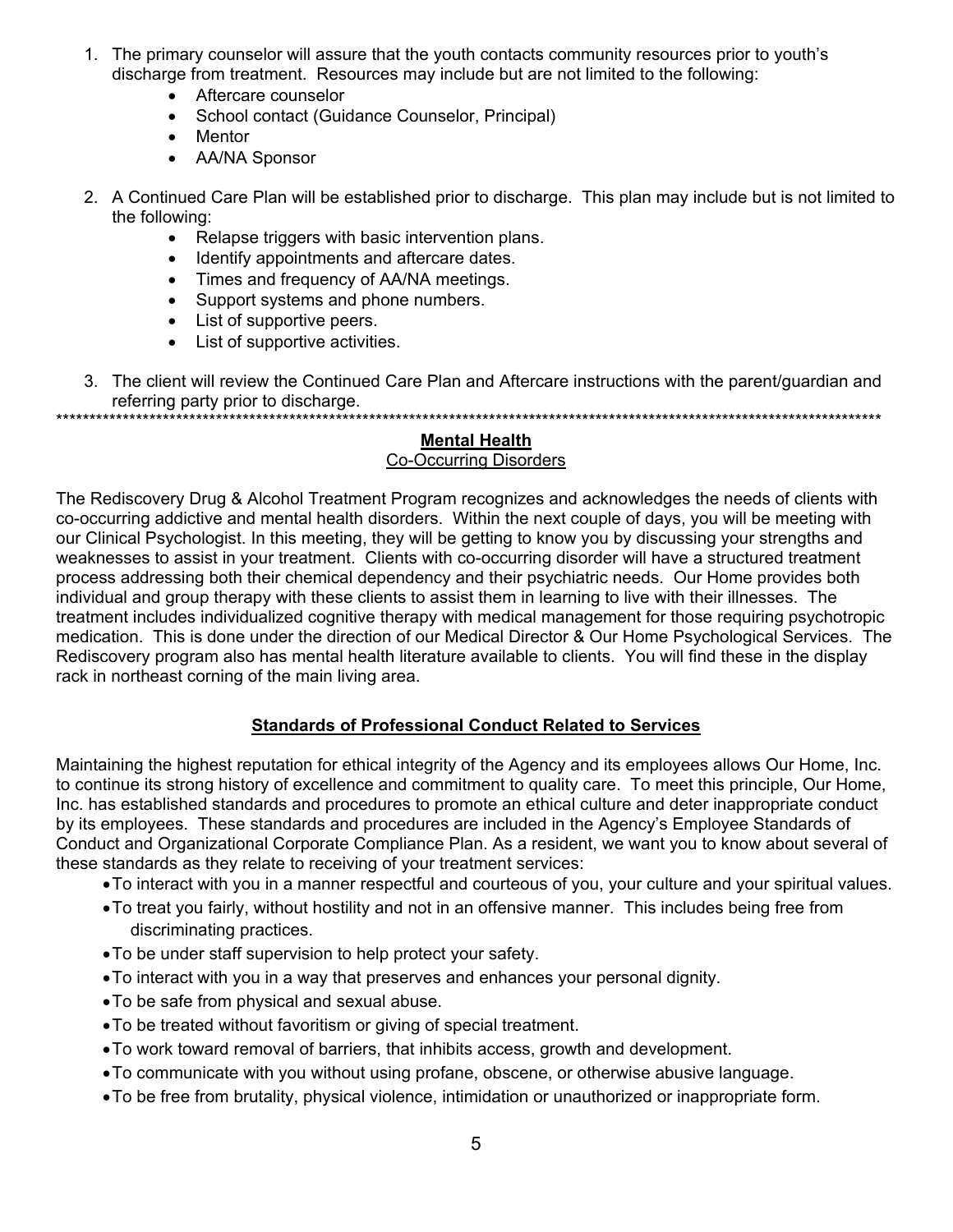If you think the services that have been provided to you have not met these standards, you are encouraged to talk with your Counselor or raise your concerns or questions without fear of retaliation or retribution through the available methods to provide input as described in this handbook.

# **Assessment and Treatment Plan**

You have been assigned an individual counselor who will be responsible for working closely with you during your stay in treatment. Within 5 days of your admission, your counselor will be conducting an assessment interview. This will involve your counselor sitting down with you and reviewing assessment materials that you will be completing, talking with you about your story (how you ended up here at Our Home). Your counselor will also be discussing how your use of chemicals has impacted your life (physically, emotionally, family, education, legally, spiritually, etc.). The purpose of conducting an assessment interview is to determine a diagnosis and recommendation for the appropriate level of treatment. Your counselor will also be working with the treatment team to determine the programming best suited to your needs.

# **Treatment Plan Development & Continued Stay Criteria**

YOU are the most important person in this aspect of your program. Our Home, Inc. has worked to develop a treatment team made up of the people that you may utilize to meet your treatment needs. This team is made up of: the Medical Director, Clinical Psychologist, Program Coordinator, Counselor, and Nurse. This treatment team will form a healing partnership between you, your parent/guardian and your worker in developing your treatment plan.

The purpose of this treatment team approach is for you to take on responsibility in your program, and provide you an opportunity to have more input and choices within your treatment plan.

Treatment Plans are reviewed bi-weekly with you and as many team members present as possible. There are circumstances in which these are reviewed more frequently, such as after significant behavioral changes.

Treatment plans are generally held each Thursday between 8:00 am – 12:00 pm. Our Home will be notifying your parent/guardian as well as your referral worker regarding the scheduled time of your treatment plan.

# In addition:

The treatment plan shall during the course of the person's treatment, identify an aftercare services plan, that includes continuity of the youth's medication as applicable. This plan shall be reviewed or updated during scheduled treatment plan reviews. The treatment plan shall also document agreed upon strengths needs and objectives to aid the person served throughout the treatment process.

The Rediscovery Program shall also assign the person served to a treatment "Phase" starting at Phase One up to Phase Three. Phases are earned/maintained by resident increased responsibility and improved wellness. Treatment tasks assigned further guide and assist your transition through the treatment process. The treatment plan shall, identify a projected discharge date to aid in transition planning. The discharge date shall be reviewed or updated during scheduled treatment plan reviews.

The Rediscovery Program shall include the assessment of the person served against Dimensional Criteria established by the American Society of Addiction Medicine (ASAM). Assessment in accordance with ASAM criteria shall guide the process of determining admission and continued stay appropriateness. **Items that** 

To assist in the assessment of need for continued stay and appropriateness of placement, Rediscovery employees shall coordinate for and participate in continued stay reviews. These reviews shall occur and be documented as prescribed on a case by case basis by the external utilization review committee (PRO). Documentation shall be on the Recommendations on Continued Service Review form.

In the event of an internal transfer or transition the "Transition Staffing Form" shall be followed and documented to guide the transition process.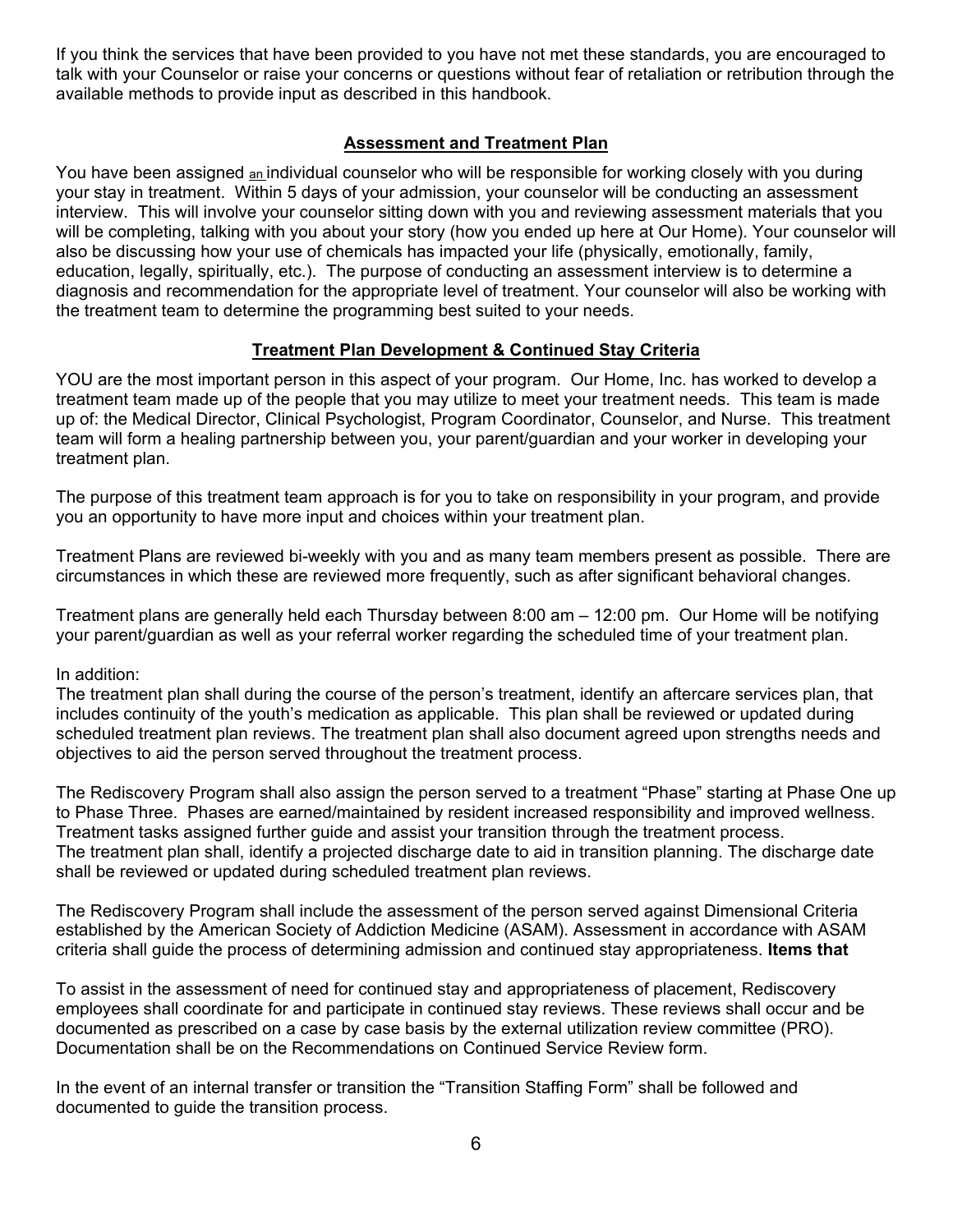# **Items that Impact Your Treatment Plan:**

It is Our Home, Inc.'s approach to address the behavioral health of all clients specifically regarding the behavior that allows us to keep both you and others safe. It is our hope that the clients of OHI will utilize their treatment plan and the coping skills they identify at intake and through the development of their treatment.

In the event that old, negative coping skills are displayed Our Home, Inc. has in place a Seclusion Restraint Policy to ensure the safety of everyone, which is used as a last resort, should harm to self or others occur. To reduce and ultimately prevent the need for Seclusion/Restraint, it is the practice during treatment plans to write plans in the safety section for some youth that include coping skills and interventions that can be utilized in the prevention of safety issues that may occur.

# **SECLUSION AND PERSONAL RESTRAINT**

(11/19/13)

# **Policy**

It is the policy of Our Home, Inc. to limit the use of seclusion and personal restraint to situations in which unanticipated resident behavior places the resident or others at serious threat of violence or injury if no intervention occurs.

Seclusion and personal restraint will be performed under the following guidelines:

- I. A resident shall not be placed in seclusion or personal restraint unless the placement agency has given written permission and the use has been incorporated into the resident's treatment plan. If the resident has been placed by their parent or guardian, the parent or guardian must provide the written permission.
- II. Use shall be selected only when other less restrictive measures have been ineffective. All attempts shall be made to de-escalate crises and use seclusion and personal restraint as a safety intervention of last resort.
- III. Our Home, Inc. shall be dedicated to creating an environment and an organizational approach that strives to prevent, reduce, and eliminate the use of seclusion and restraint.
- IV. Contributing environmental factors that may promote maladaptive behaviors shall be immediately assessed with action taken to minimize those factors.
- V. Staff shall recognize that each resident has the right to be free from seclusion or restraint, of any form, used as a means of coercion, discipline, convenience, punishment, and retaliation.
- VI. Seclusion and restraint shall be provided under physician supervision/oversight.
- VII. An order for seclusion or restraint shall not be written as a standing order.
- VIII. Seclusion or restraint shall be implemented in a manner to avoid harm or injury and must be used only until the situation has ceased and the resident's safety and the safety of others can be ensured.
- IX. Seclusion and restraint shall not be used at the same time.
- X. The physical plant of each agency treatment facility shall be planned to safely and humanely accommodate the practice of seclusion or restraint.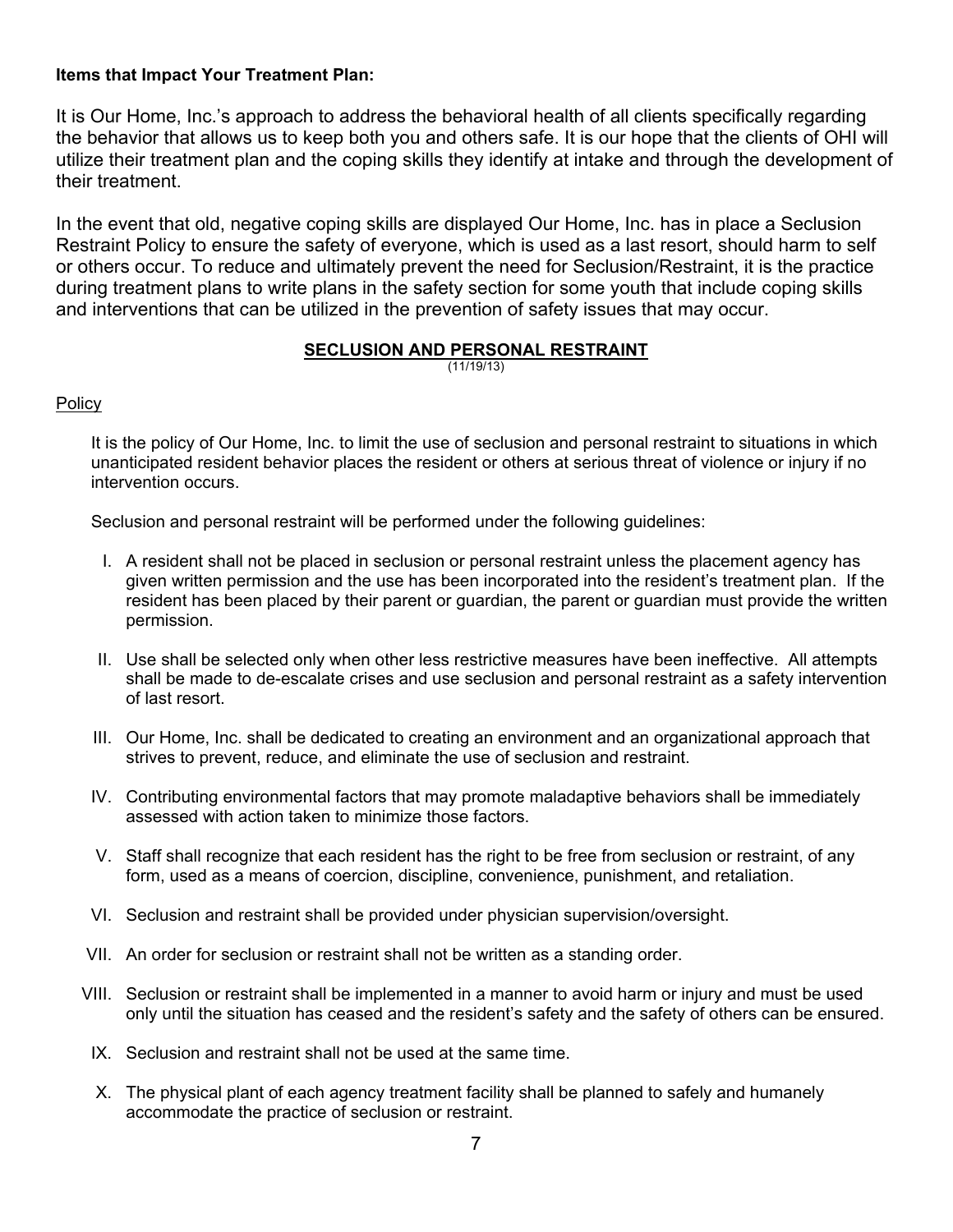- XI. An emergency safety intervention must be performed in a manner that is safe, proportionate, and appropriate to the severity of the behavior, and the resident's chronological and developmental age; size; gender; physical, medical, and psychiatric condition; and personal history (including any history of physical or sexual abuse).
- XII. Staff will be solely responsible for conducting seclusion and restraint. Residents will not be used or allowed to control other residents.
- XIII. Only staff who have completed and demonstrated competency in required trainings may participate in an emergency safety intervention.
- XIV. Videotaping of calculated restraint incidents is required on all U.S. Probation and Custody residents.

# **Procedures**

#### **Notification of program policy.**

At admission, the incoming resident and the resident's parent(s) or legal guardian(s) shall be provided a copy of this document and have it reviewed with them in a language that is understandable. Contact information shall be provided, including the phone number and mailing address for the State Protection and Advocacy organizations.

#### **Admission Assessment for Potential Seclusion or Restraint**

Staff shall obtain information about the resident to help minimize use of seclusion or restraint. This information includes: the medical history, a physical examination, behavioral health history for identification of prior trauma, alternatives the resident prefers, and the effectiveness of prior use of seclusion or restraint.

#### **Determining the Need for and Implementing Seclusion or Restraint**

Staff members shall implement Nonviolent Crisis Intervention techniques designed to help provide for the best possible care and welfare of residents exhibiting threatening or harmful behavior. When determining the use of seclusion or restraint, staff shall take into consideration admission assessment information and the current situation. When less restrictive intervention techniques have been attempted, staff shall determine if seclusion or restraint is needed. Seclusion or restraint may occur without attempting less restrictive techniques.

Staff shall obtain a written or verbal order from the Medical Director or another licensed practitioner for seclusion or restraint. The order may not exceed 1 hour. When the Medical Director or licensed practitioner is not available, staff may initiate seclusion or restraint before obtaining an order.

#### **Monitoring of the Resident In and Immediately After Seclusion or Restraint**

The response leader must be physically present, continually observing, assessing, and monitoring the resident to evaluate the physical and psychological well-being of the resident and the safe use of restraint or seclusion throughout the duration of the intervention. Attention to vital signs and resident needs, as well as skin integrity and circulation for restraints, shall be given throughout the intervention. Staff shall attempt appropriate interaction with the resident as an effort to de-escalate the crisis.

Within 1 hour of the initiation of the seclusion or restraint, the Medical Director, another licensed practitioner, or registered nurse must conduct a face-to-face assessment of the physical, emotional, and psychological well being of the resident. The assessment ensures the resident's rights, assures the seclusion or restraint is necessary and appropriate and also allows for resident medical status evaluation. If the assessment is conducted prior to the resident's release, a second assessment must be conducted after the seclusion or restraint ends.

# **Medical Treatment for Injuries Resulting from Seclusion or Restraint**

All staff shall be alert for any resident or staff injuries following seclusion or restraint. Specifically, staff shall observe and question all persons involved regarding their current health status immediately following the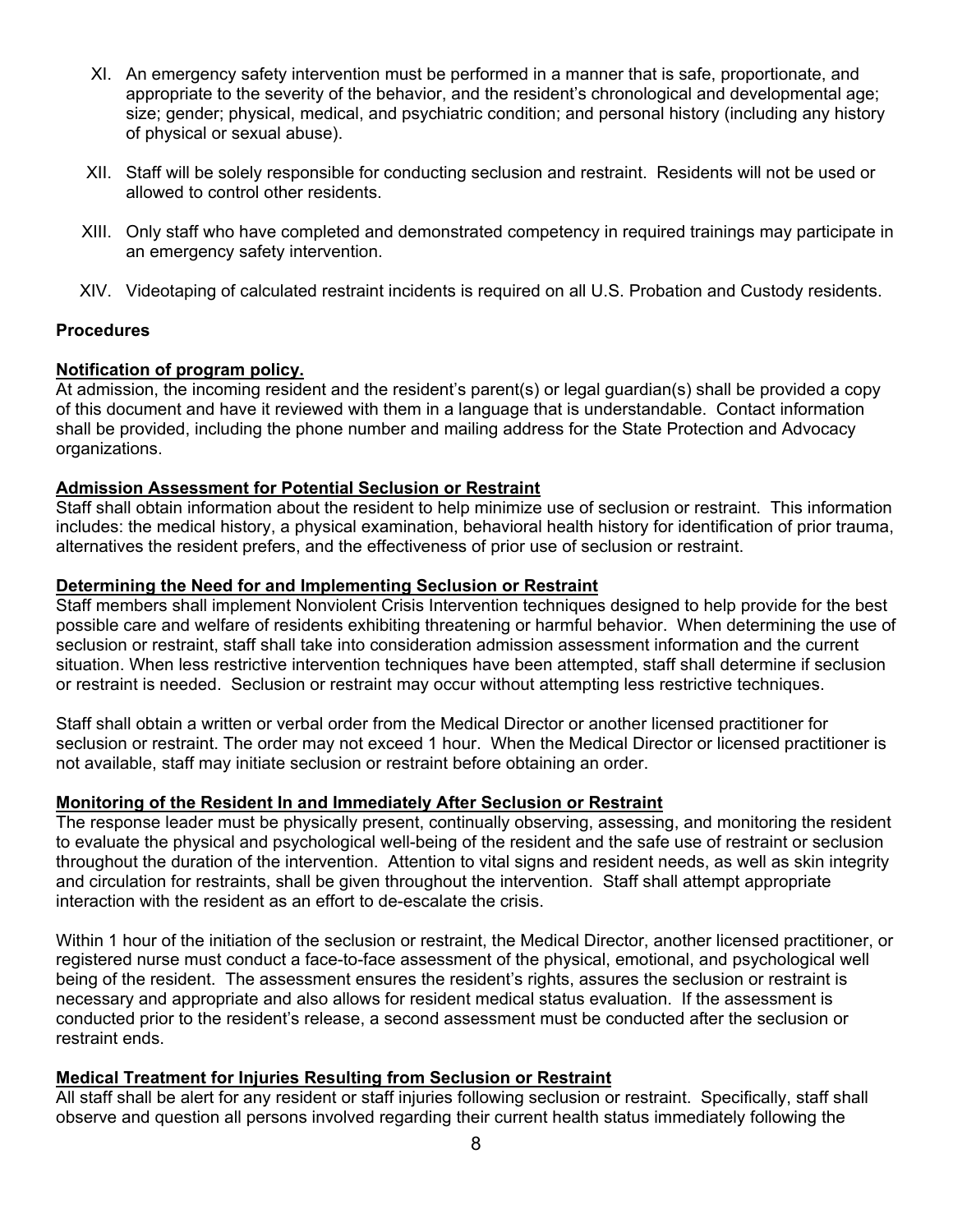seclusion or restraint to determine if any injuries occurred. As necessary, staff shall follow medical emergency or medical examination policies to ensure for resident care.

Written service agreements with local hospitals shall be maintained to reasonably ensure a resident will be transferred to a hospital and admitted in a timely manner when medically necessary, information needed for care will be exchanged in accordance with State medical privacy law, and services are available 24 hours a day, 7 days a week, including emergent care.

# **Facility Reporting**

An incident report shall be completed following the use of seclusion or restraint. A report shall also be submitted to the RRM within 24 hours of the restraint for all U.S. Probation and Custody residents.

Attestation of facility compliance. A completed attestation form shall be submitted to the state to attest that each facility is in compliance with CMS's standards governing the use of restraint and seclusion.

Reporting of serious occurrences. Each serious occurrence shall be reported to both the State Medicaid Agency and the State-designated Protection and Advocacy organizations. Serious occurrences that must be reported include a resident's death, suicide attempt, or serious injury. Additionally, the resident's parent(s) or legal guardian(s) must be notified as soon as possible, and in no case later than 24 hours after the serious occurrence.

# **Notification of Parent(s) or Legal Guardian(s)**

The parent(s) or legal guardian(s) of the resident who has been restrained or placed in seclusion must be notified as soon as possible but at least within 10 hours after the initiation of each intervention. For U.S. Probation and Custody residents, the notification to the RRM must be made immediately by telephone or fax following a restraint.

#### **Post Intervention Debriefings**

Within 24 hours after the use of restraint or seclusion, staff involved in an emergency safety intervention and the resident, must have a face-to-face discussion in a language that is understood by all participants. This discussion must include the intervention's response leader, primary responder, secondary responder(s), and the resident. A required staff can be excused when their presence may jeopardize the well being of the resident. Other staff may participate in the discussion when it is deemed appropriate by the program. Family/Guardian/Significant others requested by the resident may participate in the discussion, unless clinically inadvisable.

Within 24 hours after the use of restraint or seclusion, staff involved in the resident debriefing, and appropriate supervisory and administrative staff, must conduct a debriefing session.

# **Treatment Plan Review**

All uses of seclusion or restraint shall result in a review and, as appropriate, revision of the resident's treatment plan.

#### **Education and Training**

Staff shall receive specific training for managing emergency safety situations and take part in exercises that allow for successful demonstration of the techniques they have learned.

#### **Room Requirements**

Rooms designated for the use of seclusion or restraint shall be free of potentially hazardous conditions and have a focus on the comfort of the resident, an emergency exit plan, access to bathroom facilities, sufficient lighting, observation availability that allows staff full view of the resident in all areas of the room, and a location that promotes privacy and dignity of the resident.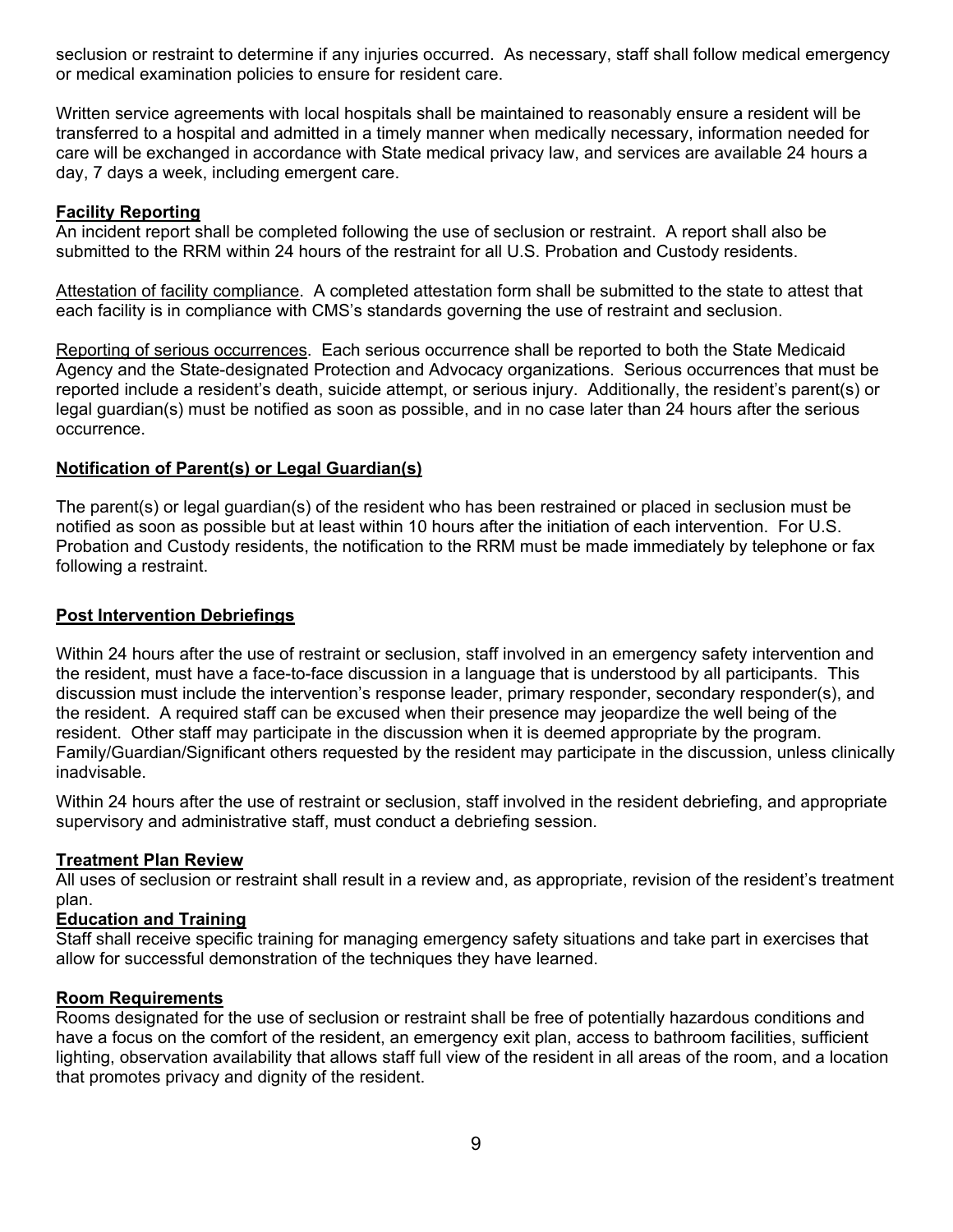#### **Performance Improvement**

Our Home, Inc. shall collect seclusion and personal restraint data to monitor and improve its performance of emergency safety interventions.

#### **Plan to Minimize Use of Seclusion and Personal Restraint**

To minimize or eliminate the use of seclusion and restraint in its treatment programs, Our Home, Inc. shall implement an agency-wide plan that is monitored and updated annually.

#### **Annual Review**

This policy and related procedures shall be reviewed by medical and mental health professionals on an annual basis to ensure that proper protocols are in place.

#### **Contact Information**

#### **State Medicaid Agency**

Nicki Bartel RN, RHIT - or -Nurse Consultant **Nurse Consultant** 700 Governors Drive 700 Governors Drive Pierre, SD 57501‐2291 Pierre, SD 57501‐2291 Fax: 605‐773‐5246 Fax: 605‐773‐5246 Email: nicole.bartel@state.sd.us Email: revi.warne@state.sd.us

DSS Division of Medical Services DSS Division of Medical Services Phone: 605‐773‐3495 Phone: 605‐773‐3495

#### **State‐designated Protection Organization**

Huron Programs: Parkston Program: Intake Specialist **Intake Specialist** Ask for Fax # from intake worker **building** and the same of the Sandy Sandy St., Suite 200 Or for email, get name and type **Solution** Spanish Contract Manuson, SD 57078-5320 First.Last(names)@state.sd.us Toll Free: 1‐866‐847‐7338

Rod Raschke, Intake Specialist **Business Contact Contact Accord Provider** Helen Jewell Disability Rights of SD Centers for Medicare and Medicaid Services 221 South Central Avenue **120 South Central Avenue 1221 South Central Avenue** Pierre, SD 57501 1600 Broadway, Suite 700 Phone: 605‐224‐8294 Voice/TDD \ 800‐658‐4782 Denver, CO 80202‐4967 Fax: 605‐224‐5125 Phone: 303‐844‐7032 E‐mail: raschke@sdadvocacy.com Fax: 303‐860‐5897 (Above Updated: 1/12/17)

DSS – Child Protection Services Coreen Odens (ext. 228) or Kathy Boysen (ext. 225) Toll Free Hot Line: 1‐877‐244‐0864 DSS – Child Protection Services – Yankton Phone: 605‐668‐3030 Fax: 605‐668‐3014

#### **State‐designated Advocacy Organization Centers for Medicare & Medicaid Services (CMS)**

#### **NOTICE OF PRIVACY PRACTICES**

#### THIS NOTICE DESCRIBES HOW MEDICAL INFORMATION ABOUT YOU MAY BE USED AND DISCLOSED AND HOW YOU CAN GET ACCESS TO THIS INFORMATION.

# PLEASE REVIEW THIS NOTICE CAREFULLY.

Effective date of this Notice and policy is January 9, 2008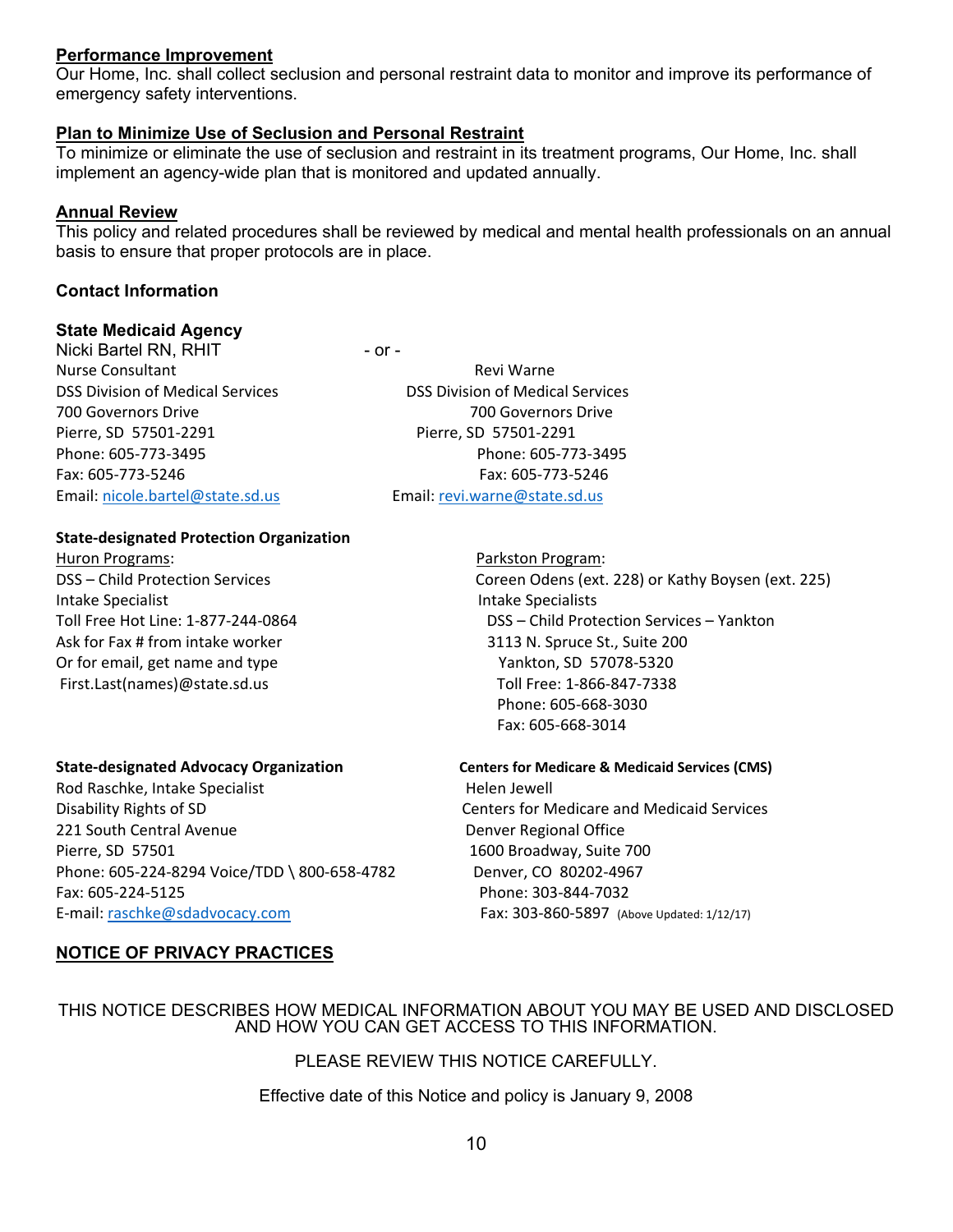1. PURPOSE: Our Home, Inc. and its professional staff and employees follow the privacy practices described in this Notice. Our Home, Inc. keeps your health information in records that will be maintained and protected in a confidential manner, as required by law. Please note that in order to provide you with the best possible care and treatment all professional staff involved in your treatment and employees involved in the health care operations of the agency may have access to your records.

# **2. WHAT ARE TREATMENT AND HEALTH CARE OPERATIONS?**

Your treatment includes sharing information among health care providers who are involved in your treatment. For example, if you are seeing both a physician and a psychologist, they may share information in the process of coordinating your care. Treatment records may be reviewed as part of an on-going process directed toward assuring the quality of Agency operations. Staff members designated for Quality of Care may access clinical records periodically to verify that Agency standards are met.

# 3. HOW WILL OUR HOME, INC. USE MY PROTECTED HEALTH INFORMATION?

Your personal health records will be retained by Our Home, Inc. for approximately ten (10) years after your discharge. After that time has elapsed, your records will be erased, shredded, burned or otherwise destroyed in a way that protects your privacy. Copies of health records that have been distributed to other entities may continue to exist and are managed by their policies.

Until the records are destroyed they may be used for the following purposes unless you request restrictions on a specific use or disclosure.

- As may be required by law;
- For public health purposes such as reporting of child abuse or neglect; reporting reactions to medications; infectious disease control; notifying authorities of suspected abuse, neglect or domestic violence (if you agree or as required by law);
- Health oversight inspections, e.g., Licensing/accreditation surveys, audits, inspections or investigations of administration and management of Our Home, Inc.;
- Lawsuits and disputes;
- Law enforcement (e.g., in response to a court order or other legal process) to identify or locate an individual being sought by authorities; about victim of a crime under restricted circumstances; about a death that may be the result of criminal conduct; about criminal conduct that occurred in the practice; when emergency circumstances occur relating to a crime;
- To prevent a serious threat to health or safety;
- To carry out treatment and health care operations functions through transcription and billing services;
- To military command authorities if you are a member of the armed forces or a member of a foreign military authority;
- National security and intelligence activities;
- Alcohol and drug abuse information has special privacy protections. Our Home, Inc. will not disclose any information identifying an individual as being a client or provide any mental health or medical information relating to a client's substance abuse treatment unless (i) the client consents in writing; (ii) a court order requires disclosure of the information; (iii) medical personnel need the information to meet a medical emergency; (iv) qualified personnel use the information for the purpose of conducting research, management audits, or program evaluation; or (v) it is necessary to report a crime or a threat to commit a crime or to report abuse or neglect as required by law.

# 4. YOUR AUTHORIZATION IS REQURED FOR OTHER DISCLOSURES.

Except as described previously, we will not use or disclose information from your record unless you authorize (permit) in writing to do so. You may revoke your permission, which will be effective only after the date of your written revocation.

#### 5. YOU HAVE RIGHTS REGARDING YOUR PROTECTED HEALTH INFORMATION. You have the following rights regarding your health information.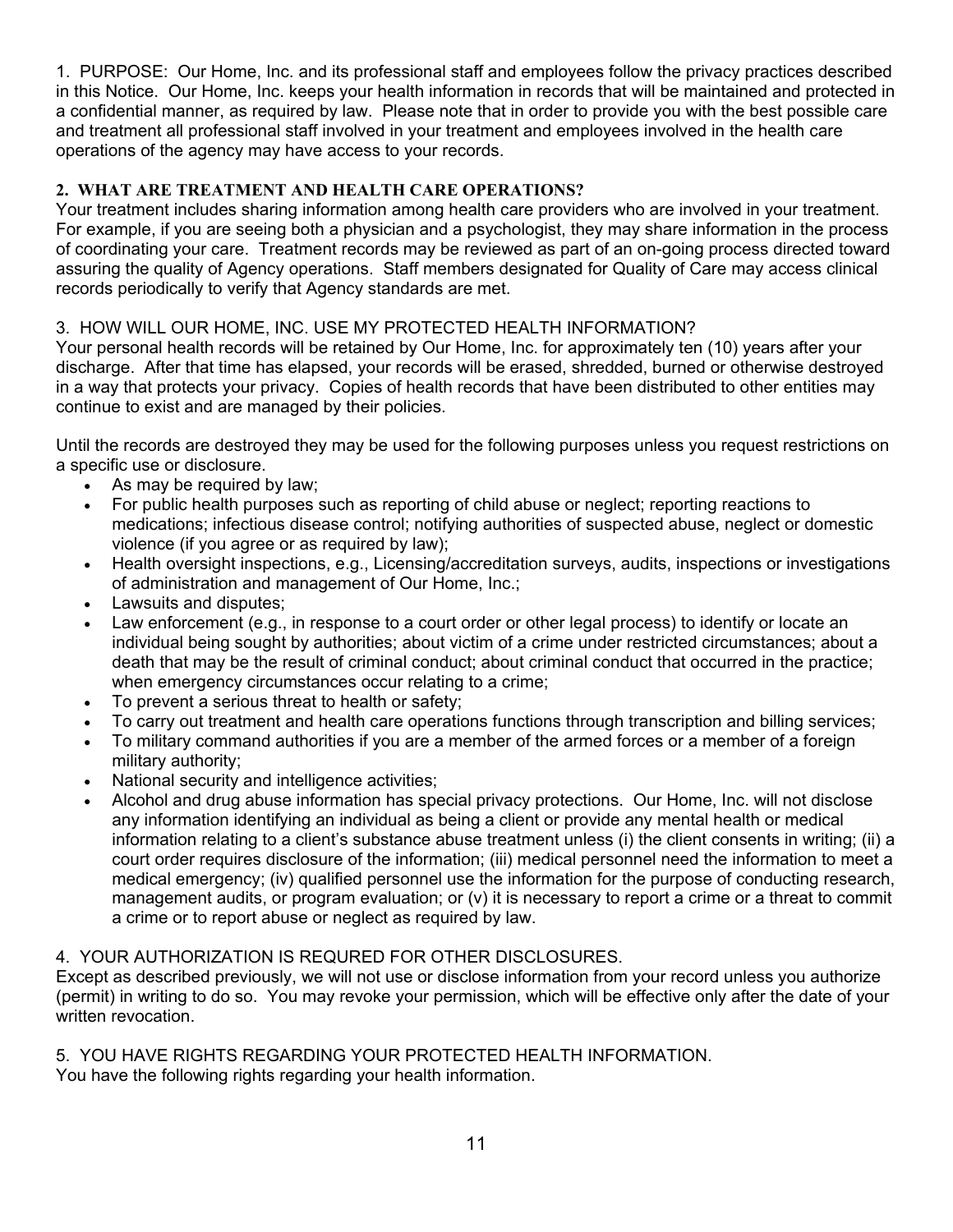- You have the right to look at a copy and obtain a copy of your medical information as maintained by Our Home, Inc. The request must be made in writing. You may not look at or copy information that is subject to law that prohibits access to medical information.
- You have the right to receive a list of certain disclosures we have made of your protected health information. These disclosures, if any, were made for purposes other than treatment, payment, healthcare operations, or other special exceptions.
- You have the right to request Our Home, Inc. to amend your medical information. The request must be made in writing. Your request may be denied if the changes apply to records Our Home, Inc. did not create, or for certain other reasons.
- You have the right to request restrictions of the use and disclosure of your restricted health information. Your request must be made in writing, and must state specific restrictions requested and to whom the restrictions should apply. We are not required to agree to these additional restrictions.

#### 6. REQUIREMENTS REGARDING THIS NOTICE.

Our Home, Inc. is required to provide you with this Notice that governs our privacy practices. Our Home, Inc. may change its policies or procedures in regard to privacy practices. If and when changes occur, the changes will be effective for health information we have about you as well as any information we receive in the future. You may ask for and receive the Privacy Notice that is in effect at the time.

#### 7. QUESTIONS AND COMPLAINTS.

If you have any questions regarding this notice, please ask to speak with our Program Coordinator.

If you believe we have violated your privacy rights, please contact our Business Manager. We will not retaliate against you for filing a complaint. You may also submit a written complaint to the U.S. Department of Health and Human Services at the following address:

 U.S. Department of Health and Human Services Office of Civil Rights 200 Independence Avenue, S.W. Washington, DC 20201 **Contract Contract Contract Contract Contract Contract Contract Contract Contract Contract Contract Contract Contract Contract Contract Contract Contract Contract Contract Contract Contract Contract Contract Contract Contr**  Phone: 1-202-619-0257 Toll-Free: 1-877-696-6775

# **Ways in Which Input Can Be Given**

Our Home, Inc. values the input given by residents and their families, and considers it as an essential component in providing quality treatment services. All forms of provided input will be reviewed with the intent of improving upon our services. Throughout your stay, a variety of opportunities will be offered to you to provide input. These opportunities include:

Suggestion Box Grievance Procedures Treatment Plan Meetings Group Sessions Individual Sessions Accessibility Committee Pre/Post-Visit Meetings **Debriefings**  Sick Call Meal Suggestions Daily Inspection Report

After your stay, opportunities will also be offered to providce input regarding assessment of services and satisfaction. These Opportunites include:

Resident Satification Survey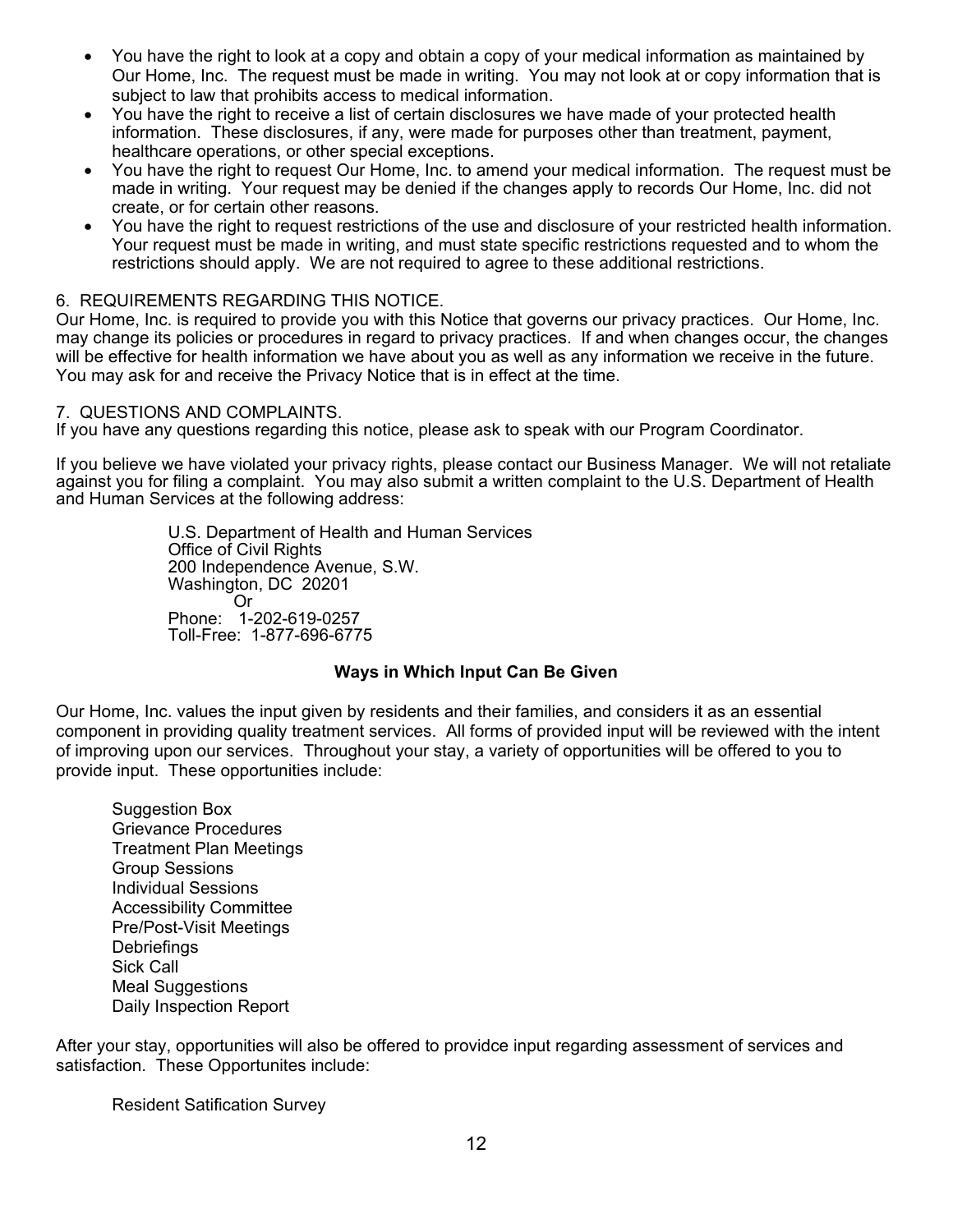# **Disability or Special Needs**

# **WHAT DO I DO IF I HAVE A DISABILITY OR SPECIAL NEEDS?**

The employees at Our Home, Inc. are concerned about helping you make as much progress as is possible during your treatment experience. If you have a **disability** or **special needs,** you are invited to fill out the following form to identify these needs. Filling out the form will help you and the staff work together and plan for the best services possible. The word "disability" means having a physical or mental condition that prevents or stops you from being able to do basic day-to-day activities such as walking, speaking, seeing, hearing, learning or working.

# **WHAT WILL HAPPEN IF I TELL STAFF THAT I HAVE DISABILITY?**

First, your counselor or other staff member will review the form and visit with you so they fully understand your needs and to identify ideas to help meet these needs.

Second, your counselor will visit with your referral worker (but only with your permission) and will also visit with the Our Home employee (the Licensing and Accreditation Manager) responsible for helping decide if Our Home can meet your needs and how your needs can best be met.

If it is **reasonable** to meet your needs, your counselor will work together with you and other Our Home staff to develop a plan and organize the things necessary to meet your needs. If it is not possible to meet your needs, your counselor will also talk to you about other alternatives that can be considered. If Our Home, Inc. cannot meet your needs, you may choose to take your request (Appeal) to the Executive Director to ask that he/she reconsider the decisions made. You can get a special form to write your request for reconsideration from your Program Coordinator.

Finally, staff will tell you in writing if your request has been approved, disapproved and why that decision was made.

# **CAN MY REQUEST FOR ASSISTANCE BE TURNED DOWN?**

The answer to this question is **"Yes"** but we would only turn such a request down for one of the following reasons:

- 1. Your needs may not actually be a disability.
- 2. It might be very difficult for Our Home, Inc. to afford the things necessary to meet your needs. Meeting your needs might not be reasonable if doing so causes Our Home to make big changes to the services we provide.
- 3. It may be impossible to eliminate or reduce risks to your health and safety.
- 4. Finally, you might be asked to reconsider your specific request if you and the staff can identify other ways to meet your needs.

# **WHAT CAN I DO TO MAKE A REQUEST FOR SPECIAL ASSISTANCE GO WELL?**

*Communicate with your counselor and other staff involved!*Our staff wants to help, but they need you to talk openly and work cooperatively with them to do so.

\*\*\*Request Form can be found in back of Handbook \*\*\*

**Contact List**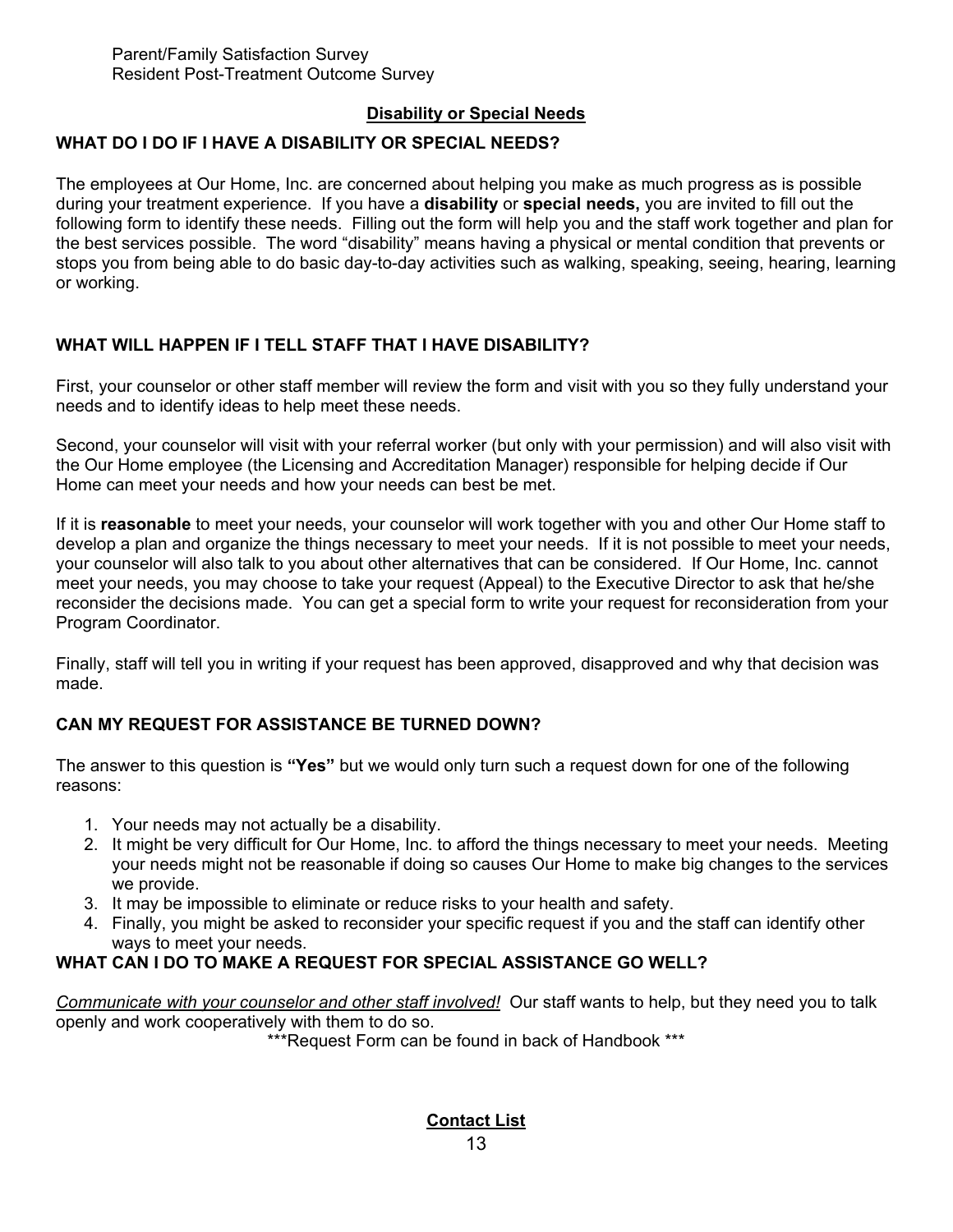Shortly after your arrival your assigned counselor will be sitting down with you and establishing a contact list. The list will consist of individuals that you can have contact with while in treatment. The list will consist of immediate family members (parents, grandparents, siblings, etc.). The guidelines for mail, phone and visitation will be covered later on in the handbook.

# **Family Counseling and Family Services.**

Each client and his or her family unit shall be encouraged to participate in the family counseling services provided by the program. This may involve phone sessions, individual sessions and Family Program. The Family Program includes one day of structured family programming that's held every five weeks (Family Program is held on a Friday). Notification of the Family Program will be sent out to families a couple of weeks prior to the Family Program. No client will be denied program services based upon the unwillingness or absence of family members to participate in family programming. The family services are coordinated and provided by certified chemical dependency counseling staff.

# **INPUT FROM CLIENTS**

(Suggestions/Input)

Our Home, Inc. Rediscovery is always looking for ways to improve services. As a client at Our Home, you will be able to give suggestions/input for program improvements. Any suggestions/ input that you may have can be put in the **SUGGESTION BOX** located on black filing cabinets (In the big group room). Suggestions can be put into the box anonymously. Each week during Staff Meeting suggestions will be discussed and, if possible, used to improve the services.

# **SEARCHS & CONTRABAND / WEAPONS**

Our Home, Inc. wants to assure safety for all residents. It is policy of Our Home, Inc. to conduct searches of the residents and the residents' housing areas and personal property to control contraband. Contraband is any item possessed by a youth or found within the facility that is considered illegal by law or prohibited by the treatment facility. Items identified as contraband will be confiscated by staff and either preserved for evidence, destroyed, placed in storage, or sent back to the youth's parents or guardian.

The following lists categorize contraband as either an illegal or banned (prohibited) item and clarify procedures for staff when contraband is discovered.

Illegal Items – these items shall be confiscated and retained as evidence for formal disciplinary action following the Preservation of Physical Evidence policy.

- 1. Any narcotics, marijuana, drugs, or related paraphernalia not prescribed for the individual.
- 2. A gun, firearm, weapon, knife, sharpened instrument, dangerous chemical, explosive, or ammunition.
- 3. A hazardous tool most likely to be used in an escape attempt or to serve as a weapon capable of doing serious bodily harm.

Banned Items – any item prohibited by the treatment facility. These items shall be confiscated and either destroyed, placed in storage, or sent back to the youth's parents or guardian. Follow informal resolution procedures for any violations of the Prohibited Acts.

- 1. Alcoholic beverages destroy
- 2. Any intoxicant or huffable product destroy
- 3. Any locking device or lock pick destroy
- 4. Over the counter or prescription medications give to Nurse
- 5. Cigarettes or other tobacco products, vapes, matches or lighters destroy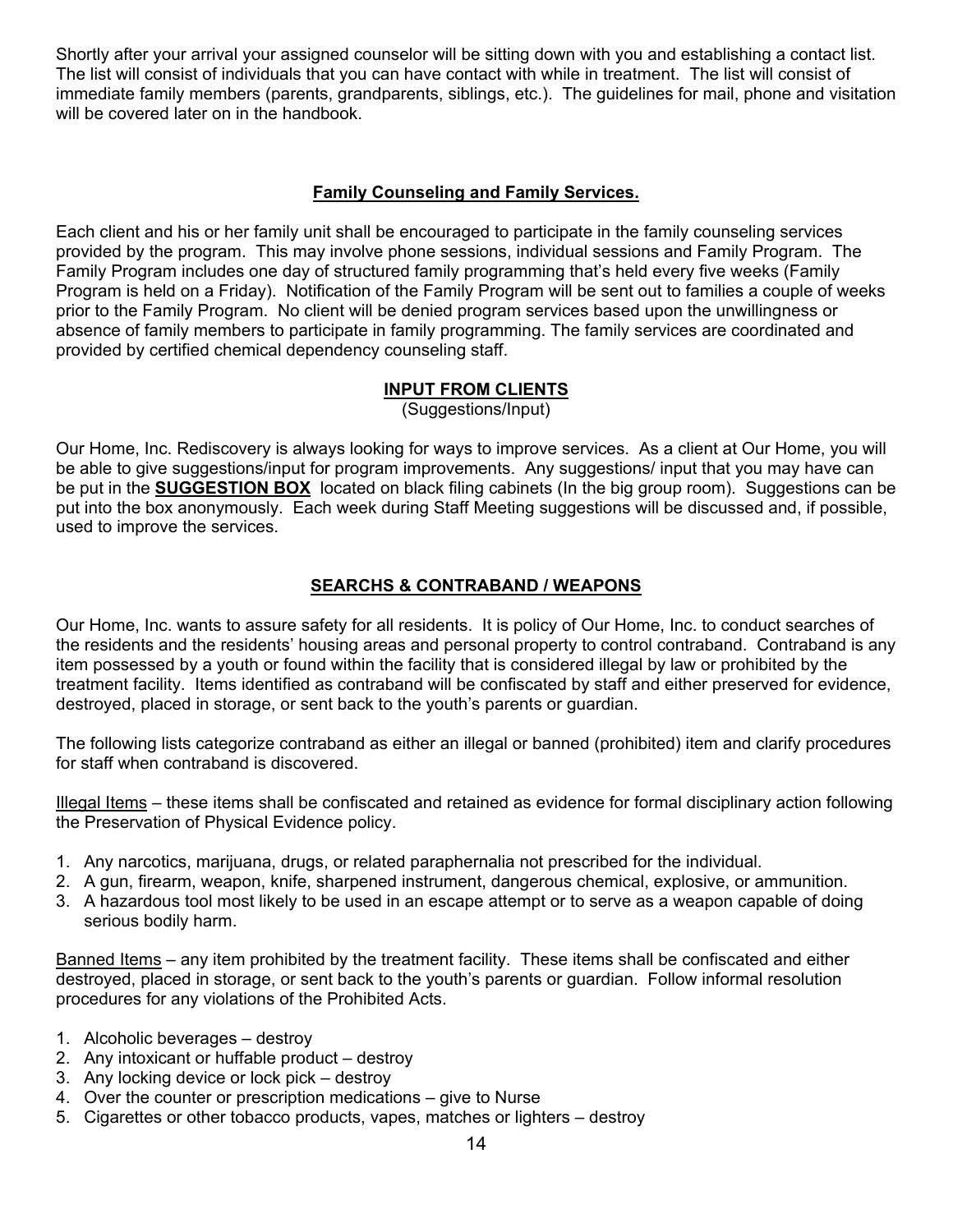- 6. Any sharp objects, pins, tacks, etc. that may be utilized for self-mutilation destroy
- 7. Clothing adorned with alcohol or cigarette logos, or advertisements identifying alcohol or drinking establishments – place in storage
- 8. India ink, powdered Kool-Aid, needles or pins destroy
- 9. Pornography including videos, magazines, posters, including possession of 1-800 or 1-900 numbers or from the Internet - destroy
- 10. Property or money not belonging to the youth return to owner
- 11. CD's, movies, games, cell phones place in storage
- 12. Possession of clothing not in accordance with youth's clothing list place in storage if owned by youth
- 13. Gambling paraphernalia destroy
- 14. Letters, cards or pictures from individuals not on the youth's contact list place in storage
- 15. Food items brought into the facility that were not authorized by the treatment team destroy
- 16. Hemp braided necklaces place in storage
- 17. Radios, sharp objects, personal hygiene items containing alcohol, video games place in storage
- 18. Magazines or posters place in storage

Note: Additional items may be banned or restricted during the course of the youth's stay in the program depending on if the items are deemed detrimental by the treatment team.

# **CODE OF ETHICS**

Our Home, Inc. Staff maintain a Code of Ethics that include the following:

# **CONFIDENTIALITY**

The confidentiality of alcohol and other drug abuse patient records maintained by this program is protected by federal law and regulations. Generally, the program may not say to a person outside the program that a patient attends the program, or disclose any information identifying a patient as an alcohol or other drug abuser unless:

- 1. The patient consents in writing (Release of Information)
- 2. The disclosure is allowed by a court order, or
- 3. The disclosure is made to medical personnel in a bona fide medical emergency or to qualified personnel for research, audit, or program evaluation.

Violation of the federal law and regulations by a program is a crime. Suspected violations may be reported by appropriate authorities in accordance with federal regulations. Federal law and regulations do not protect any information about a crime committed by a patient either at the program or against any person who works for the program or about any threat to commit such a crime.

 Federal laws and regulations do not protect any information about suspected child abuse or neglect from being reported under state law to appropriate state or local authorities. Our Home staff are required by State Law to report these matters to the Department of Social Services. (See 42 U.S.C. 290dd-3 and 42 U.S.C. 290ee-3 for federal laws and 42 CFR Part 2 for federal regulations.)

It is also the responsibility of all residents to maintain confidentiality about other residents in the treatment program and the sensitive personal information that is shared in the treatment process. Do not use sensitive information to take advantage of or belittle another resident.

# **RELEASE OF INFORMATION**

During your initial interview, your counselor will be sitting down with you and filling out Release of Information forms. As described above, your stay here at Our Home is confidential and that information can only be released by Our Home with your signed consent. Residents may revoke a Release of Information after they had signed one by putting it in writing that you choose to revoke (this is to be given to the assigned counselor or Program Coordinator). A signed Release of Information expires upon completion of the aftercare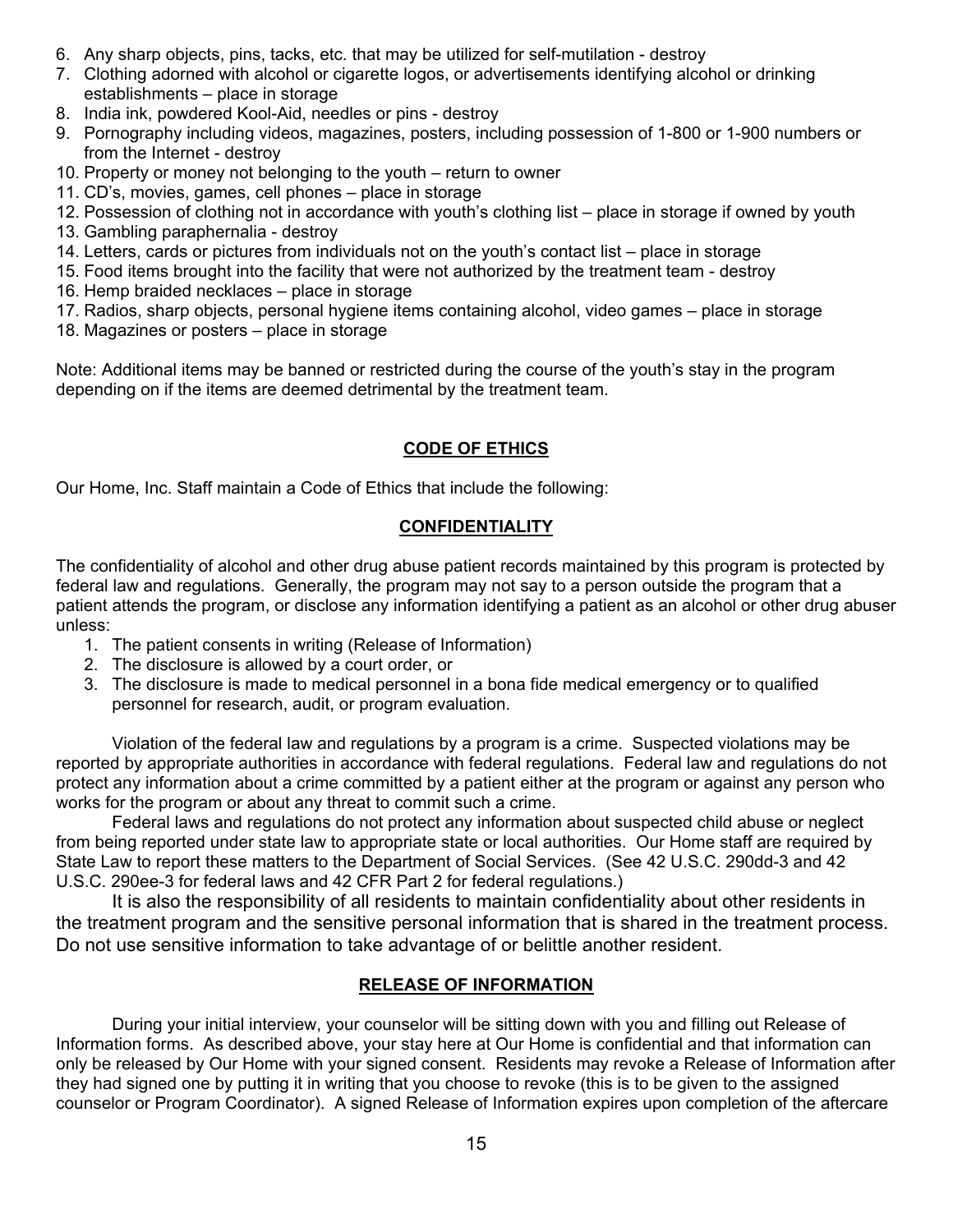plan and required follow-up contacts, but not to exceed one year following discharge from the Our Home, Inc. Rediscovery Program.

# **CHILD ABUSE, NEGLECT AND SEXUAL HARASSMENT**

It is the policy of Our Home, Inc. to develop an environment for residents that provides for their safety and welfare; therefore, Our Home, Inc. strictly prohibits

- any staff member, contractor, or volunteer conduct that is abusive or neglectful of the youth in our care.
- any resident conduct that is abusive toward others.
- any resident-on-resident sexual activity.

It is further our policy to have zero-tolerance toward resident sexual abuse and sexual harassment. This means that some form of disciplinary action will be taken on all substantiated incidents.

# **I. Definitions**

# **1. Physical Abuse is strictly prohibited.**

- A. Youth beaten. Any form of corporal punishment is prohibited.
- B. Youth subjected to inappropriate or excessive restraining devices.
- C. Inappropriate or excessive use of psychotropic and other drugs used as a method of keeping a youth under control.
- D. Inappropriate or excessive use of isolation and/or seclusion for long periods of time.

# **2. Sexual Abuse is strictly prohibited.**

- A. Contacts or interactions between a youth and an adult in which the youth is being used for the sexual stimulation of the perpetrator or another person.
- B. Contacts or interactions of a sexual nature with a youth by a person under the age of 18 when that person is either significantly older than the victim or when the perpetrator is in a position of power or control over another youth.
- C. Sexual abuse takes place when a staff member, contractor, or volunteer permits or participates in sexual activity with a youth in care. This includes rape or attempted rape, fondling, voyeurism, exhibitionism, and the like.
- D. Sexual abuse of a resident by another resident includes any of the following acts, if the victim does not consent, is coerced into such act by overt or implied threats of violence, or is unable to consent or refuse:
	- 1) Contact between the penis and the vulva or the penis and the anus, including penetration, however slight;
	- 2) Contact between the mouth and the penis, vulva, or anus;
	- 3) Penetration of the anal or genital opening of another person, however slight, by a hand, finger, object, or other instrument; and
	- 4) Any other intentional touching, either directly or through the clothing, of the genitalia, anus, groin, breast, inner thigh, or the buttocks of any person, excluding contact incidental to a physical altercation.

Sexual abuse of a resident by a staff member, contractor, or volunteer includes:

- 1) Contact between the penis and the vulva or the penis and the anus, including penetration, however slight;
- 2) Contact between the mouth and the penis, vulva, or anus;
- 3) Contact between the mouth and any body part where the staff member, contractor, or volunteer has the intent to abuse, arouse, or gratify sexual desire;
- 4) Penetration of the anal or genital opening, however slight, by a hand, finger, object, or other instrument, that is unrelated to official duties or where the staff member, contractor, or volunteer has the intent to abuse, arouse, or gratify sexual desire;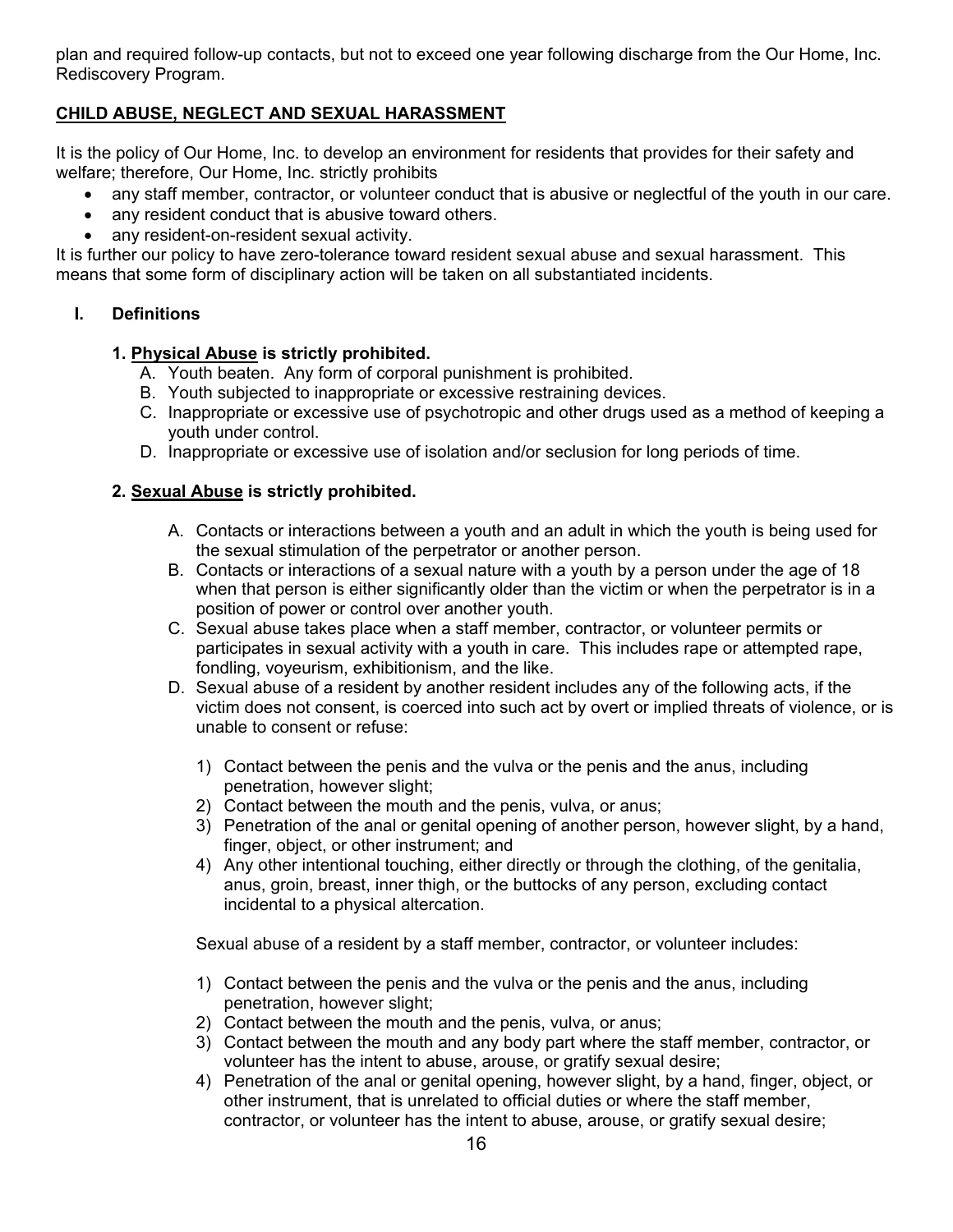- 5) Any other intentional contact, either directly or through the clothing, of or with the genitalia, anus, groin, breast, inner thigh, or the buttocks, that is unrelated to official duties or where the staff member, contractor, or volunteer has the intent to abuse, arouse, or gratify sexual desire;
- 6) Any attempt, threat, or request by a staff member, contractor, or volunteer to engage in the activities described in items 1-5 of this section;
- 7) Any display by a staff member, contractor, or volunteer of his or her uncovered genitalia, buttocks, or breast in the presence of a resident, and
- 8) Voyeurism by a staff member, contractor, or volunteer. Voyeurism means an invasion of privacy of a resident by staff for reasons unrelated to official duties, such as peering at a resident who is using a toilet to perform bodily functions; requiring a resident to expose his or her buttocks, genitals, or breasts; or taking images of all or part of a resident's naked body or of a resident performing bodily functions.
- 3. Neglect is strictly prohibited.

Failure to provide proper or necessary subsistence, supervision, education, medical care, or any other care necessary for the youth's health, guidance, or well-being.

- 4. Emotional Maltreatment is strictly prohibited.
	- A. Belittling or ridiculing a youth.
	- B. Ridiculing a youth's family, background, culture, or race.
	- C. Failure to appropriately respond to suicide threats, failure to provide appropriate mental health services.
	- D. Treating members of a peer group unequally or unfairly.
	- E. Making one youth in the group the scapegoat for the misbehavior of other group members.
	- F. Allowing a group of youth to develop their own control systems without appropriate adult intervention.
- 5. Sexual Harassment is strictly prohibited.
	- A. Repeated and unwelcome sexual advances, requests for sexual favors, or verbal comments, gestures, or actions of a derogatory or offensive sexual nature by one resident toward another; and,
	- B. Repeated verbal comments or gestures of a sexual nature to a resident by a staff member, contractor, or volunteer, including demeaning references to gender, sexually suggestive or derogatory comments about body or clothing, or obscene language or gestures.

#### **II. Reporting Procedures**

Our Home, Inc. provides multiple internal ways for residents to privately report incidents or suspicions of abuse and sexual harassment, retaliation by other residents or staff for reporting abuse and sexual harassment, and staff neglect or violation of responsibilities that may have contributed to an incident of abuse. Residents may report to their assigned Counselor/Group Leader, the Program Coordinator, the Clinical Psychologist, or any staff member with whom you feel most comfortable. The report can be made verbally, in writing, or anonymously. It can also be made following the Grievance Procedure that is provided in this handbook.

Our Home, Inc. also provides ways for residents to report abuse and harassment to entities that are not part of agency. Residents can report directly to their referral worker or to South Dakota Advocacy Services. Address: 221 South Central Ave., Suite 38 Pierre, SD 57501 Phone: 1-800-658-4782.

#### **III. Response Procedures**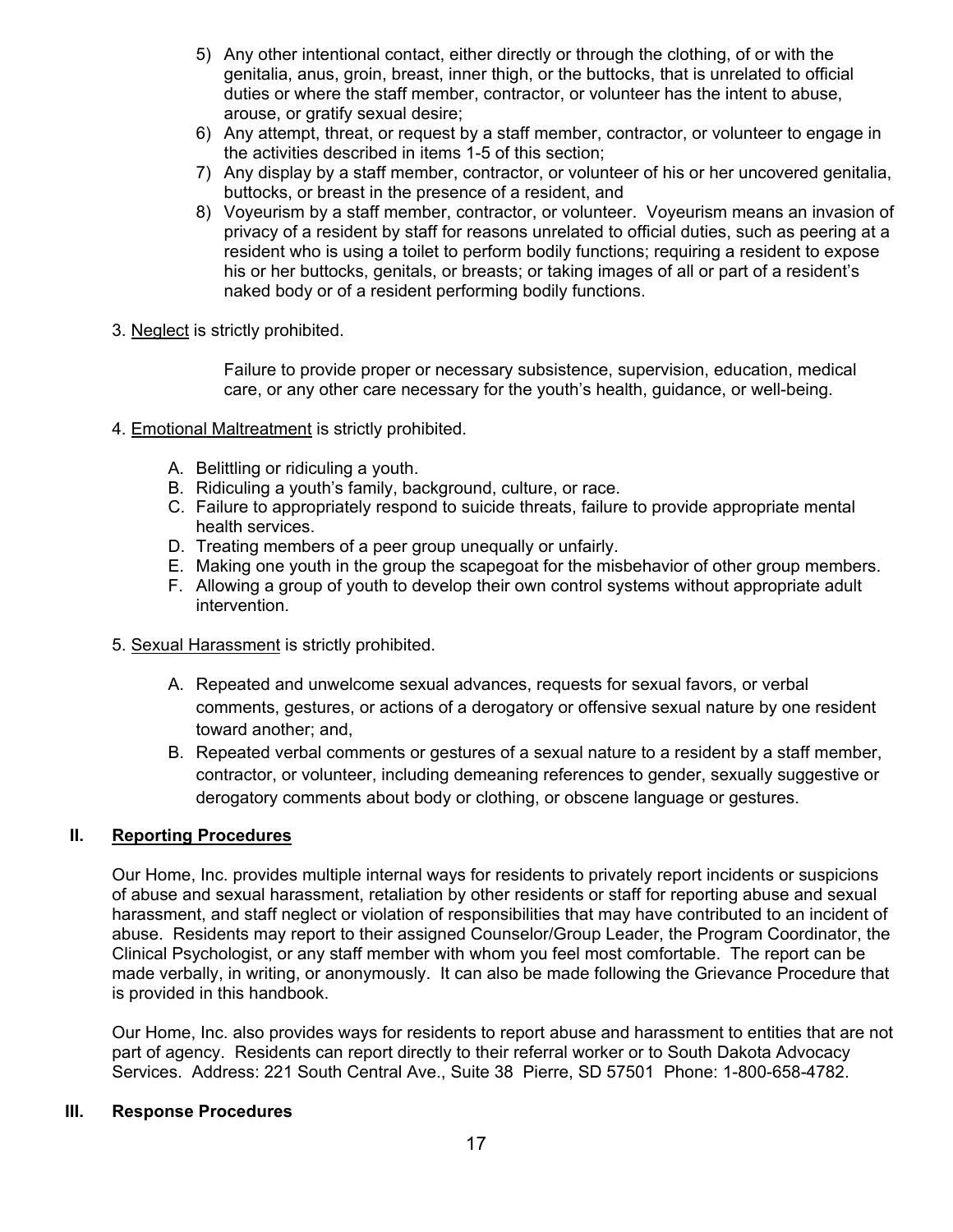After a report of abuse, neglect, or harassment, residents can expect the following activities to take place:

- Protect the resident to ensure it cannot recur
- Attempt to prevent evidence destruction, preserve crime scene
- Notifying investigating agencies of allegation
- Medical health care emergency medical treatment, forensic examination
- Mental health care crisis intervention services, continuing services
- $\bullet$  Investigation completed, with resident notified of results
- Disciplinary action taken based on results of investigation

#### **IV. Victim Advocates**

Our Home, Inc. provides residents with access to outside victim advocates for emotional support services related to sexual abuse. These advocates include:

 Child's Voice – 1305 W. 18th Street, Sioux Falls, SD 57105 – 1-605-333-2226 Children's Safe Place – PO Box 49, Ft. Thompson, SD 57339 – 1-605-245-2767

Residents shall be given reasonable communication with these organizations, in as confidential a manner as possible, following the agency's Mail and Telephone policies, except that only staff is permitted in the room when communicating via telephone. All postage and/or phone services charges for this access will be paid by Our Home, Inc. Residents are reminded of the extent to which reports of abuse will be forwarded to authorities in accordance with mandatory reporting laws as described in this Resident Handbook.

#### **V. Retaliation Prohibited**

Committing acts of retaliation against any resident, staff member, or other individual who has reported an alleged or substantiated incident of physical abuse, sexual abuse, neglect or sexual harassment and retaliating against a resident or staff member who has been victimized, is prohibited. Anyone who experiences, witnesses or suspects acts of retaliation shall immediately report this matter to the Program Coordinator.

While all staff members shall be observant for and report any suspected act of retaliation to their supervisor, the Program Coordinator has been assigned the primary responsibility for monitoring for acts of retaliation within their respective program. If the Program Coordinator substantiates retaliation, he or she shall take prompt preventive measures. All acts of retaliation are subject to disciplinary action.

# **VI. Resident Orientation and Education**

Each treatment facility provides new residents with an orientation and education that addresses the subject of child abuse, neglect and sexual harassment. Orientation occurs during the intake process. The following information is provided in the Resident Handbook:

- Our Home, Inc.'s zero-tolerance policy regarding sexual abuse and sexual harassment.
- How to report incidents or suspicions of abuse, neglect or sexual harassment.

Education occurs during the health screening process. Registered Nurses provide education regarding the following:

- Right to be free from abuse, neglect and sexual harassment.
- Right to be free from retaliation for reporting such abuse, neglect or harassment.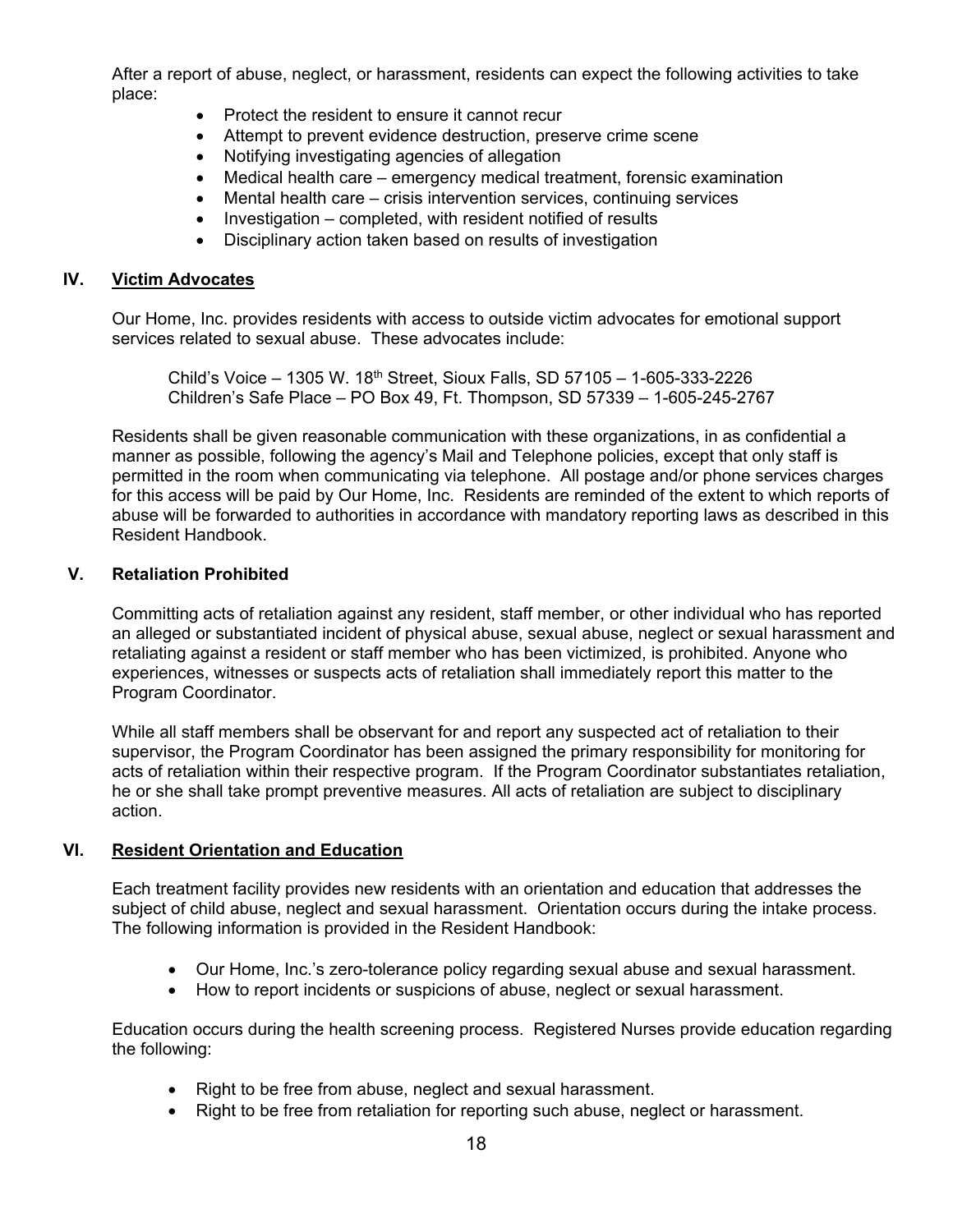Our Home, Inc.'s abuse response policies and procedures.

Each treatment facility makes appropriate key information from the orientation and education continuously and readily available to all residents via the Resident Handbook and pamphlets on display in the facility.

# **NEGLECT & ABUSE REPORTING**

The issues of neglect and child abuse are often very sensitive issues for all persons involved. It is something all too often not discussed or hidden. As a result, neglectful and abusive patterns within and outside of the family go unrecognized and continue to harm those affected. If you have been neglected or abused, emotionally, physically or sexually, we want to be able to talk about these issues in treatment. It is only by bringing these matters out from behind closed doors that you can begin to deal with your feelings and to protect yourself from future neglect and abuse.

Even though we want you to be free to discuss these issues, we also need to inform you that the program staff are obligated by State Law to report these matters to the Department of Social Services for investigation. We will not be able to maintain complete confidence in these matters. We do, however, recommend that you bring these issues forward so that responsible action in your best interest can be taken. We recognize that doing so may be very painful and cause conflict and we will try to support you in these efforts. Above all, if you are a victim of neglect or abuse, you need to understand that it is not your fault.

# **PHYSICAL HEALTH**

Our Home, Inc. wants to assure that your health is assessed in order to avoid any complications in the future. The nurse will be meeting with you to conduct a Nursing Care Evaluation. You will also be taken to the Huron Clinic for a physical examination. Our Home's medical director is Dr. Janice McKenney, 111  $4<sup>th</sup>$  St. SE Huron, SD 57350 ph. (605) 352-8691.

# **PROGRAM EXPECTATIONS**

It is also fair to advise you that there are certain expectations placed upon you because you are living in a residential treatment facility. You will be expected to meet these expectations, and to the extent possible, the group and the staff will help you do so. Your failure to meet these expectations may also result in appropriate consequences. The expectations that you should follow are these:

1. You are expected to wake up and go to bed at those times specified by the Program Schedule.

| Monday thru Friday   | Wake up is 6:35 a.m.                                      |
|----------------------|-----------------------------------------------------------|
| Saturday             | Wake up is 7:30 a.m.                                      |
| Sunday               | Wake up is 7:30 a.m.                                      |
| Summer               | Wake up is 7:30 a.m.                                      |
| Sunday thru Thursday | Bedtime is 9:30 p.m.                                      |
| Friday/Saturday      | Bedtime is according to Phase Level – No Later than 10:30 |
|                      | p.m.                                                      |

- 2. You are expected to attend all meals and to display appropriate table manners. All meals shall be eaten in the dining area only.
- 3. You are expected to follow a system of privileges based on your Phase Level.
- 4. You are expected to advise the staff of your comings and going, when leaving the premises in which the clients are not directly supervised by staff. (i.e. off-grounds visits, clients are expected to sign out and sign in upon return).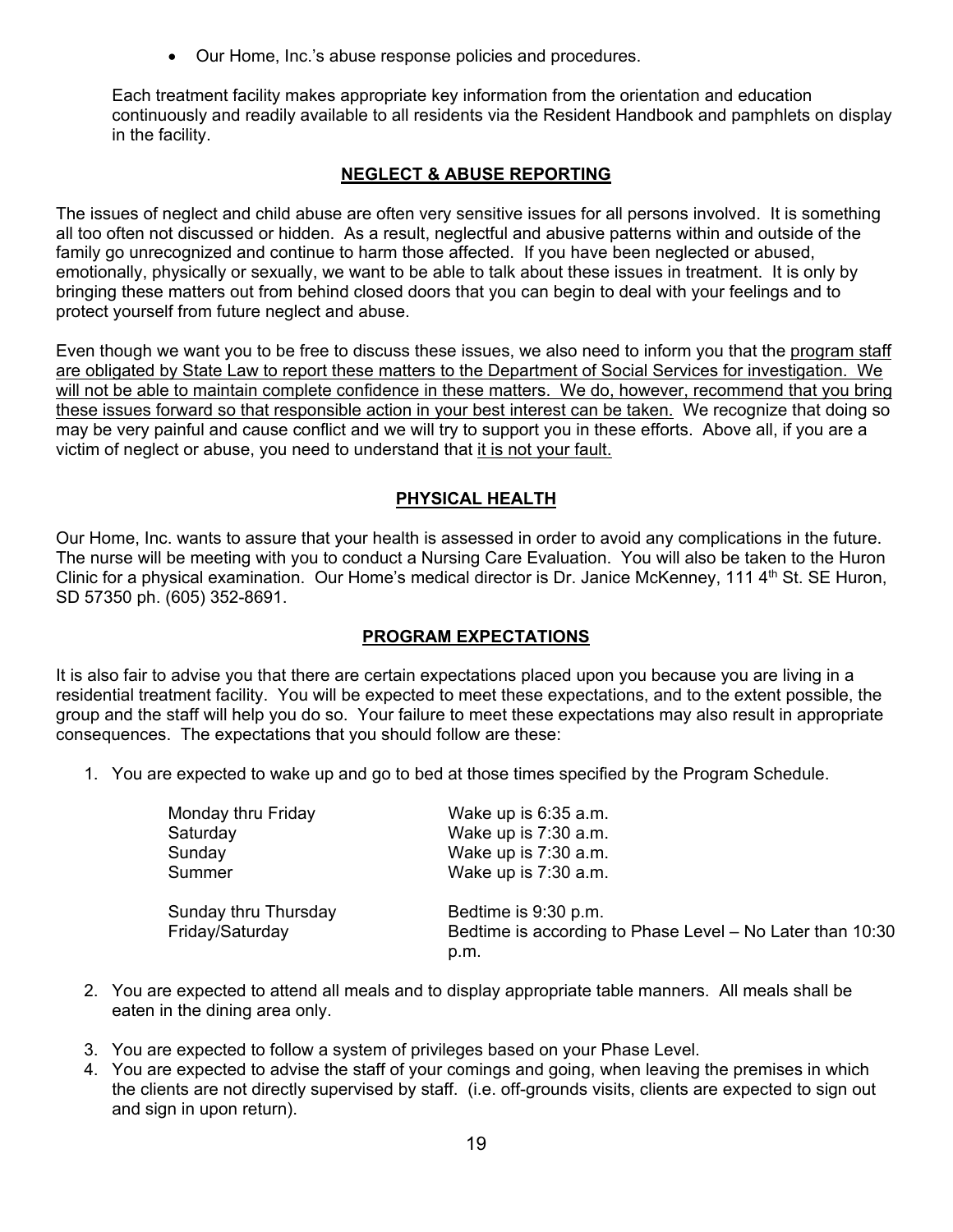- 5. You cannot possess any pornography such as Playboy, Playgirl, Penthouse, etc.
- 6. You are expected to complete any assigned household responsibilities and therapeutic tasks as assigned.
- 7. You are expected to use language that shows respect for others and self.
- 8. You are expected to be on time for all scheduled group activities unless permission is granted by staff for tardiness.
- 9. You are not to enter staff offices, be within 3 feet of the childcare workers area, or be in other clients' dorms without the staff's permission.
- 10. You are to practice good personal hygiene habits and keep your living area neat and clean.
- 11. You are to dress in a manner that shows respect for yourself and others and in accordance with the dress code.
- 12. You are expected to adhere to those privileges and activities permissible by your appropriate Phase Level.
- 13. Above all, you are expected to make all efforts possible to help yourself and others by displaying both care and concern in your daily living activities. It is only by doing so that you and others can grow from your treatment experience.

# **ACCESSIBILITY COMMITTEE**

Our Home, Inc. maintains a committee of residents and staff members from its three treatment programs that meet at least annually to review the agency's Accessibility Plan and monitor progress toward previously identified barriers to treatment. Meeting times are announced and posted in advance to allow for resident, employee, family and other stakeholder involvement as necessary.

# **CULTURAL COMMITTEE:**

The Rediscovery program provides for opportunities for clients to have input in cultural events, activities and a say in better providing and meeting client's cultural needs. This committee consists of the child care coordinator, 3-5 clients and at least three staff. The committee will meet semi-annually and develop plans for the upcoming months.

# **RELIGIOUS SERVICES AND CEREMONIES**

It is the policy of Our Home, Inc. to allow attendance at religious services and ceremonies in accordance with individual belief and practices. This policy is based on Our Home, Inc.'s philosophy that spiritual needs hold an important part in the development and holistic wellness of the young people in our care. Therefore, efforts are made to meet these needs through providing and coordinating activities that are spiritually beneficial for the client. There is a wide-range of activities that have a spiritual basis. Some activities practiced on a day-to-day basis include:

- offering a meal blessing
- saying the "Serenity" or "Lord's Prayer" at the close of a group session
- conducting smudge purification ritual
- placing a food offering
- discussing the concept of a "Higher Power" within the context of the Alcoholics Anonymous program

Other activities are more formal and would best be described as a "structured service" or "ceremonial in nature". These activities include:

- attending church services within the community
- attending Inipi or "Sweat" ceremonies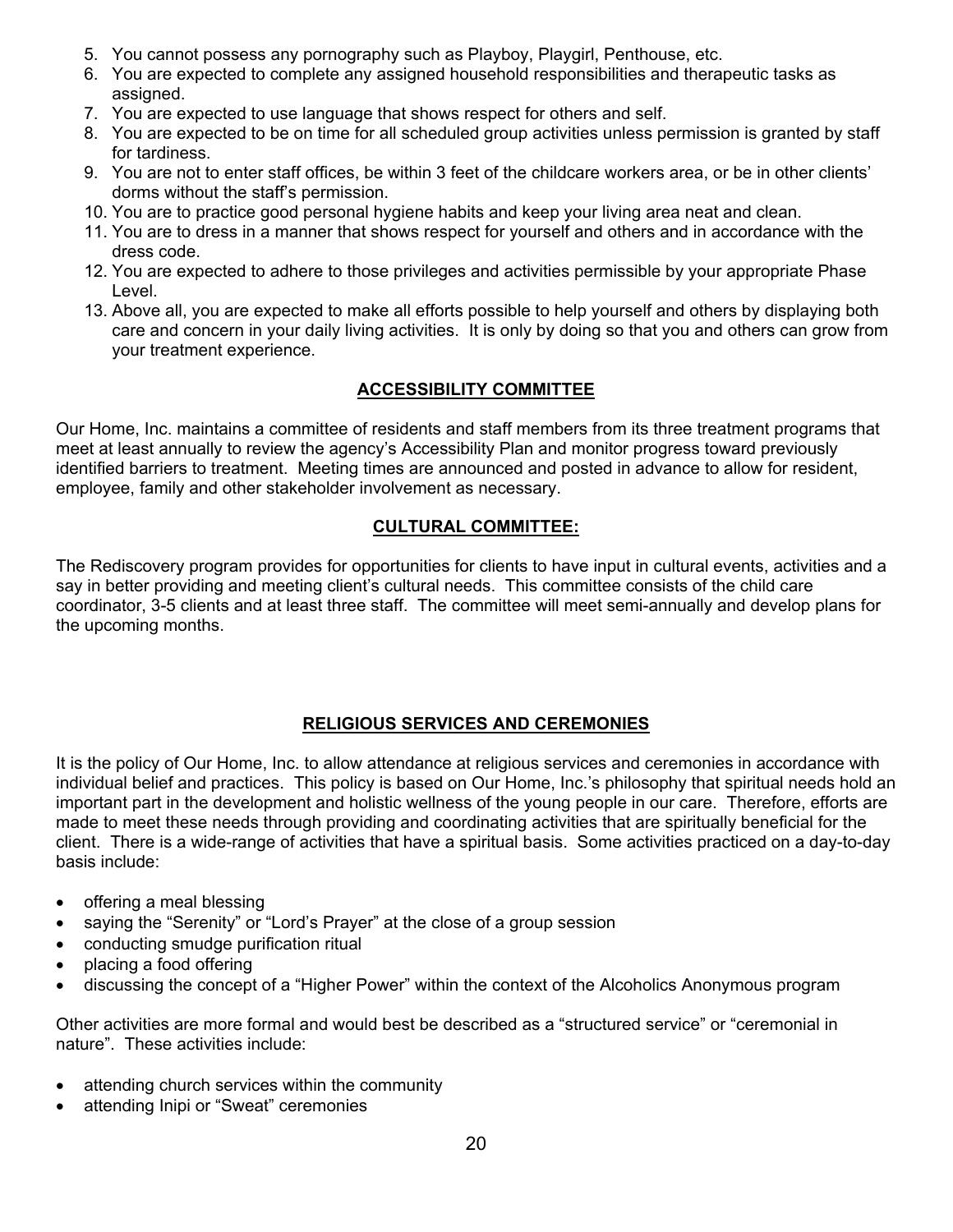- Spirituality Groups
- Prayer Circle with a Pipe

Our Home, Inc. shall make reasonable efforts to allow for the client to participate in spiritually related activities that are consistent with the individual's own choosing. Limitations may apply due to available resources, time and individual need. While the primary organizational goal is "treatment", spirituality offers a way to enhance the overall treatment process. Spiritual services will be provided in a manner that is safe, non-discriminatory and equitable. All clients shall have freedom of choice in matters pertaining to their participation in any spiritually related services, ceremonies or activities. Participation is voluntary. Our Home, Inc. serves a diverse population. Diverse populations have divergent belief systems. Because our services are group orientated, the young people in our care may be exposed to a variety of spiritual experiences as we seek to meet their needs. Our Home, Inc. wants both the client and their parents to be informed about the general nature of activities that occur. We ask that any client or parent who has a concern about spiritually related issues advise us so we might discuss the concern.

# **CLIENT RIGHTS**

It is the policy of Our Home, Inc. to recognize and uphold the following resident rights:

- 1. The right of all residents to have full access to the courts without reprisals or penalties in seeking judicial relief.
- 2. The right of all residents to seek and have access to attorneys. The access is to include confidential contact by telephone, uncensored mail, and visits.
- 3. The right of all residents to have access to legal assistance from law library facilities or from persons with legal training.
- 4. The right of all residents to have access to writing materials, supplies, publications and other services related to legal matters.
- 5. The right of all residents to communicate with a personal physician.
- 6. The right of all residents to be protected from any financial or other exploitation, personal abuse, neglect, retaliation, corporal punishment, personal injury, disease, property damage, humiliation and harassment at all times.
- 7. The right of all residents to have access to information pertinent to their individual treatment in sufficient time to facilitate their decision making.
- 8. The right of all residents to receive treatment that adheres to research guidelines and ethics.
- 9. The right of all residents to refuse extraordinary treatment.
- 10. The right of all residents to have informed consent or refusal or expression of choice regarding treatment delivery, release of information, concurrent services, composition of the treatment delivery team, and participation in medical, pharmaceutical, or cosmetic research or experiments.
- 11. The right of all residents to have access to self-help and advocacy support services.
- 12. The right of all residents to confidentiality of all records, correspondence, and information relating to assessment, diagnosis, and treatment.
- 13. The right of all residents to have access to their own records.
- 14. The right of all residents to privacy of their medical information.
- 15. The right of all residents to be given access to recreational opportunities, including outdoor recreation.
- 16. The right of all residents to be allowed reasonable freedom in personal grooming.
- 17. The constitutional right of all residents to practice personal religion or attend religious services, subject to the limitations necessary to maintain facility security and order.
- 18. The right of all residents to receive visits, subject only to the limitations necessary to maintain facility security and order.
- 19. The right of all residents to correspond with persons or organizations subject only to the limitations necessary to maintain facility security, order, and the prevention of further criminal activity.
- 20. The right of all residents to have access to telephones.
- 21. The right of all residents to formally complain without being subjected to any retaliation or barriers to services.
- 22. The right of all residents to have alleged infringement of rights investigated and resolved.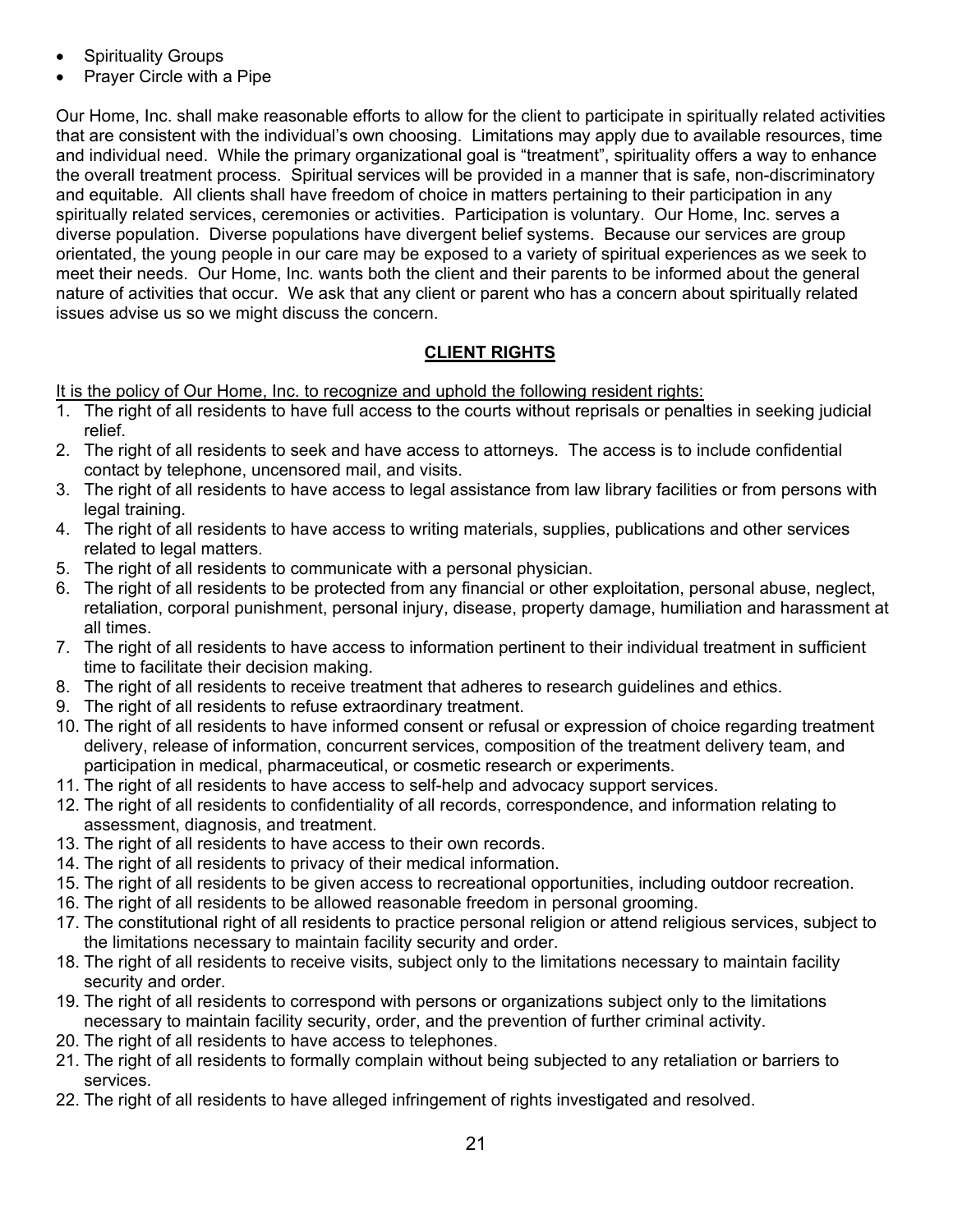# **Client Responsibilities**

- 1. Provide an accurate account of your chemical use history.
- 2. Provide, to the best of your knowledge, accurate and complete information about current medical complaints, past illnesses, hospitalizations, medicines and other issues relevant to your care.
- 3. Follow rules and expectations set forth by Our Home, Inc.
- 4. Attend and participate in all therapeutic groups and individual sessions.
- 5. Compete all tasks/assignments.
- 6. Inform staff if you do not understand information relating to your treatment or if you are unable to comply with tasks/work assigned.
- 7. Participate in all group activities and other helping type situations.
- 8. Observe and comply with guidelines regarding visits.
- 9. Attend and cooperate with school guidelines and teachers.
- 10. Accept responsibility of your actions.
- 11. Be considerate of other clients.
- 12. Be considerate of the personal space of other (Staff and other clients).
- 13. Abide by confidentiality rules and guidelines.
- 14. Show courtesy and respect to Our Home, Inc. personnel.
- 15. Be considerate of other clients and Our Home, Inc. property.
- 16. Behave reasonably and appropriately, showing respect for yourself and others – **NO PHYSICAL**

# **VIOLENCE.**

# **School**

Clients in the Rediscovery program attend Our Home Alternative School (Academic & Wellness Center) that is located on campus. You will be attending classes for four hours each day. The curriculum that you'll be following is based on the option type that best fits your educational needs. You and your parent/guardian should have decided/agreed on an educational option – the options are:

**45-day treatment:** Clients at the Rediscovery Program become dually enrolled (enrolled in both Our Home Alternative School and the client's home school). Our Home Alternative School, a part of the Huron Public School system, is designed to meet the client's educational needs while still enabling them to work on treatment issues. It is up to the parent/guardian to inform the home school of the length of time that their child will be out of school and dually enrolled at Our Home Alternative School. Please send us any special education IEP plan or 504 plan necessary for enrollment. Since this is a short term placement (45-60 days), enrollment will continue with your school district and the student will not be enrolled long enough at Our Home School for any necessary updates to be completed.

**Option 1:** There are options available for the clients/student during their treatment stay. Students will be spending four hours a day in the classroom. The Alternative School offers Civics for both High School and Middle School students. Students will be able to earn  $\frac{1}{2}$  credit if they complete the work. Students would have one class, take a break in the middle of the day to work on Title skills (basic reading, math, and language arts skills through the Moby Max Program) and then return to class to resume working on Civics. This schedule will hopefully assist the student in focusing better as they will all be working independently. Students would be in various places in the class as they enter treatment at different times.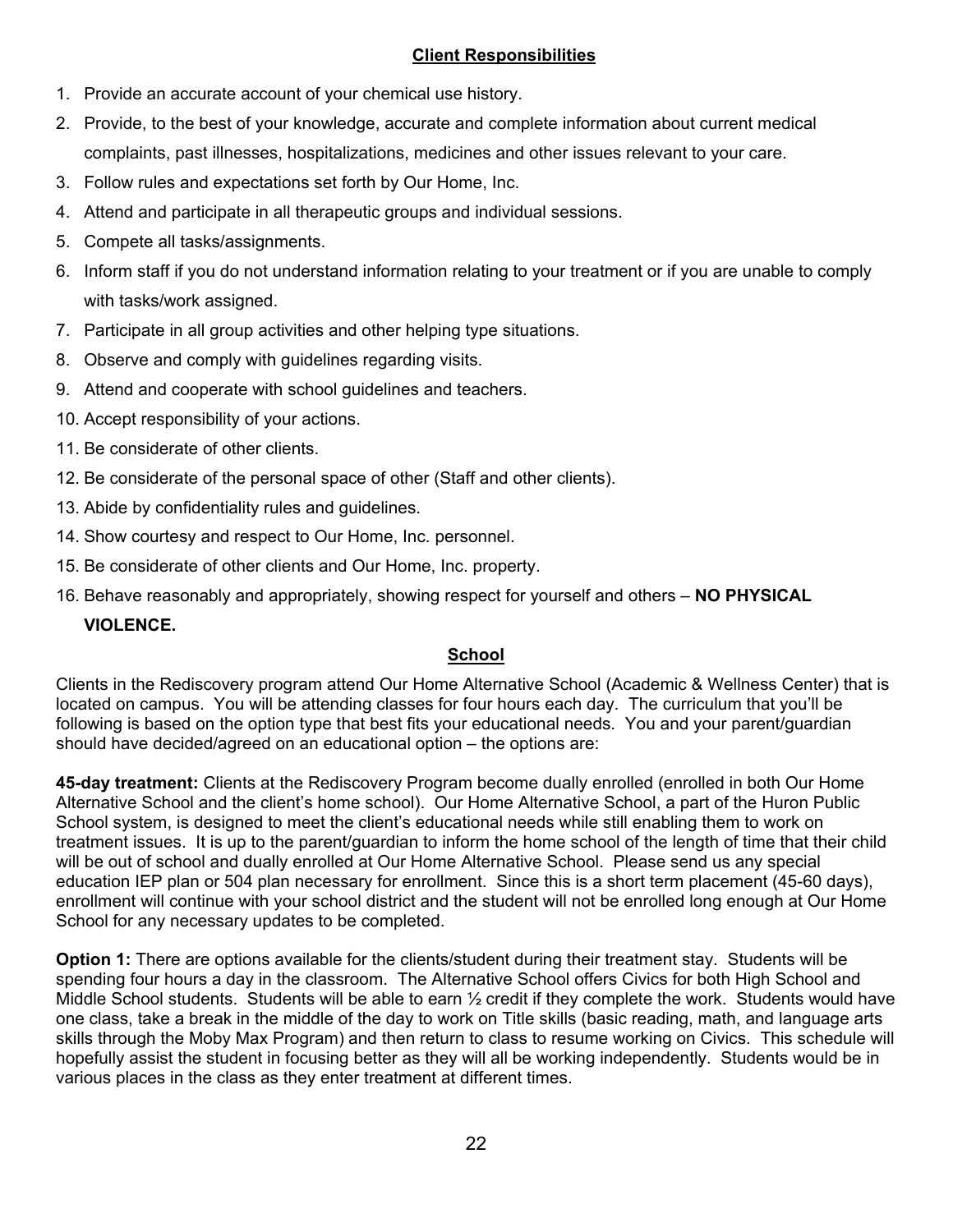**Option 2:** Students that want to bring work from their home school would also have that option. Because of the shortened school day they would be limited to bringing no more than two subjects. The home school would be responsible for getting assignments to the student (done through mail, staff email, and fax). In order for this option to be successful the home school needs to be consistent with sending the assignments and required books or materials. Students would not have access to their own email.

**Option 3:** There are some students that earn credit through virtual/cyber school. This option would only be available to client/student that are already set up in a virtual/cyber school and come in with their own computer. Our Home is not responsible for any damages caused to student's computer. The Our Home Alternative School as well as the Rediscovery building are equipped with wifi; however, work would need to be completed at the unit since log-in passwords for the school server are not provided to short term students.

Students that are waiting on work from their home school will start out in Option 1 and when the school work arrives will switch to Option 2.

Students that elect options 2 or 3 that fail to abide by what is outlined above or experience complications that disrupts learning will be put into Option 1.

Basic assessments are completed at the beginning of the client's stay to determine skill levels and needs. The youth may have a chance to work on basic reading, math, and language arts skills through the Plato Fasttrack Program and under the guidance of the Title I teacher or Special Education teacher.

A letter grade for each class will be given at the end of the youth's stay. In addition, the number of hours that the youth attended school will also be placed on the grade report with the credit that they have earned. It is up to the home school to determine how these hours/credits may be used toward fulfilling the requirements of the home school district. These grades will be forwarded to the client's home school upon request.

Students in Option 1 that are discharged without finishing the credit – Our Home Alternative school will not send the work they need to complete the class. A checklist will be sent denoting what each unit of the class entailed and what the student finished (a syllabus combined with a to-do list).

**Short Term Relapse Program**: Clients that are in the Short Term Relapse program (18-day program) have the opportunity to continue their education. A client coming to treatment needs to notify their home school prior to coming in order to get an excused absence and advanced make up assignments. Clients will be allowed 4 hours a day back at the unit to work on school work. If needed, Clients do have the availability of a fax machine in the event that assignments need to be faxed back and forth from their home school. Clients failing to get an excused absence and advanced make up assignments, will be enrolled and attend the Our Home, Inc. Alternative School and be working on Option 1.

Short Term Clients that are on an IEP (Individual Education Plan) will be required to attend classes at the Our Home, Inc. Alternative School. Our Home, Inc. needs a copy of the IEP (this can be faxed to 605-353-1061 Attention: Blaise Tomczak). Our Home, Inc. Alternative school will not be updating IEP plans that have lapsed due to the short time period that the clients attend school here.

**GED:** Clients that are pursuing their GED need to be responsible for obtaining records from the agency that they are currently attending. If individuals are currently studying for pre or post testing, please bring all study guides, materials or books that are needed. If an individual tests during their stay at Our Home, they are responsible for the costs of all testing. Testing schedules are on a six week rotation at Cornerstone Career Center, Huron, SD.

# **Client Access of Case Records**

Clients may have access to certain information in their case record. Clients seeking access to case records shall follow the subsequent procedures: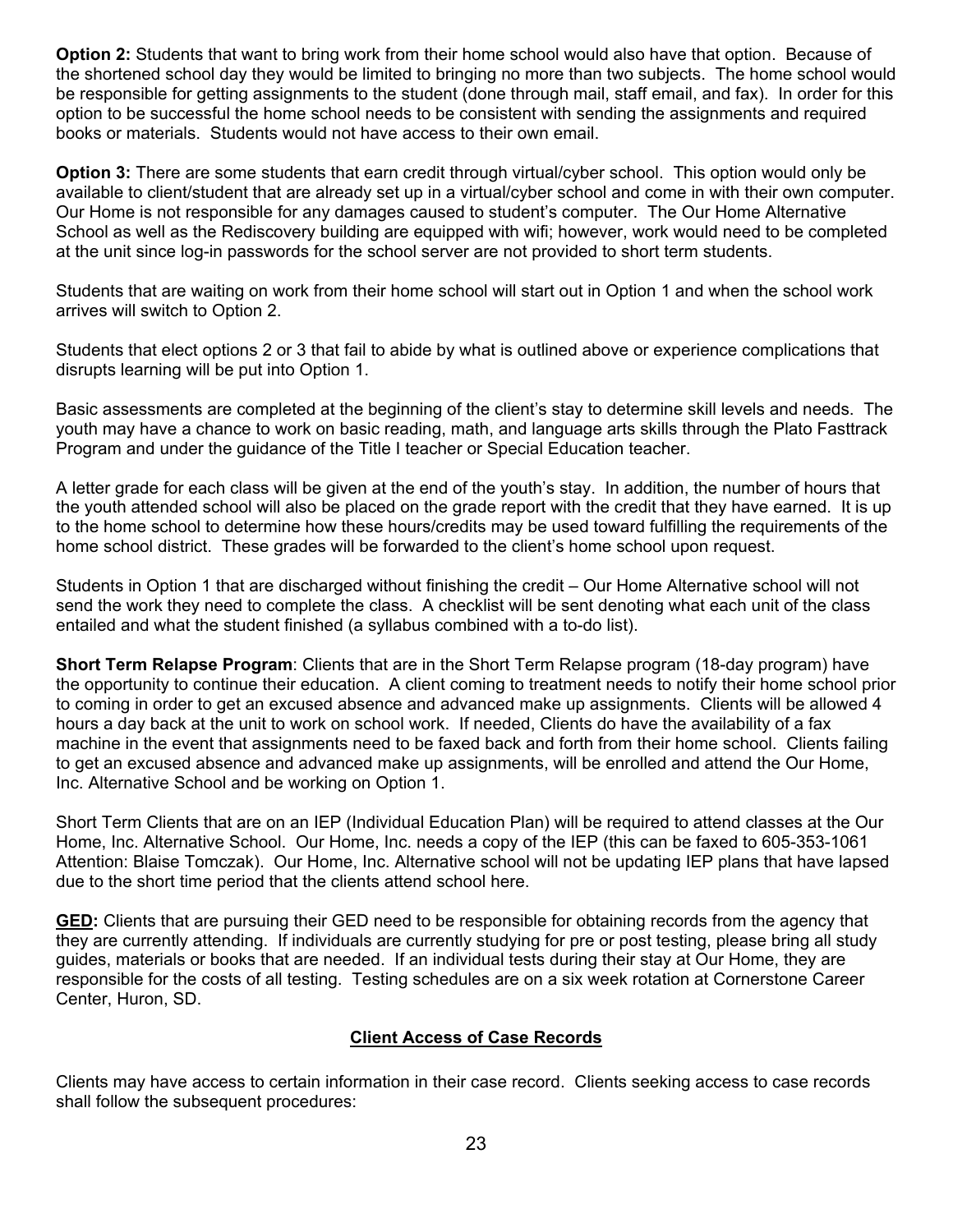- 1. The client shall make a written request to their assigned Counselor for permission to review the case record. The client shall fully state the purpose for seeking such access and shall specify which section(s) of the record he or she wishes to review.
- 2. If the client wishes to review non-medical sections of the case record, the Counselor and the Program Coordinator shall meet to determine if case record access is, or is not, in the best interest of the client. **\***
- 3. If the client wishes to review medical sections of the case record, the Counselor, the Program Coordinator, and the Medical Director shall meet to determine if case record access is, or is not, in the best interest of the client. **\***
- 4. If permission to review is granted, the Counselor shall be present when the client is reviewing the record, for control and interpretive purposes. The review shall be noted in the client's progress notes.
- 5. If permission to review is denied, the Counselor shall provide the client with an explanation as to why denial was made and shall note the explanation in the client's progress notes.

Except for Our Home, Inc. generated material, staff shall not allow federal placement clients access to case record information without approval from the CCM.

# **PHASE PRIVILEGES**

#### **GROUP POLICY**

Upon entering treatment you will be on Phase I also known as the Admission Phase. During this Phase you will be spending time getting to know others in your group (building trust). You will be receiving a *Phase II Expectation Sheet*. Completion of all requirements of this sheet is needed in order to advance to Phase II. Phase III may be requested the last week of your stay provided that you have completed the majority of assigned tasks and you are demonstrating that you are working a recovery program. In order to get Phase III, you will need approval from your peer group as well as approval from the treatment team. Listed below are the Phase privileges as well as some expectations.

#### **Phase I Must be with (2) responsible group members, 1 being a Phase II at all times.**

**Phase II** Must have approval of the entire group and a staff to go from one room to another. Clients **May** be allowed the privileges of:

- Phone calls
- **•** Visitation
- Allowed to carry \$5 on them
- Listening to CD player (head phones) during free time
- **Play the Wii/Game Cube (video games) during free time (Phase II** clients need to have task work ready to present before being allowed to play any video games)

These privileges will be available only **IF** the client is showing responsible Phase II behaviors and okayed by staff.

**Phase III** Individual privileges in-house. **You must let staff know where you are at all times.** May be allotted free time away from the group (no more than  $\frac{1}{2}$  hour segment/day) to do activities pending approval from supervising staff. Activities may include: read news paper, read magazines, work on puzzles, watch TV, Play the Wii, listening to the radio with head phones, listening to CD player, draw, etc. Phase III will be allowed one additional phone call free of charge. Phase III group members will have the privilege of wearing makeup (to be worn modestly) – this is all arranged through the client's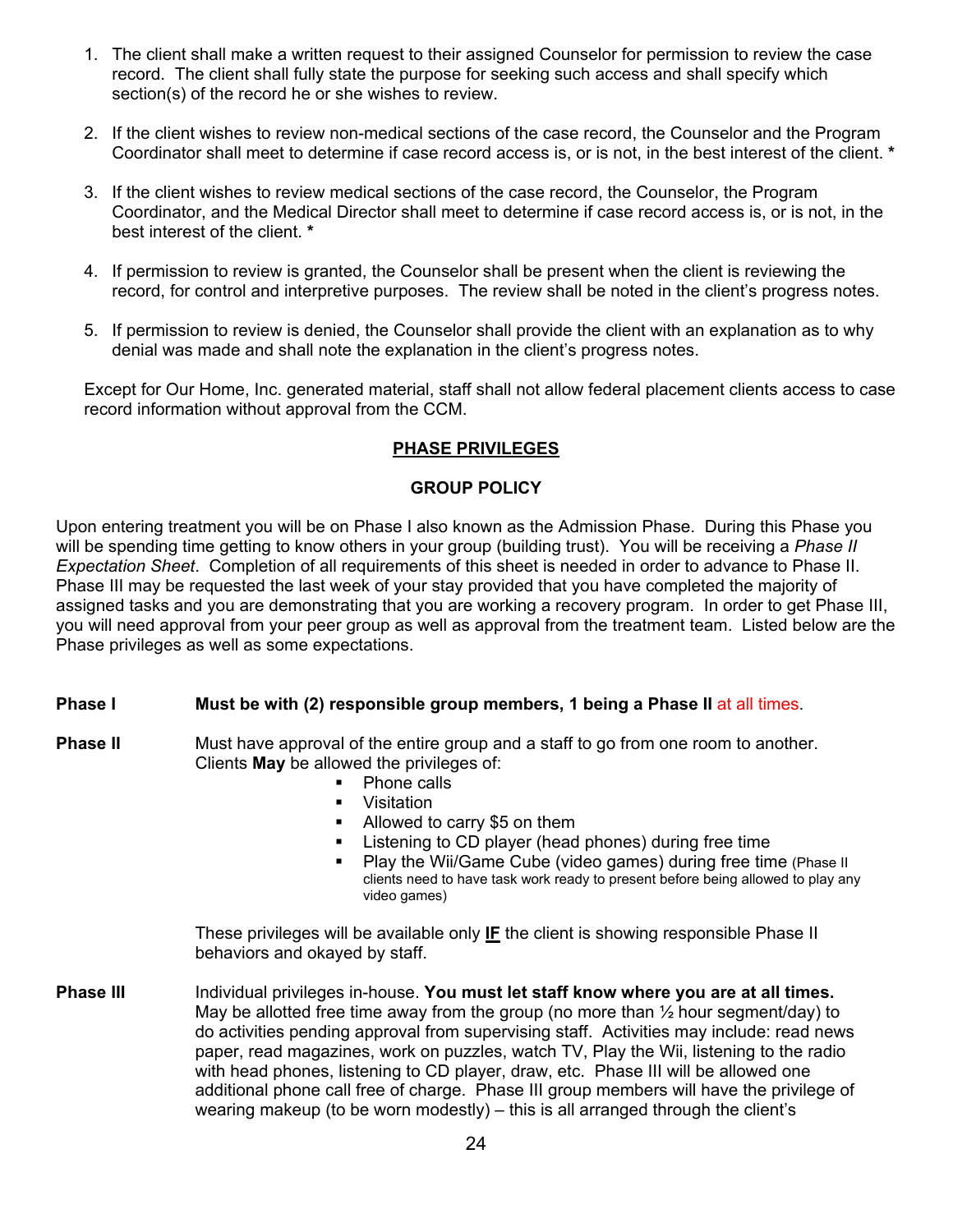assigned counselor. Phase III group members are responsible for doing individual chores such as cleaning their rooms and can take their free time during group chores. This will not be granted for major clean-up. Phase III group members need to attend all groups & raps.

#### **ALL PRIVILEGES ARE PENDING STAFF APPROVAL & MANAGEABILITY OF THE GROUP!**

#### **VISITATION**

The program recognizes that visitation with family is very important. Clients have the right to reasonable visitation with family. There are no visits while on Phase I. Phase I clients participating in the Family Program may have on-grounds visitation following the Family Program for 2 hours (If approved by the Treatment Team). A client may request a visit once they reach Phase II. Visits will either be on or off-grounds. Saturday and Sunday are days that visits can be scheduled. The visiting hours on Saturday (off-grounds) are from 11:00 am to 6:00 pm and (on-grounds) 1:00 pm to 5:00 pm. Visiting hours on Sunday (off-grounds) are from 12:00 pm until 7:00 pm and (on-grounds) 1:00 pm to 5:00 pm. All visits need to be requested (see Process for Requesting a Visit below). Visitation by family members during the week must go through the same process and be marked as a special consideration visit. Visitation during the week is discouraged due to program scheduling, unless such visits occur in conjunction with structured family therapy provided by the program. When a visit request is received from a client it will be reviewed by the treatment team and a decision will be made regarding the status of the visit which will largely depend on the client's progress. The treatment team will also take into account parental conditions to assure client safety involving visits. Clients are allowed visits on holidays. Holiday visits **DO** require to be written up on a Visit & Late Night Request Form. Visit times shall follow the regular Saturday visitation schedule. Visits will be in accordance with the client Phase privileges – \*\*\*Refer to the "Visit & Late Night Request Form" tab to view this form.\*\*\*

#### **Process for Requesting a Visit**

All requests for visits need to be written up on a "Visit & Late Night Request Form". This form can be found in bookshelf. When on Phase II, you are able to request a visit (on or off-grounds). Very rarely will an ongrounds visit be denied. If an off-grounds visit is requested and denied, an on-grounds visit will most likely be granted. All requests for visits need to be written up and handed in to your counselor no later then Thursday by noon. A request after this time will be reviewed under special consideration. Visit requests will be reviewed by the treatment team on Thursday afternoon. A decision will be made regarding the status of the visit and put into writing on the visit request form (staff feedback and recommendations). You will receive a copy of your request so that you are aware of the status of your visit request and can contact family members. \*\*\*Refer to the "Visit & Late Night Request Form" tab to view this form.\*\*\*

# **On & Off-Ground Visit Guidelines**

(Do's and Don'ts)

Below are some guidelines that we ask that you follow during visits. There might be additional instructions depending on your child's circumstances. We encourage you to learn as much as you can about the program and are supportive of your child.

#### **Do's**

# **On-Grounds**

- Talk to your child about the program
- Have your child tell you about the different groups he/she attends
- Have your child show you what he/she is working on in treatment.
- Talk about how you feel about coming to visit. Ask them how they feel.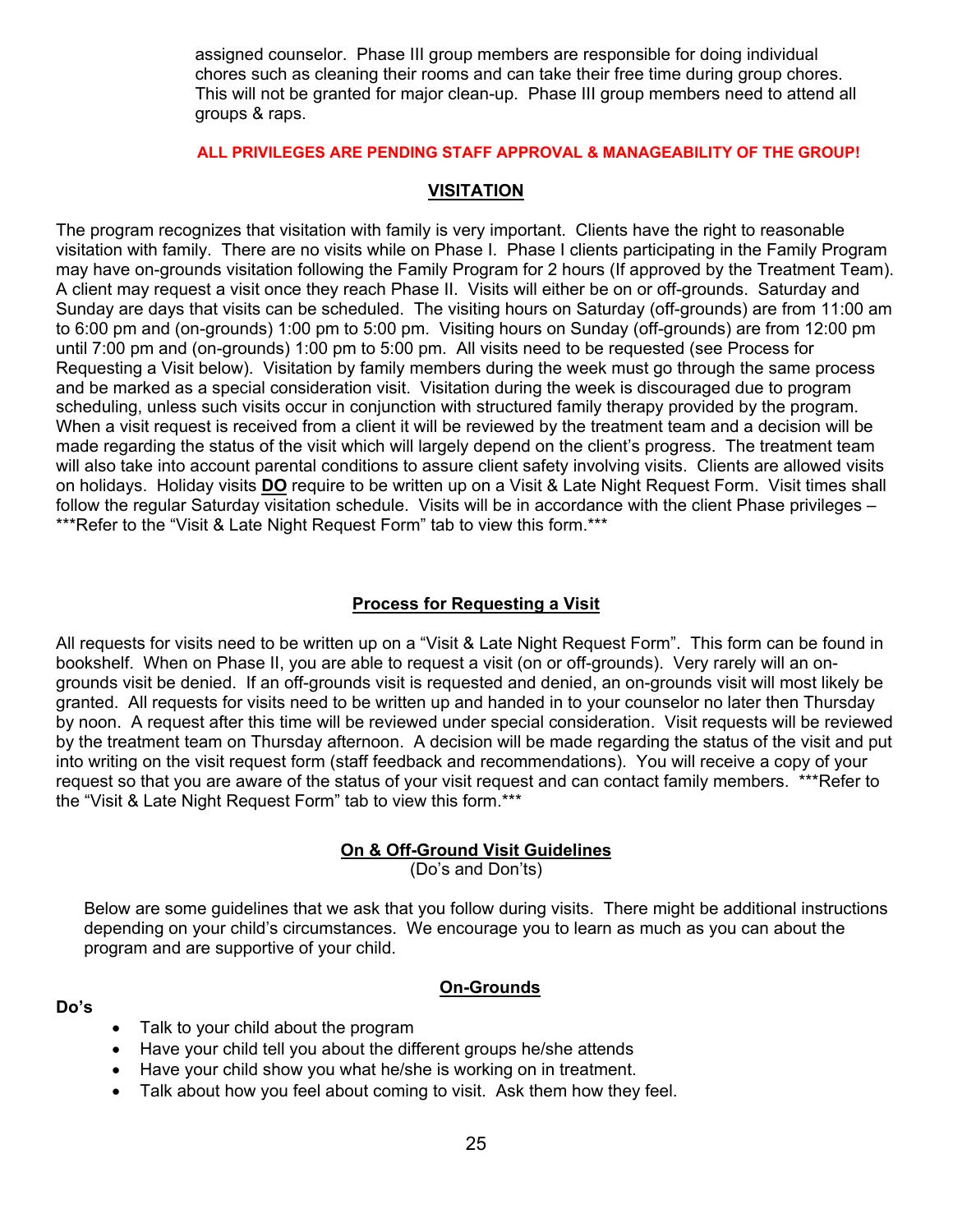- Visit about expectation/goals that you would like to see your child accomplish. Ask them about their goals.
- Do some activities (play a game, shoot baskets, play horse shoes, walk around outside).
- Stay with your child at all times.
- Let staff know of any problems that you experienced during the visit.

#### **Don'ts**

- Don't allow your child to use a phone (including cell phones) during your visit.
- Don't sit/visit in vehicles.
- Discourage your child from talking about other clients no exception to this (keep confidentiality).
- Don't take pictures of other clients that are in treatment.
- Don't allow your child to leave your sight.
- Don't bring food in unless approved by your child's counselor. Usually if treats are brought in we ask that you bring enough for the clients in both groups.
- Don't allow your child to use any chemicals.
- Don't smoke around your child.
- Don't give your child letters from others- give these to the staff.
- Don't allow your child to go to the bathroom without staff present.

# **Off-Grounds**

#### **Do's**

- Talk to your child about the program.
- Have your child tell you about the different groups he/she attends.
- Have your child show you what he/she is working on in treatment.
- Talk about how you feel about coming to visit. Ask them how they feel.
- Visit about expectation/goals that you would like to see your child accomplish. Ask them about their goals.
- Do some activities (go to the park, play Frisbee Golf, walk around, etc.).
- Stay with your child at all times.
- Let the staff know of any problems that you experienced during the visit.
- If there are problems that you experience in town and need the staff to assist, call 353-1025.

# **Don'ts**

- Don't allow your child to use a phone (including cell phones) during your visit.
- Don't leave city limits.
- Discourage your child from talking about other clients no exception to this (keep confidentiality).
- Don't allow your child to leave your sight. Don't allow your child to run off if in a store. Be aware of public bathroom- they may have huffable air freshener spray.
- Don't bring food in unless approved by your child's counselor. Usually if treats are brought in we ask that you bring enough for the clients in both groups.
- Don't allow your child to use any chemicals.
- Don't smoke around your child.
- Don't give your child letters from others- give these to the staff.
- Don't allow your child to drink an excessive amount of pop or eat a lot of candy.
- Don't allow your child to manipulate you in buying things for them (only purchase what they need).
- Don't let your child drive your vehicle.

# **PHONE PRIVILEGES**

Phase II may have 2 calls each week - Duration of 15 minutes each. Phase III may have 3 calls each week – Duration of 15 minutes each.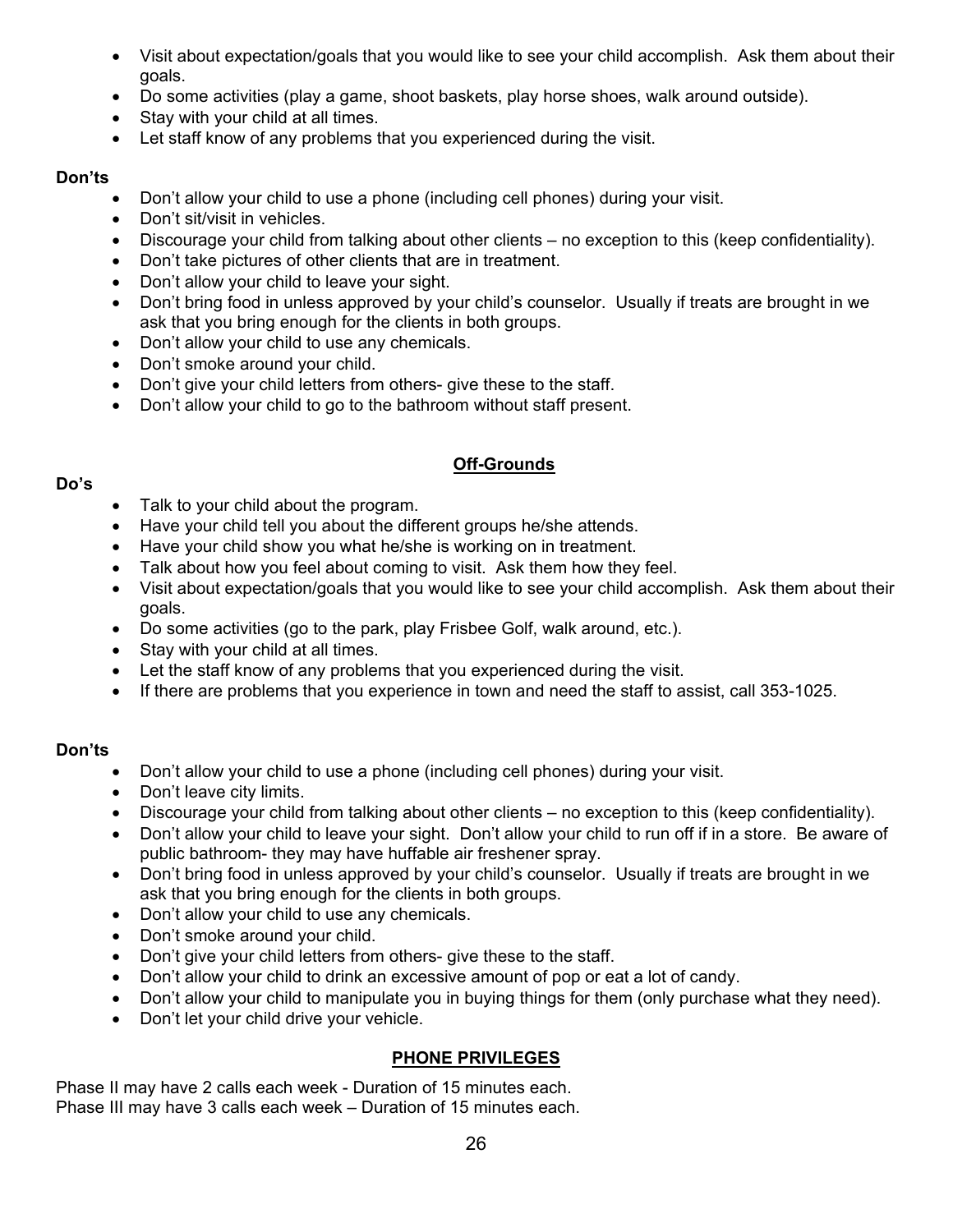Immediate family only, with approved written release. Personal telephone calls may be made or received only during the following scheduled times. In special circumstances, Counselors may grant exceptions.

All Groups **Monday - Friday 19th** Study 5:00pm to 8:45pm \*\* Saturday 1:00pm to 8:45pm Sunday 1:00pm to 8:45pm

\*Phone calls cannot be made/come in during group times

\*\* Phone coupons can be purchased (.75 cents for 15 minutes) on allowance day.

Program-related phone calls may be made or received anytime with authorization from a counselor.

# **Restrictions**

- 1. No personal phone calls are allowed for clients on Phase I unless approved by their assigned Counselor.
- 2. Clients on Phase II or III may make or receive 2 personal phone calls per week. Program-related calls do not count as a personal call. Phase III may have 1 additional phone call.
- 3. Only personal phone calls with immediate family members will be allowed (with approved written release).
- 4. Personal phone calls are limited to 15 minutes.
- 5. When clients are on GT, only incoming calls will be allowed.

#### Guidelines for Calls

- 1. Incoming calls Staff shall verify that the client has authorized contact with the caller before allowing the juvenile to take the phone call.
- 2. Outgoing calls –When staff makes the call, he/she shall turn the speakerphone on before dialing the phone number. The speakerphone shall remain on until the number is dialed and staff is able to verify that the correct party has been reached.
- 3. Once staff has verified an incoming or outgoing call, provisions shall be made to ensure as much privacy as possible for the remainder of the call. Specifically, staff shall not monitor the call and the speakerphone shall be turned off.
- 4. Staff may only monitor client phone calls when based on legitimate facility interests of order and security.

# **MAIL**

The right to send and receive mail: It is the policy of Our Home, Inc. Rediscovery to provide mail services to the clients in treatment. Mail services shall be provided to the clients within the following framework:

Incoming and outgoing mail will not be held for more than twenty-four (24) hours, excluding weekends and holidays. The opening of incoming client mail will be monitored to intercept cash, checks, money orders, and contraband. Clients shall open incoming mail in the presence of a staff member. Any cash, checks, or money orders received will be deposited in the client's account. Any contraband (illegal or inappropriate items) found will be seized and disposed of accordingly. Outgoing client mail may be inspected to intercept contraband. A staff member may inspect outgoing letters or packages before they are sealed. Any contraband found will be seized and disposed of accordingly. To ensure appropriateness of the correspondence, Our Home, Inc. may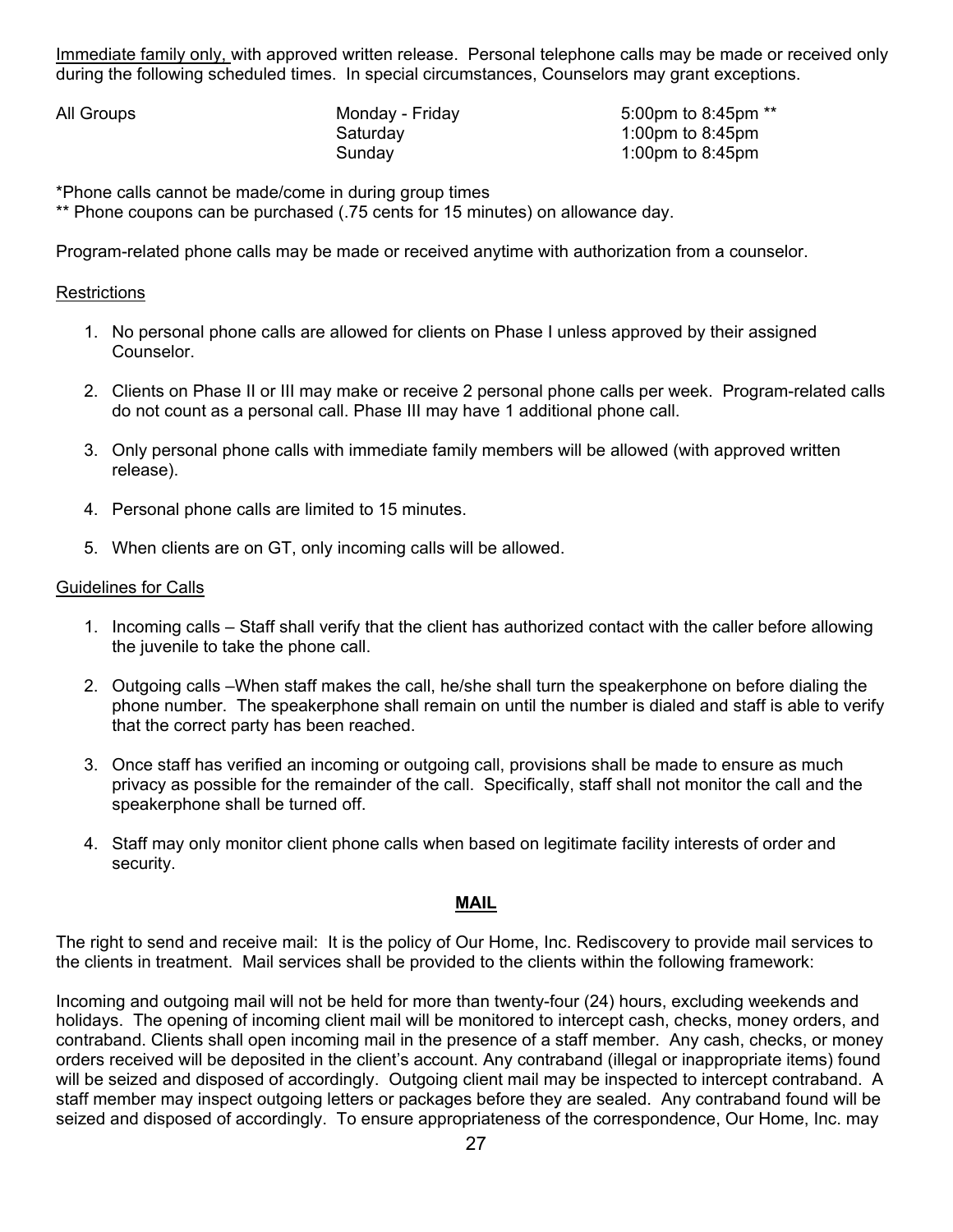require clients to read incoming and outgoing letters to their group members and staff. Outgoing letters deemed a threat to the safety and security of the facility shall be returned to the client. Incoming letters deemed detrimental to the client's treatment shall be collected by staff and put in storage with the client's other banned items. There is no limit on the volume of mail a client may send or receive, except where there is clear and convincing evidence to justify such a limit. When based on legitimate facility interests of order and security, staff may reject incoming mail. The client will be notified when incoming mail is returned. All firstclass letters and packages will be forwarded to clients who are transferred to other facilities or released, provided a forwarding address is available. If a forwarding address is not available, first-class letters and packages will be returned to the sender. When requested by a client who has neither funds nor sufficient postage, and upon verification of this status by staff, postage will be provided to the client for mailing letters to maintain community ties. These funds will be advanced to the client from their allowance. Address for the program: Our Home, Inc. Rediscovery 40354 210<sup>th</sup> St. Huron, SD 57350

# **SHOPPING PRIVILEGES**

Individual shopping lists are to be made up prior to shopping trip. They must be turned into staff on Wednesday before noon.

Allowances will be issued on Fridays. Shopping times will be at staff's discretion and according to the manageability of the groups.

- 1. First allowance will be \$9.00 due to 2 phone coupons taken out right away
- 2. You will get 2 other allowances for the 45-day program of \$10.50
- 3. If you are here for the 18-day Relapse Program, allowance will be \$9.00
- 4. If you are extended allowance will be \$9.00

#### **All money over \$5.00 is to be turned in after shopping or in the event that shopping was missed just leave it in the lock box.**

Clients are to purchase items for their own use only.

Clients requesting personal money in addition to their weekly allowance must make written request to staff and turn it in with their weekly shopping lists. Stamps must also be requested at this time.

# **CLIENT GUIDELINES FOR DECORATION POLICY**

It is the policy of Our Home, Inc. to allow all youth to decorate their living and sleeping quarters.

#### **GUIDELINES FOR DECORATION**

The youth are allowed to have the following items in their sleeping areas:

- A. Youth are allowed to have pictures of immediate family members which will need to be approved by your primary counselor. Pictures are to be hung (taped) or placed on the cabinets in the bedroom area.
- B. The youth may have personal blankets or star quilts on their beds. These items may be brought into the home as long as the treatment team has granted permission. ( No pillows besides the ones you have been given from Our Home)
- C. The youth may have spiritual materials or items to assist them in following their own spiritual beliefs. Examples include Bible, sweet grass, sage, etc.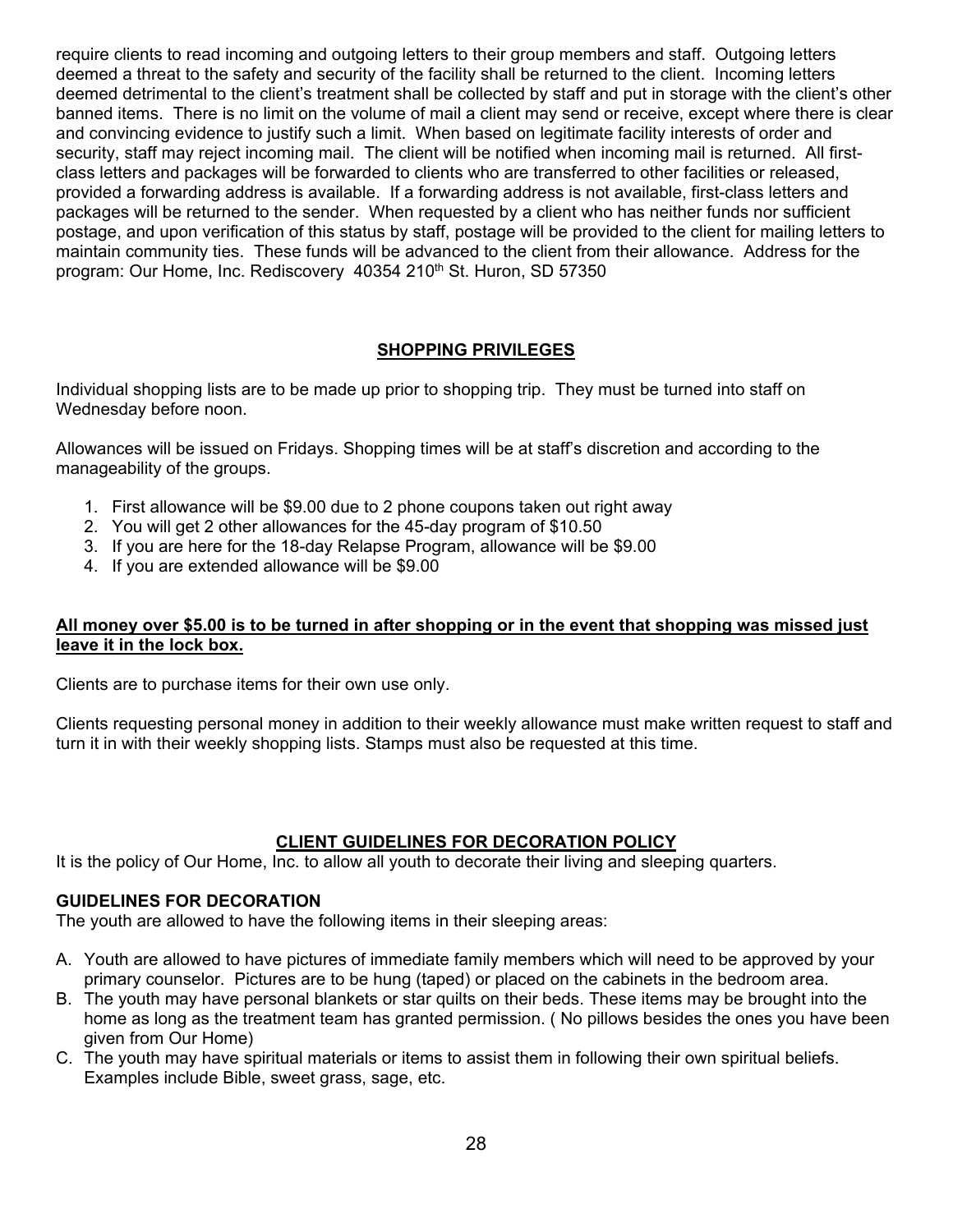- D. Youth may be allowed up to 3 stuffed animals that have been approved by the counselor at admission or when received as a gift and approved. All knick knacks also require approval from the treatment team and assigned counselor.
- E. Request for personal drawings and/or poems also must be passed through the treatment team and counselor.
- F. Any other items that youth wish to have in their room needs to be approved by the treatment team and counselor.

# **PHASE PRIVILGES FOR BEDTIME**

# **Friday & Saturday Night**:

 Clients that are on Phase II can request to stay up for Late Night. Late Night request must be made on the Visit & Late Night Request Form which can be found in bookshelf by TV. Requests need to be turned in on Thursday no later than noon. The request will then be reviewed by the treatment team and you will receive feedback following the staff meeting that is held Thursday afternoon.

# **Television Privileges**:

- Clients on Phase II may have the opportunity to watch television during late night on Friday & Saturday night. This will need to be requested on the Visit & Late Night Request Form and handed in to your counselor no later than noon on Thursday.
- MTV, VH1, CMT channels will not be allowed.
- Programming that contains sexual or violent content will not be allowed.

# **Radio Privileges**:

- Staff must approve the radio.
- The use of the radio is according to the manageability of the groups!
- Radio times (upon staff's approval) may be during major clean up, riding in the vans, etc.

# **DRESS CODE**

Chemical dependency blinds us to the reality of ourselves. We develop defenses which keep us from seeing our dependency and ourselves as we really are. Some of these defenses are the clothing and accessories that we hide behind. We present to the world a false front which we ourselves start to believe. Getting to know the real us begins with removing the most obvious defenses, the ones we wear.

While you are at Rediscovery, the following clothing rules and restrictions will be enforced:

- 1. No drug or alcohol paraphernalia.
- 2. No gang paraphernalia.
- 3. No music paraphernalia.
- 4. No cropped or excessively torn clothing.
- 5. No Leggings, Jeggings, Tights or Yoga pants.
- 6. Moderate hairstyles
- 7. No make-up is allowed on Phase I & II (Refer to Phase III privileges regarding use of make-up)
- 8. Shoes and socks are to worn at all times, when going outside unit. Flip-flops are to be worn while in building.
- 9. Appropriate under garments are to be worn.
- 10. Pants are to be worn appropriately pulled up to the waist. No excessive or overly large pants allowed.
- 11. Shorts are allowed to be worn if appropriate during the summer months. The length must be beyond fingertips when placed along sides.
- 12. There will be no exchanging, borrowing, or giving away of any personal possessions between clients.
- 13. Swimming attire is as follows: appropriate swim attire, males wear shorts. No cut-offs allowed.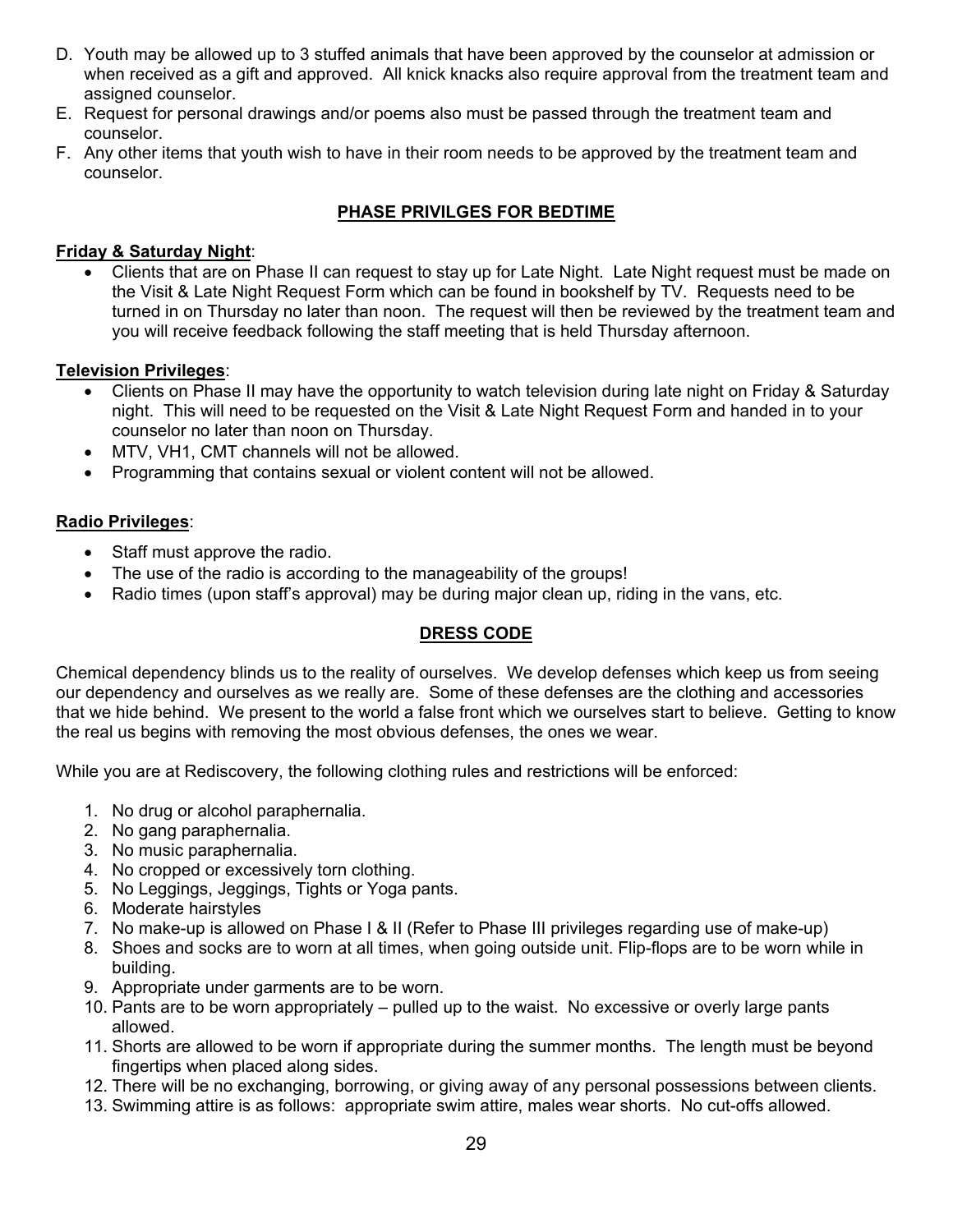14. Night clothing shall be worn to allow for sufficient modesty to allow night staff to enter the bedroom areas.

# **Runaways**

Our Home, Inc. advises against running from the program. If you are having feelings to run, we encourage you to talk with your group or the staff about these feelings. In the event that a client runs from Our Home, Inc., the local law enforcement is contacted to insure for the client's safe return. In addition to notifying law enforcement, the local neighborhood watch is put into effect. This entails contacting local farmers who will intern notify all of the farmers in the area that Our Home has a runaway. It is strongly advised that you or any other clients do not enter onto property of the local farmers as they do not take kindly to trespassing onto their property.

# **Transfer/Removal from the Program**

In the event that a client is scheduled for transfer or removal from the program, he/she has an opportunity to object to the change through an appeal with the Program Coordinator. The client must inform their assigned Counselor of their objection to the change. The Counselor will then forward the objection to the Program Coordinator, who will schedule a conference with the client to hear the appeal. Following the conference, the client will be promptly notified in writing of the results of the appeal.

# **CLIENT DISCIPLINE**

It is the policy of Our Home, Inc. to ensure that clients live in a safe and orderly environment. Therefore, all client discipline shall be conducted in a fair manner that is carried out promptly and with respect for the clients.

To govern resident rule violations, Our Home, inc. maintains a written set of prohibited acts, Sanctions, and disciplinary procedures. These documents are furnished to residents after their arrival at the facility and reviewed with them during orientation.

# Disciplinary Actions

There are two levels of discipline for the violation of a prohibited act.

*Informal Resolution* – Occurs when staff witnesses or has a reasonable belief that a violation has been committed by a resident, and when staff considers informal resolution appropriate. Staff should attempt to resolve the incident through the implementation of minor sanction. Before any privilege suspension is imposed, the reason(s) for the sanction shall be discussed, and the resident shall be given the opportunity to explain the behavior.

*Formal Hearing before the Facility Disciplinary Committee (FDC)* – An infraction of the prohibited acts that requires a major sanction shall be formally resolved before the FDC. The steps for formal disciplinary action include:

- The completion of an incident report with a copy provided to the accused resident.
- The appointment of a staff investigator who reviews the resident's rights with the accused resident, documents the resident's statement, asks if staff representation is requested, talks with witnesses and investigates statements.
- The holding of the FDC Hearing and determination of the sanction(s) to be imposed if a prohibited act was committed.

# Appeal Process

Residents shall be granted the right to appeal disciplinary decisions to the Executive Director of Our Home, Inc., or for residents in the custody or under the supervision of the Bureau of Prisons, to the CCM or USPO. The appeal must be in writing and submitted within 15 days of the disciplinary decision.

Our Home, Inc. maintains a written set of prohibited acts, sanctions, and disciplinary procedures to govern client rule violations. You will be furnished a copy of the Prohibited Acts and Sanctions upon your admission into the program. There will also be a copy posted on the client bulletin board located in the living area. You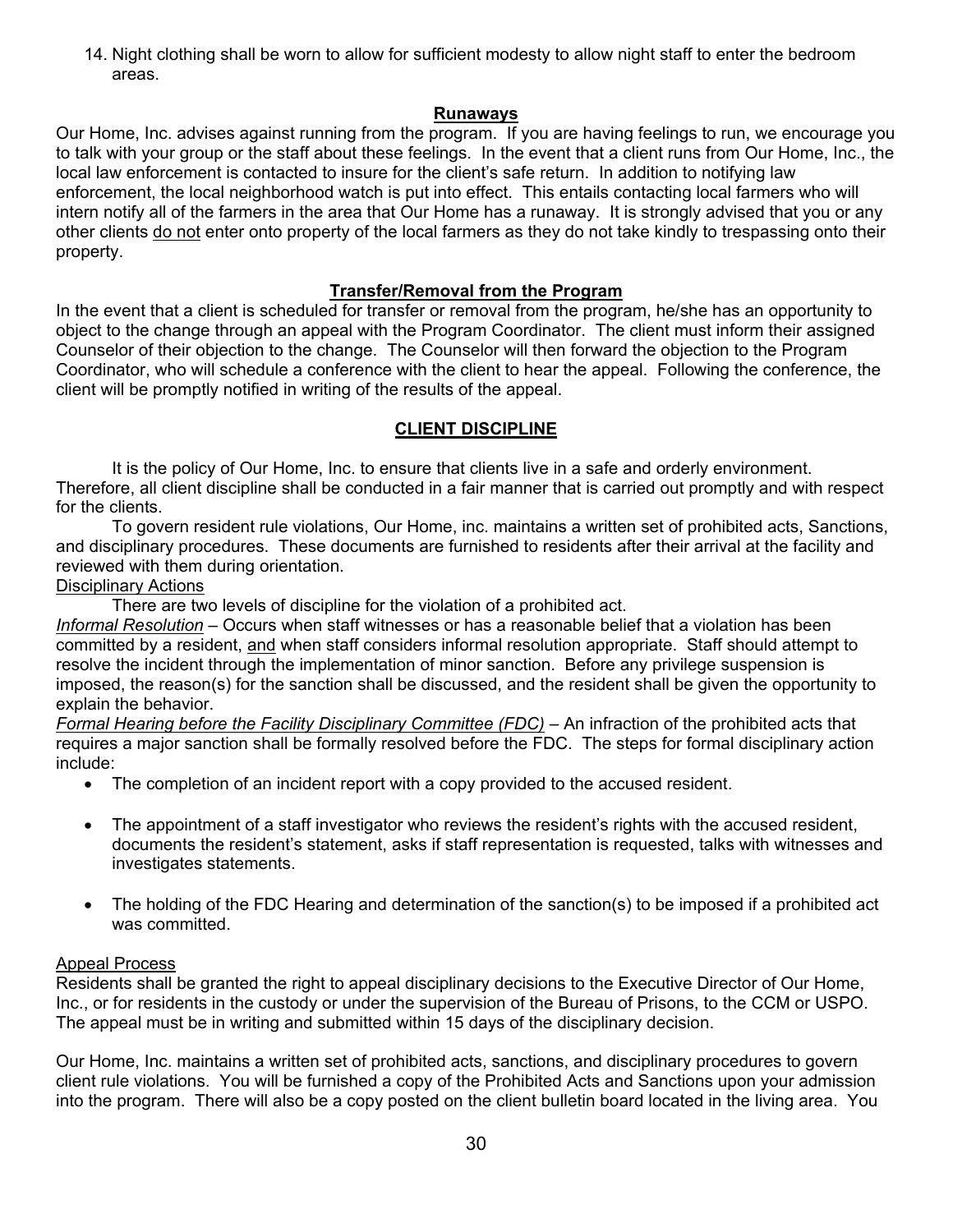will be responsible to take care of the copy that is furnished to you. Our Home will be retrieving this copy upon your discharge from the program.

The copy that you have been provided lists Prohibited Acts and Sanctions. The Prohibited Acts are basically a list of rule violations. The Sanctions listed are possible consequences that may result if a Prohibited Act is violated. The "Sanctions for Custody Placements" apply only to clients that are referred by the Federal Bureau of Prisons and are placed under their custody. "Sanctions for all other placements" apply to all other types of referrals. \*\*\*Refer to "Sanctions" tab regarding above mentioned sanctions.\*\*\*

#### **GROUP TOGETHERNESS (GT)**

Group Togetherness (GT) is used to assist the group to increase their awareness of each other and to also assist them in showing care and concern for each other. Group Togetherness may also be a consequence for someone attempting to, or actually running away (this depends on the knowledge that group members had about runaway plans). If a runaway occurs and one or several group members were aware of the plans and did not inform staff– the consequence of GT will be imposed.

- Group Togetherness will be a length of time determined by treatment team.
- Bedtime is 9:30 p.m. for all clients.
- When one client moves, the group all moves together.
- Only incoming phone calls will be allowed.
- No extra television or radio privileges.
- Scheduled recreation times will be on-grounds and staff will choose activities.
- Loss of shoes for all in the group.

#### Household Jobs

All jobs will be done as a group. Girls will wait on the boy's side for jobs to be done, and the boys will wait on the Girl's side for jobs to be done.

#### Mealtime

Clients will get their food as a group.

#### **GRIEVANCE PROCEDURE**

It is the policy of Our Home, Inc. to provide a grievance and appeal process for reviewing, investigating, and responding to formal complaints of the residents.

#### **Grievance and Appeal Process**

 Residents shall be given the opportunity to express themselves regarding problems they are having with the program or possible resident rights violations without being subjected to any retaliation or barriers to services. The subsequent procedures shall be followed for a resident complaint:

1. The resident shall initiate the grievance process by completing a standard Grievance Form from the bookshelf. The completed form shall be given without alteration, interference, or delay to the resident's assigned Counselor/Group Leader. If assistance is needed, the resident shall be allowed to request a staff representative for help in preparing/presenting the complaint or providing information during the ensuing investigation(s). The staff representative may not be a staff member who is or may be responsible to render a decision in any step of the Grievance Procedure.

The Counselor/Group Leader shall review the complaint and conduct an investigation. This and any further investigation may include questioning the resident, other residents in the program, staff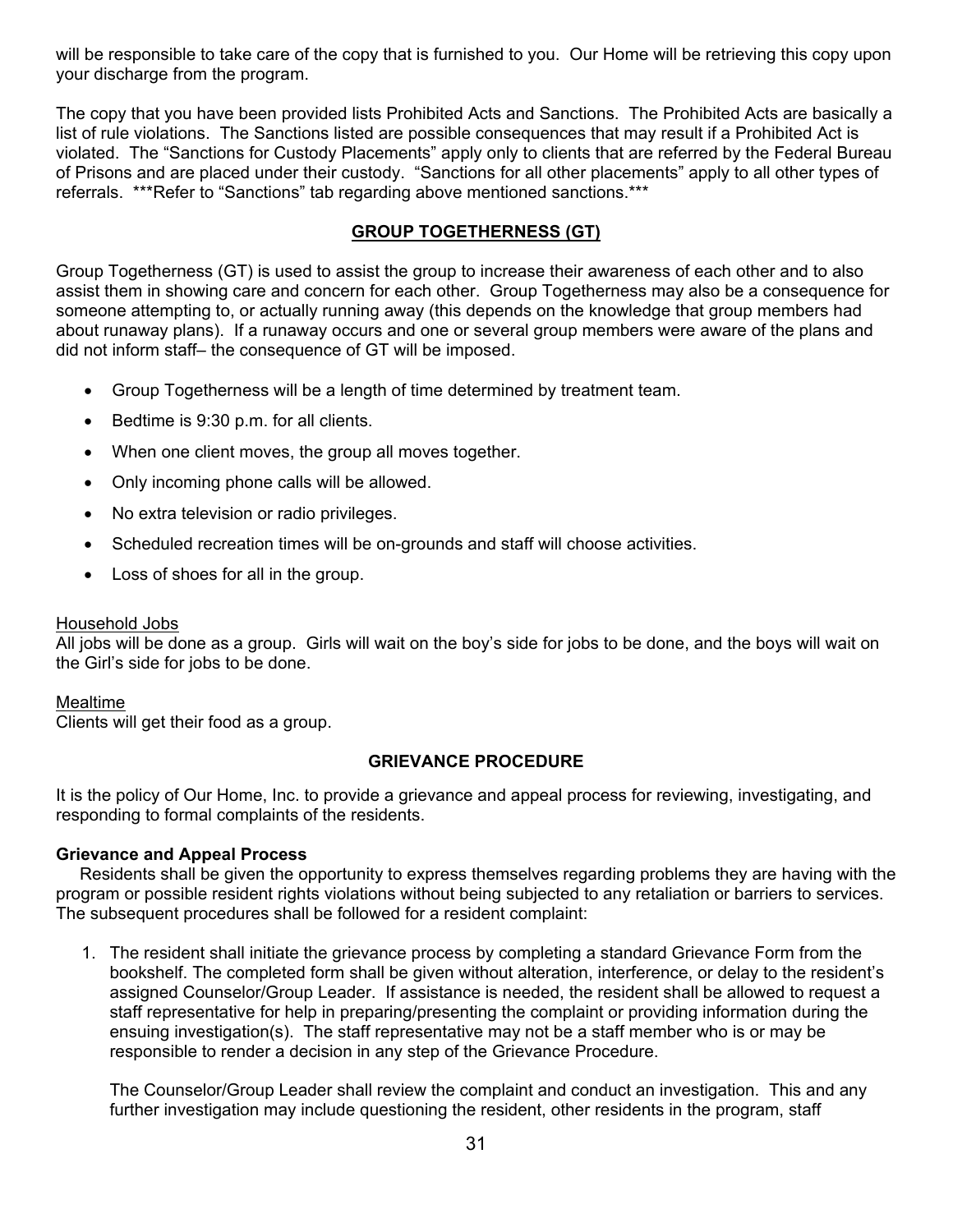members, etc. Following the investigation, the Counselor/Group Leader shall render a decision and record it in the appropriate section on the Grievance Form. The Counselor/Group Leader shall also meet with the resident to provide him/her with the decision. This investigation, decision making, and meeting with the resident shall be completed within 10 days of the date of the complaint. If the complaint is resolved, the Grievance Form shall be filed in the chart of the resident. Also, a copy shall be given to the resident and to the Program Coordinator.

- A Grievance Form shall not be submitted or referred to a staff member who is the subject of the complaint. In this circumstance, the grievance shall be submitted or referred to the next highest level of supervision.
- In the event the resident complaint is regarding health care, the completed Grievance Form shall be given to the facility's Nurse instead of the assigned Counselor/Group Leader.
- Any formal complaint regarding sexual harassment, policy and procedure violations where-in sexual abuse was not thought to be an end result, or allegations thought to be of casual physical contact preliminarily suspected to have occurred without sexual intent will be investigated following the agency's Internal Administrative Inquiries procedures.
- Any formal complaint regarding sexual abuse will be reported to the next level of supervision and forwarded to external investigators. Our Home, Inc. allows fellow residents, staff members, family members, attorneys, and outside advocates to assist residents in filing formal complaints relating to allegations of sexual abuse and to file formal complaints relating to allegations of sexual abuse on behalf of residents.
- Any case wherein a violation of resident's rights has occurred shall be reported by the complaint reviewer to the Associate and Executive Directors.
- 2. If the complaint is not resolved in step 1, the Grievance Form shall be forwarded without alteration, interference, or delay to the Program Coordinator. The Program Coordinator shall review the complaint and conduct an investigation. Following the investigation, the Program Coordinator shall render a decision and record it in the appropriate section on the Grievance Form. The Program Coordinator shall also meet with the resident to provide him/her with the decision. This investigation, decision making, and meeting with the resident shall be completed within 14 days of the completion of step 1. If the complaint is resolved, the Grievance Form shall be filed in the chart of the resident. Also, a copy shall be given to the resident and to the Associate Director.
- 3. If the complaint is not resolved in step 2, the Grievance Form shall be forwarded without alteration, interference, or delay to the Associate Director. The Associate Director shall review the complaint and conduct an investigation. Following the investigation, the Associate Director shall render a decision and record it in the appropriate section on the Grievance Form. The Associate Director shall ensure that the resident is informed of the decision. This investigation, decision making, and informing shall be completed within 14 days of the completion of step 2. If the complaint is resolved, the Grievance Form shall be filed in the chart of the resident with a copy provided to the resident.
- 4. If the complaint is not resolved in step 3, the final level of review will be conducted by a source external to the agency. The Program Coordinator shall contact without delay the resident's referral worker to inform him/her of the unresolved complaint. If the resident has no referral worker, South Dakota Advocacy Services shall instead be contacted. The Program Coordinator shall be responsible to provide the external source with any information needed to perform the review. The external source will review the complaint, conduct an investigation, and attempt to resolve the complaint in cooperation with the agency and resident. The external source shall then record their findings and the final disposition in the appropriate section on the Grievance Form. The external source will be encouraged to complete this process within 14 days of being contacted. The Program Coordinator shall ensure that the resident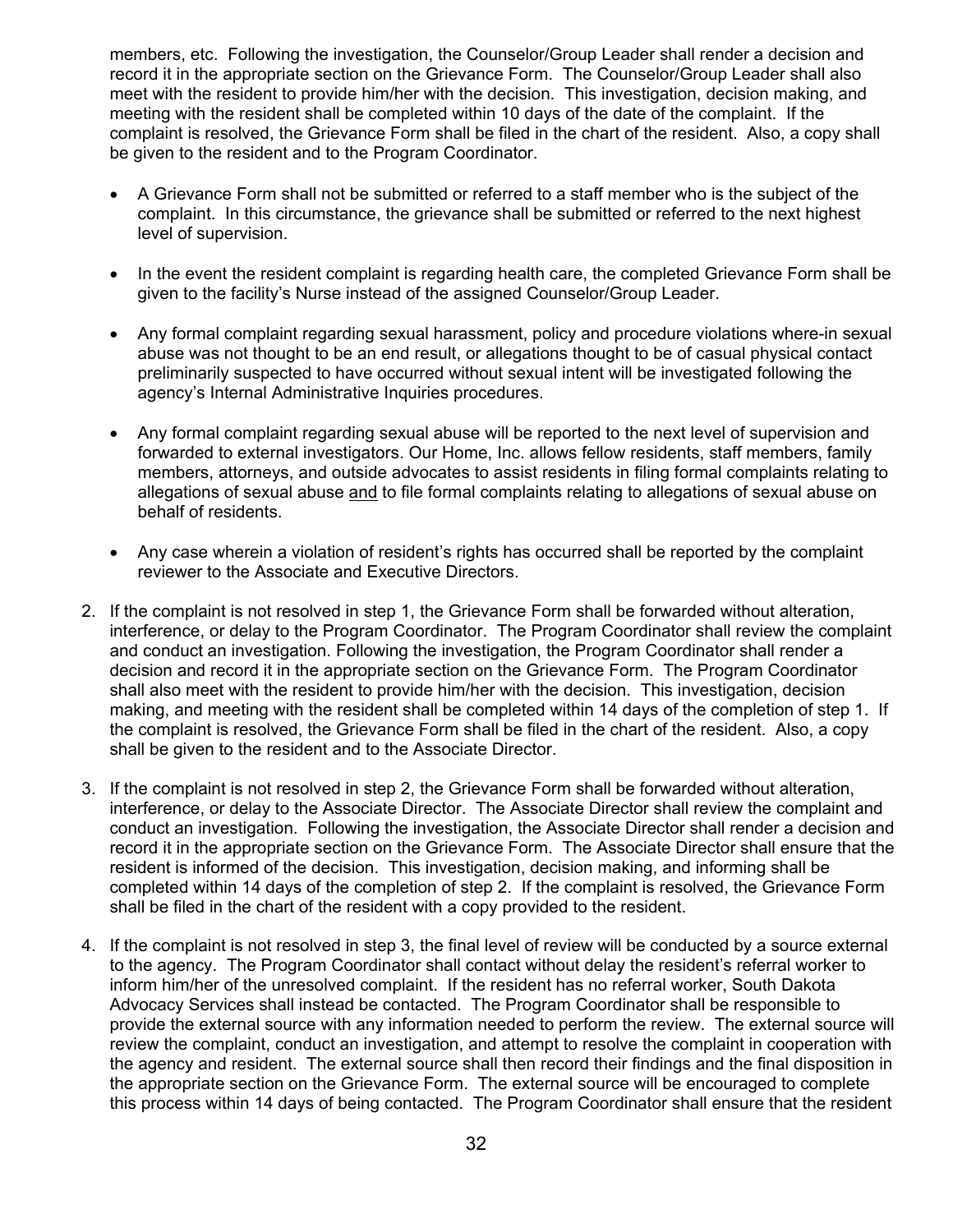is informed of the final disposition and given a copy of the Grievance Form. The original Grievance Form shall then be filed in the chart of the resident.

# **ADMINISTRATION OF MEDICATIONS**

(1/18/11)

#### **POLICY**

It is the policy of Our Home, Inc. to administer medications to the residents in accordance with the instructions of the Medical Director/designee and in compliance with state and federal laws, administrative rules, and licensing/accreditation requirements.

#### **PROCEDURES**

#### **Persons Authorized to Administer Medications**

Medications shall only be administered by the Medical Director/designee, Registered Nurses, or staff members who have been certified in medication administration at Our Home, Inc.

#### **Restrictions on Certified Staff Members**

Although authorized to administer medications, certified staff members may do so only under the following conditions:

- 1. The medication is administered as prescribed.
- 2. The medication is administered on an as-needed basis (over the counter medications) and
	- The administration follows written protocols established by the Medical Director and Registered Nurses.
	- One of the facility's Registered Nurses or another licensed nurse is readily available either in person or by telecommunication.
- 3. The medication has been previously administered to the resident.
	- The Registered Nurse must administer the initial dose of a medication that has not been previously administered to the resident.
	- This restriction does not apply to a change in dose.

#### **Medication Education**

To ensure medication management education is provided, the facility's Registered Nurses shall document a review of a Medication Education form with each resident on medication at the time of their admission and whenever the resident is prescribed a new medication.

# **ACCESS TO HEALTH CARE**

Our Home, Inc. provides clients with unimpeded access to health care through the treatment facility's sick call process. To report non-emergency illnesses or injuries, the following steps shall be followed:

- Inform your assigned staff member(s) that you have a non-emergency illness or injury and request to put your name on the sick call sheet.
- The staff member(s) will have you fill out the posted sick call form.
- The facility Nurse will check the sick call form and make an appointment to see you.

Any complaints regarding healthy care shall be processed following the facility's Grievance Procedures.

# **SMOKING**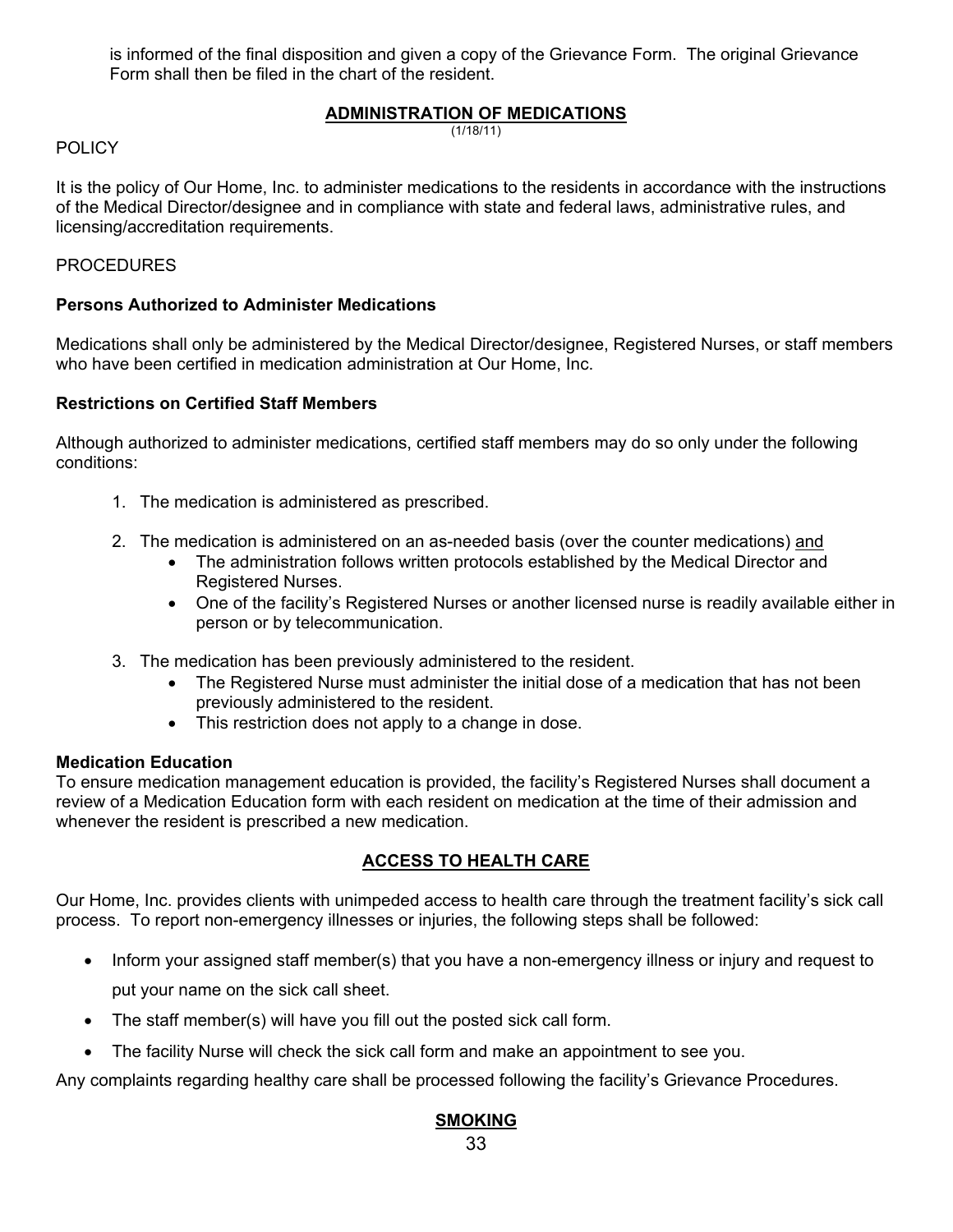South Dakota law prohibits anyone under the age of 18 from smoking and purchasing chewing tobacco. Therefore, it is our policy that smoking or chewing of tobacco by any youth in treatment is prohibited.

# **IN THE EVENT OF A FIRE**

 During your stay in treatment, you will be expected to participate in fire drills. These drills may occur at any time of the day or night. It is important for your own safety and the safety of others that you fully cooperate in these drills. The staff will direct you out of the building and to a meeting location which is outside -NE corner of the Our Home Gym. Staff will take a head count to assure that everybody is out safely. If you become aware of a fire, inform the staff immediately and evacuate the premises— Do Not fight the fire. The program staff will explain the floor evacuation plans to you. \*\*\*Refer to "Evacuation Plan" tab in the back of the book.\*\*\*

# **ADDITIONAL SUPPORT SERVICES**

- 1. Psychological/Mental Health Services are directly available through the Clinical Psychologist.
- 2. Vocational Evaluation and Counseling are available through: Cornerstones Career Learning Center, 159 4th St. SW Huron, SD 57350.
- 3. Social Services are available through: The Department of Social Services, Child Protection Services located at 110 3rd SW, Suite 200, Huron, SD 57350.
- 4. Continued Care Counseling are available are through a various drug and alcohol counseling and referral centers statewide. Listing of services in this regard are available upon request (request from the Rediscovery Counselors or Program Coordinator). Locally these services are available the Community Counseling Services located at 357 Kansas SE, Huron, SD 57350.
- 5. Legal Services are available through:

East River Legal Services (East River) 335 North Main Avenue, #300 Sioux Falls,SD 57104 (605) 336-9230

Dakota Plains Legal Services (West River) 528 Kansas City Street, Suite 1 Rapid City,SD 57709 (605) 342-7171

6. Pastoral Counseling is made available as a structured part of the program.

# **Facility Tour**

Clients are given a tour of the facility by the group as a whole or a staff member.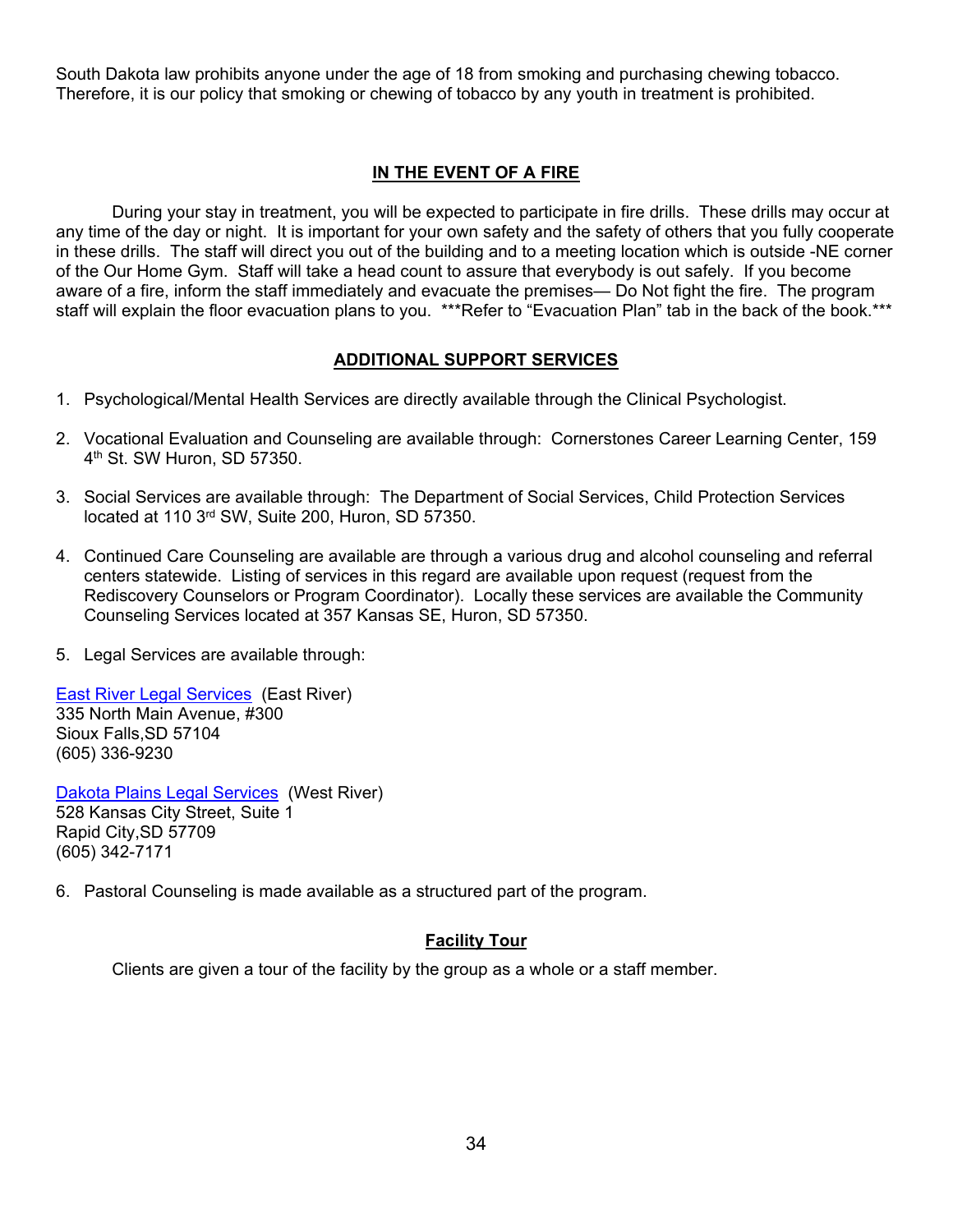# **Request Form for Help with a Disability**

Resident Name: \_\_\_\_\_\_\_\_\_\_\_\_\_\_\_\_\_\_\_\_\_\_\_\_\_

Dear Staff,

I am filling out this form to tell you about a disability or special needs that I have and to ask that you help meet these special needs to help me fully take part in this treatment program.

 $\mathcal{L}_\mathcal{L} = \mathcal{L}_\mathcal{L} = \mathcal{L}_\mathcal{L} = \mathcal{L}_\mathcal{L} = \mathcal{L}_\mathcal{L} = \mathcal{L}_\mathcal{L} = \mathcal{L}_\mathcal{L} = \mathcal{L}_\mathcal{L} = \mathcal{L}_\mathcal{L} = \mathcal{L}_\mathcal{L} = \mathcal{L}_\mathcal{L} = \mathcal{L}_\mathcal{L} = \mathcal{L}_\mathcal{L} = \mathcal{L}_\mathcal{L} = \mathcal{L}_\mathcal{L} = \mathcal{L}_\mathcal{L} = \mathcal{L}_\mathcal{L}$ 

 $\mathcal{L}_\mathcal{L} = \mathcal{L}_\mathcal{L} = \mathcal{L}_\mathcal{L} = \mathcal{L}_\mathcal{L} = \mathcal{L}_\mathcal{L} = \mathcal{L}_\mathcal{L} = \mathcal{L}_\mathcal{L} = \mathcal{L}_\mathcal{L} = \mathcal{L}_\mathcal{L} = \mathcal{L}_\mathcal{L} = \mathcal{L}_\mathcal{L} = \mathcal{L}_\mathcal{L} = \mathcal{L}_\mathcal{L} = \mathcal{L}_\mathcal{L} = \mathcal{L}_\mathcal{L} = \mathcal{L}_\mathcal{L} = \mathcal{L}_\mathcal{L}$ 

My description of my disability or special needs is written below:

My description of how this disability affects me from doing daily life activities or fully participating in the treatment program is written below:

 $\mathcal{L}_\mathcal{L} = \mathcal{L}_\mathcal{L} = \mathcal{L}_\mathcal{L} = \mathcal{L}_\mathcal{L} = \mathcal{L}_\mathcal{L} = \mathcal{L}_\mathcal{L} = \mathcal{L}_\mathcal{L} = \mathcal{L}_\mathcal{L} = \mathcal{L}_\mathcal{L} = \mathcal{L}_\mathcal{L} = \mathcal{L}_\mathcal{L} = \mathcal{L}_\mathcal{L} = \mathcal{L}_\mathcal{L} = \mathcal{L}_\mathcal{L} = \mathcal{L}_\mathcal{L} = \mathcal{L}_\mathcal{L} = \mathcal{L}_\mathcal{L}$ 

 $\mathcal{L}_\mathcal{L} = \mathcal{L}_\mathcal{L} = \mathcal{L}_\mathcal{L} = \mathcal{L}_\mathcal{L} = \mathcal{L}_\mathcal{L} = \mathcal{L}_\mathcal{L} = \mathcal{L}_\mathcal{L} = \mathcal{L}_\mathcal{L} = \mathcal{L}_\mathcal{L} = \mathcal{L}_\mathcal{L} = \mathcal{L}_\mathcal{L} = \mathcal{L}_\mathcal{L} = \mathcal{L}_\mathcal{L} = \mathcal{L}_\mathcal{L} = \mathcal{L}_\mathcal{L} = \mathcal{L}_\mathcal{L} = \mathcal{L}_\mathcal{L}$ 

My description of what might be done to help me with these special needs is written below:

\*\*\*\*\*\*\* If you have trouble filling out this form, please ask your counselor for help.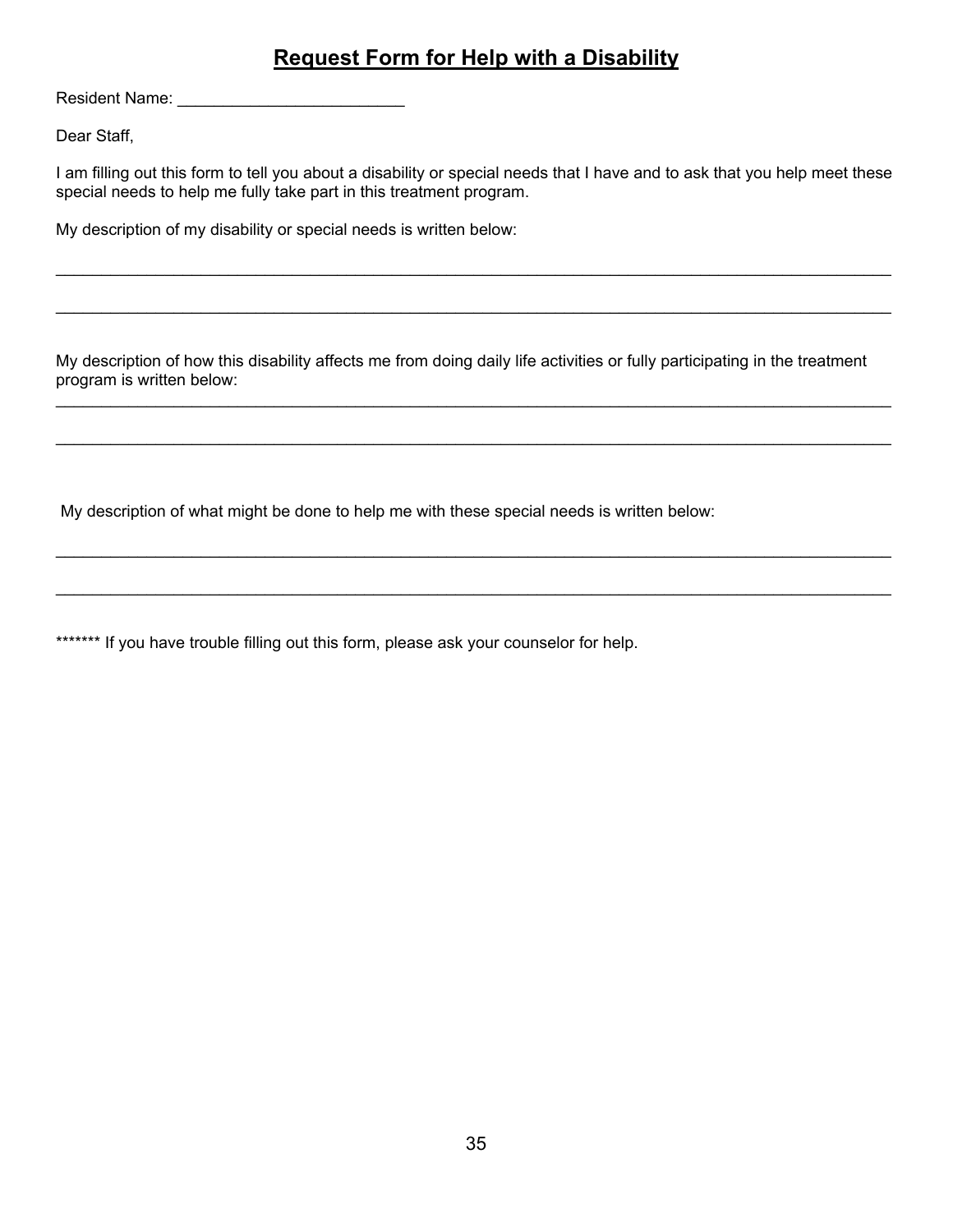# **Daily Schedule- Our Home, Inc. Rediscovery**  School Schedule

| Time      | Sunday            | Monday           | Tuesday                   | Wednesday         | Thursday               | Friday          | Saturday         |
|-----------|-------------------|------------------|---------------------------|-------------------|------------------------|-----------------|------------------|
| $6:30$ am |                   |                  | 6:35 am                   | Wake Up           | $6:35$ am              |                 |                  |
| 7:00 am   |                   |                  |                           | Start Jobs        |                        |                 |                  |
| 7:30 am   | Wake Up 7:30      |                  | 7:45 am                   | <b>Breakfast</b>  | 7:45 am                |                 | Wake Up 7:30     |
| 8:00 am   | Start Jobs        |                  |                           |                   |                        |                 | Start Jobs       |
| 8:30 am   | <b>Breakfast</b>  |                  |                           |                   | Tx Plan day            |                 | <b>Breakfast</b> |
| $9:00$ am |                   |                  |                           |                   |                        |                 | Major            |
| 9:30 am   | Spiritual         |                  |                           |                   |                        |                 | Clean-up         |
| 10:00 am  | Development       |                  |                           | School            |                        |                 |                  |
| 10:30 am  | Church/Sweat      |                  |                           | $8:30 - 12:30$    |                        |                 |                  |
| 11:00 am  |                   |                  |                           |                   |                        |                 | <b>Task</b>      |
| 11:30 am  |                   |                  |                           |                   |                        |                 | Time             |
| 12:00 pm  | Lunch 12:15 pm    |                  |                           |                   |                        |                 | Lunch 12:15 pm   |
| 12:30 pm  |                   |                  |                           | Lunch 12:30       |                        |                 |                  |
| $1:00$ pm |                   | Recreation       | <b>Spirituality Group</b> |                   | Recreation             |                 | Educational      |
| $1:30$ pm | Recreation        | $1:00 - 2:00$    | 1:00-2:00                 |                   | $1:00 - 2:00$          |                 | movie            |
| 2:00 pm   | $1:00 - 3:00$     | Peer/Task Group  | Recreation                |                   | Peer/Task Group        |                 |                  |
| 2:30 pm   |                   | With a 15 minute | 2:00-3:00                 |                   | With a 15 minute       |                 |                  |
| 3:00 pm   | <b>Step Group</b> | Break for snack  | Snack 3-3:15              |                   | <b>Break for snack</b> |                 |                  |
| 3:30 pm   | after Lunch       | 2:00-4:30        | Peer/Task Group           |                   | 2:00-4:30              |                 | Recreation       |
| 4:00 pm   | N <sub>A</sub>    |                  | $3:15 - 5:15$             |                   |                        |                 | $3:00 - 5:00$    |
| 4:30 pm   | In-House          | <b>Task</b>      |                           |                   | <b>Task</b>            |                 |                  |
| 5:00 pm   |                   | Time             |                           |                   | Time                   |                 |                  |
| 5:30 pm   |                   |                  | 5:30 pm                   | Supper            | 5:30 pm                |                 |                  |
| 6:00 pm   |                   |                  |                           | Clean-up          |                        |                 |                  |
| 6:30 pm   |                   |                  |                           |                   | $NA$ both $-$ ln &     |                 |                  |
| 7:00 pm   | <b>Task</b>       | Education        | AA both - In &            | Education         | Outside                | Fun Night       | Educational      |
| 7:30 pm   | Time              | Group            | Outside                   | Group             |                        | Free Time       | Group            |
| 8:00 pm   |                   |                  | Outside AA is at 8:00     |                   |                        |                 |                  |
| 8:30 pm   |                   |                  |                           | Meds              |                        |                 |                  |
| 9:00 pm   |                   | Personal         | Hygiene /                 | Relapse Ck-list   | Meditation             |                 |                  |
| 9:30 pm   |                   |                  |                           | <b>Lights Out</b> |                        |                 |                  |
| 10:00 pm  |                   |                  |                           |                   |                        | Late Night *Ser | Late Night * Dyn |

Lights out at 10:30 for Phase II Clients staying up for Late Night. Meeting notes will indicate which group has late night. Shopping is done every other week either on Saturday or Sunday depending on activities over the weekend. Shaded areas reflect time for breaks, task work, jobs, study time, phone calls, additional recreation etc.

Thursday's 8:00 am > - Treatment Plan/review Day

37